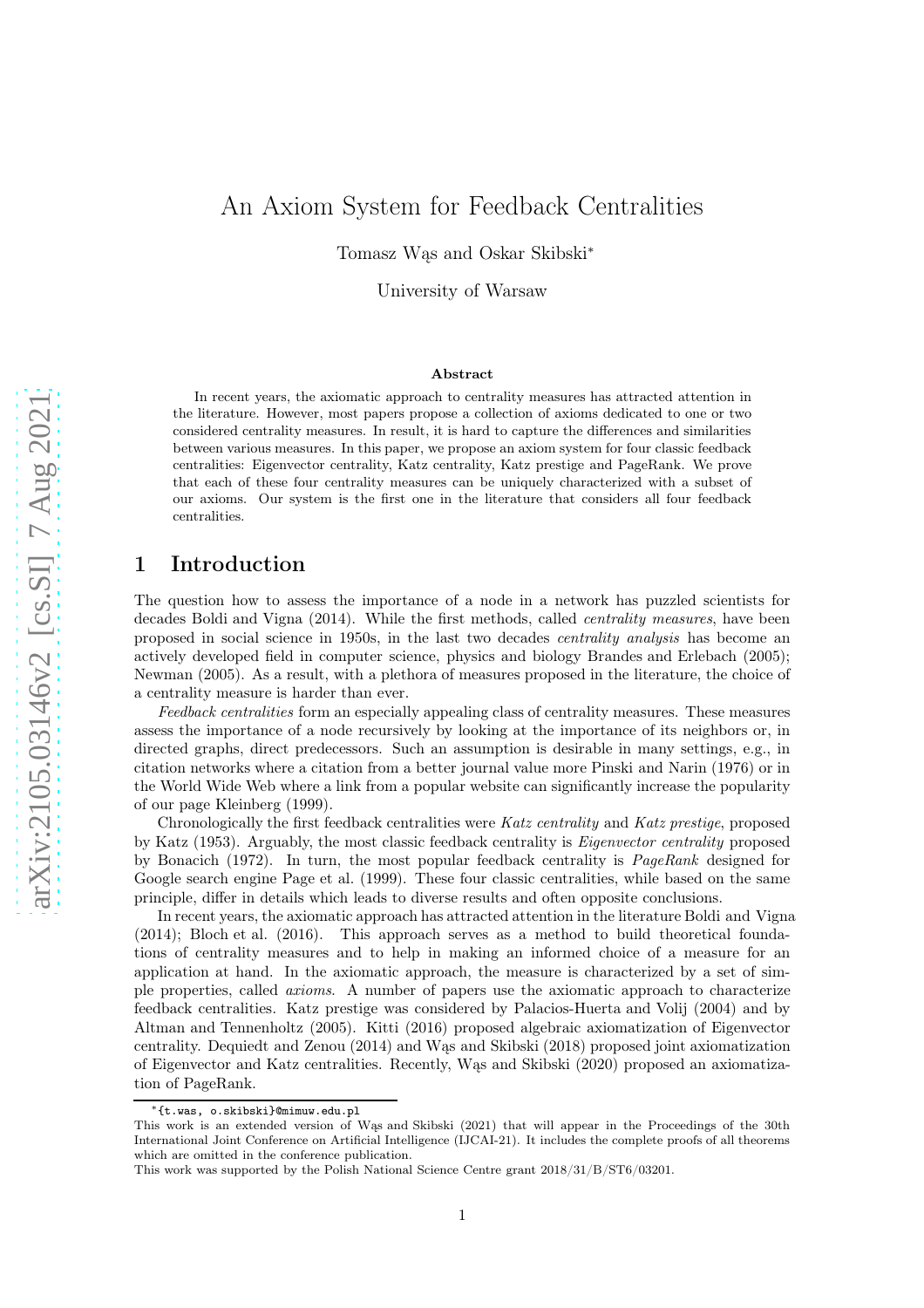<span id="page-1-0"></span>

|             | General axioms   Node-modification axiom   Borderline axiom |                | Centrality    |
|-------------|-------------------------------------------------------------|----------------|---------------|
| LOC, ED, NC | EС                                                          |                | Eigenvector   |
| LOC, ED, NC | EС                                                          | BL             | Katz          |
| LOC, ED, NC | EМ                                                          | CY <sub></sub> | Katz prestige |
| LOC, ED, NC | ЕM                                                          | ВI             | PageRank      |

Table 1: Our axiomatic characterizations based on 7 axioms: Locality (LOC), Edge Deletion (ED), Node Combination (NC), Edge Compensation (EC), Edge Multiplication (EM), Cycle (CY) and Baseline (BL).

While these results are a step in the right direction, most papers focus only on one or two feedback centralities. In result, each paper proposes a collection of axioms dedicated for the considered centrality, but poorly fitted to other measures. As a consequence, these characterizations based on different axioms do not help much in capturing the differences and similarities between various centrality concepts.

In this paper, we propose an axiom system for four classic feedback centralities. Our system consists of seven axioms. Locality, Edge Deletion, Node Combination are general axioms satisfied by all four centralities. Edge Compensation and Edge Multiplication concern modification of one node and its incident edges. Finally, Cycle and Baseline specify centralities in simple borderline graphs. For this set of axioms, we show that each of four feedback centralities is uniquely characterized by a set of 5 axioms: 3 general ones, one one-node-modification axiom and one borderline axiom. See Table [1](#page-1-0) for a summary.

# 2 Preliminaries

In this paper, we consider directed weighted graphs with node weights and possible self-loops.

#### 2.1 Graphs

A graph is a quadruple,  $G = (V, E, b, c)$ , where V is the set of nodes, E is the set of ordered pairs of nodes called edges and b and c are node and edge weights:  $b: V \to \mathbb{R}_{\geq 0}$  and  $c: E \to \mathbb{R}_{\geq 0}$ . We assume that node weights are non-negative and edge weights are positive. The set of all possible graphs is denoted by  $\mathcal{G}$ .

For a graph G, the *adjacency matrix* is defined as follows:  $A = (a_{u,v})_{u,v \in V}$ , where  $a_{u,v} = c(v, u)$ if  $(v, u) \in E$  and  $a_{u,v} = 0$ , otherwise. A real value r is an *eigenvalue* of a matrix A if there exists a non-zero vector  $x \in \mathbb{R}^V$  such that  $Ax = rx$ ; such vector x is called an *eigenvector*. The *principal eigenvalue*, denoted by  $\lambda$ , is the largest eigenvalue.

An edge  $(u, v)$  is an *outgoing* edge for node u and an *incoming* edge for node v. For v, the set of its incoming edges is denoted by  $\Gamma_v^-(G)$  and outgoing edges by  $\Gamma_v^+(G)$ . The total weight of outgoing edges, called the *out-degree*, is denoted by  $\deg_v^+(G)$ :  $\deg_v^+(G) = \sum_{e \in \Gamma_v^+(G)} c(e)$ . For any x, graph G is x-out-regular if the out-degree of every node equals x:  $\deg_v^+(G) = x$  for every  $v \in V$ . A graph is *out-regular* if it is x-out-regular for some x.

A walk is a sequence of nodes  $\omega = (\omega(0), \ldots, \omega(k))$  such that every two consecutive nodes are connected by an edge:  $(\omega(i), \omega(i+1)) \in E$  for every  $i \in \{0, \ldots, k-1\}$  and  $k \geq 1$ . The walk is said to start at  $\omega(0)$  and end at  $\omega(k)$  and the length,  $|\omega|$ , of a walk is defined to be k. The set of all walks of length k will be denoted by  $\Omega_k(G)$ . If there exists a walk that starts in u and ends in v, then u is called a *predecessor* of v and v is called a *successor* of u. If the length of this walk is one, i.e.,  $(u, v) \in E$ , then nodes are *direct* predecessors/successors. For node v, the set of predecessors of v is denoted by  $P(v)$  and the set of successors of v by  $S(v)$ . The graph is *strongly connected* if there exists a walk between every two nodes, i.e., if  $S(v) = V$  for every node  $v \in V$ .

A strongly connected graph such that every node has exactly one outgoing edge is called a cycle graph.

Let us introduce some shorthand notation that we will use throughout the paper. For an arbitrary function  $f : A \to X$  and a subset  $B \subseteq A$ , function f with the domain restricted to set B will be denoted by  $f_B$  and to set  $A \setminus B$ : by  $f_{-B}$ . If B contains one element, i.e.,  $B = \{a\}$ , we will skip parenthesis and simply write  $f_b$  and  $f_{-b}$ . Also, for a constant x, we define  $x \cdot f$  as follows: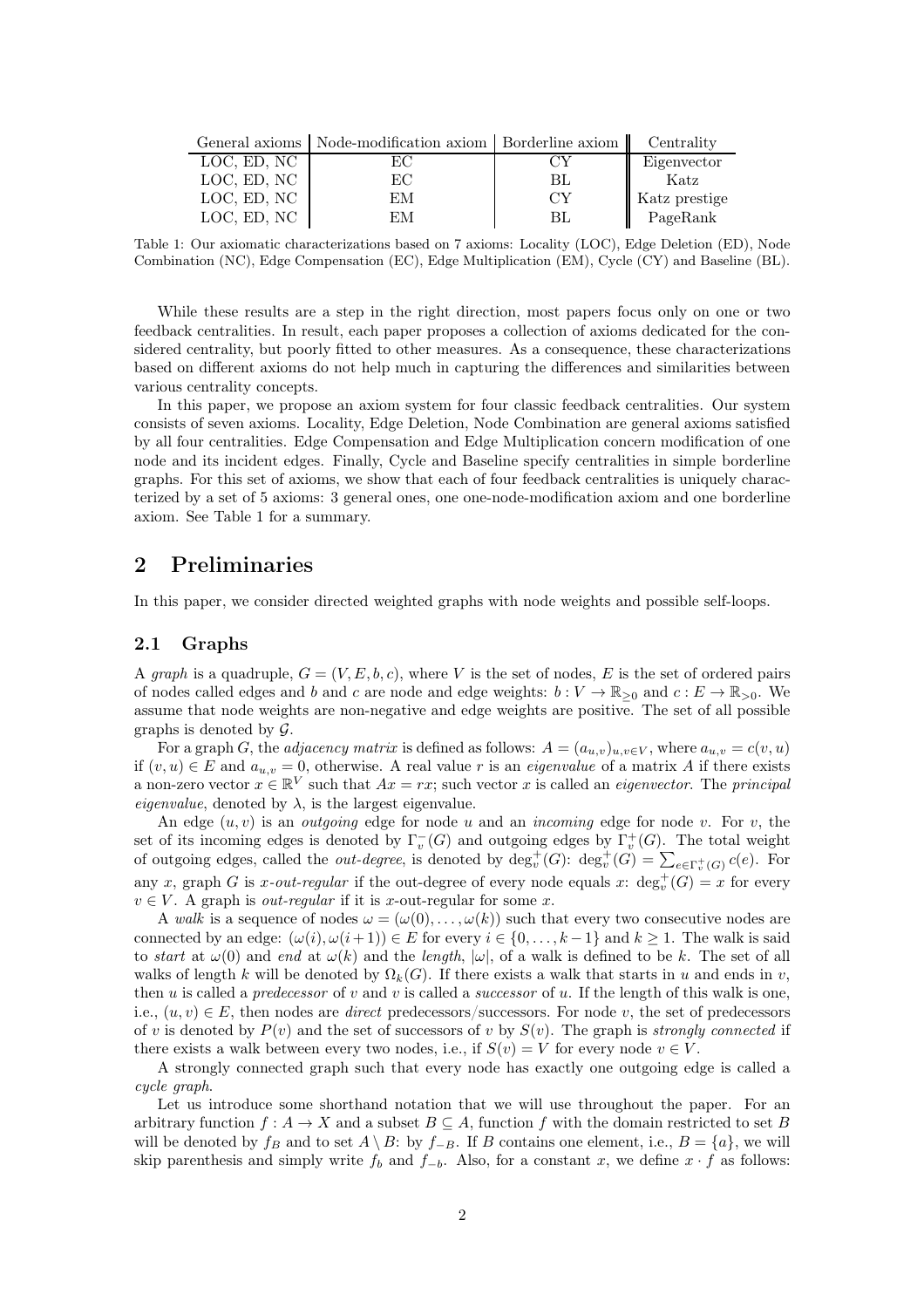$(x \cdot f)(a) = x \cdot f(a)$  for every  $a \in A$ . Furthermore, for two functions with possibly different domains,  $f: A \to X, f': B \to X$ , we define  $f + f': A \cup B \to X$  as follows:  $(f + f')(a) = f(a) + f'(a)$  if  $a \in A \cap B$ ,  $(f + f')(a) = f(a)$  if  $a \in A \setminus B$  and  $(f + f')(a) = f'(a)$  if  $a \in B \setminus A$  for every  $a \in A \cup B$ . In particular,  $(b_{-v} + 2b_v)$  are node weights obtained from b by doubling weight of node v.

For two graphs,  $G = (V, E, b, c), G' = (V', E', b', c')$  with  $V \cap V' = \emptyset$ , their sum  $G + G'$  is defined as follows:  $G + G' = (V \cup V', E \cup E', b + b', c + c').$ 

#### 2.2 Feedback centralities

A centrality measure is a function F that given a graph  $G = (V, E, b, c)$  and a node  $v \in V$ returns a real value, denoted by  $F_v(G)$ . This value, called a *centrality of a node*, is assumed to be non-negative and represents the importance of node  $v$  in graph  $G$ .

The class of feedback centralities aims to assess the importance of a node by looking at the importance of its direct predecessors. We consider four classic feedback centralities.

Eigenvector centrality: According to Eigenvector centrality [Bonacich \(1972\)](#page-37-6), the importance of a node is proportional to the total importance of its direct predecessors:

<span id="page-2-1"></span>
$$
EV_v(G) = \frac{1}{\lambda} \sum_{(u,v) \in \Gamma_v^-(G)} c(u,v) \cdot EV_u(G). \tag{1}
$$

This system of recursive equations have multiple solutions. Hence, some additional normalization condition is usually assumed to make a solution unique (e.g., the sum of centralities of all nodes is assumed to be 1 or  $|V|$ . In this paper, we use a normalization more consistent with other feedback centralities—we will discuss it in the next section. The Eigenvector centrality is usually defined only for strongly connected graphs. We relax this assumption by considering also sums of strongly connected graphs with the same principal eigenvalue.<sup>[1](#page-2-0)</sup> We denote the class of all such graphs by  $\mathcal{G}^{EV}$ .

<span id="page-2-4"></span>Katz centrality: [Katz \(1953](#page-37-5)) proposed an alternative to Eigenvector centrality that adds a basic importance to each node. This shifts the emphasis from the total importance of its direct predecessors to their number. Formally, for a decay factor  $a \in \mathbb{R}_{\geq 0}$ , Katz centrality is defined as follows:

$$
K_v^a(G) = a\left(\sum_{(u,v)\in\Gamma_v^-(G)} c(u,v) \cdot K_u^a(G)\right) + b(v). \tag{2}
$$

For a fixed a, Katz centrality is uniquely defined for graphs with  $\lambda < 1/a$ . We denote the class of such graphs by  $\mathcal{G}^{K(a)}$ .

Katz prestige: In Eigenvector and Katz centralities, the whole importance of a node is "copied" to all its direct successors. In turn, in Katz prestige [Katz](#page-37-5) [\(1953\)](#page-37-5), also called simplified PageRank, a node splits its importance equally among its successors. Hence, the importance of predecessors is divided by their out-degree. Formally, Katz prestige is defined as follows:

<span id="page-2-3"></span>
$$
KP_v(G) = \sum_{(u,v)\in\Gamma_v^-(G)} \frac{c(u,v)}{\deg_u^+(G)} KP_u(G). \tag{3}
$$

Similarly to Eigenvector centrality, this system of equations does not imply a unique solution. We will discuss our normalization condition in the next section. Katz prestige is usually defined only for strongly connected graphs. In our paper, we relax this assumption and consider sums of strongly connected graphs; we denote the class of all such graphs by  $\mathcal{G}^{KP}$ .

PageRank: [Page et al. \(1999\)](#page-37-7) was proposed to modify Katz prestige by adding a basic importance to each node. In this way, for a decay factor  $a \in [0, 1)$ , PageRank is uniquely defined for all graphs as follows:

<span id="page-2-2"></span>
$$
PR_v^a(G) = a \left( \sum_{(u,v) \in \Gamma_v^-(G)} \frac{c(u,v)}{\deg_u^+(G)} PR_u^a(G) \right) + b(v). \tag{4}
$$

<span id="page-2-0"></span><sup>&</sup>lt;sup>1</sup>Note that we cannot allow for the sum of arbitrary graphs. It is because if one of the graphs has a smaller principle eigenvalue, then Eigenvector centralities of all its nodes would be zero.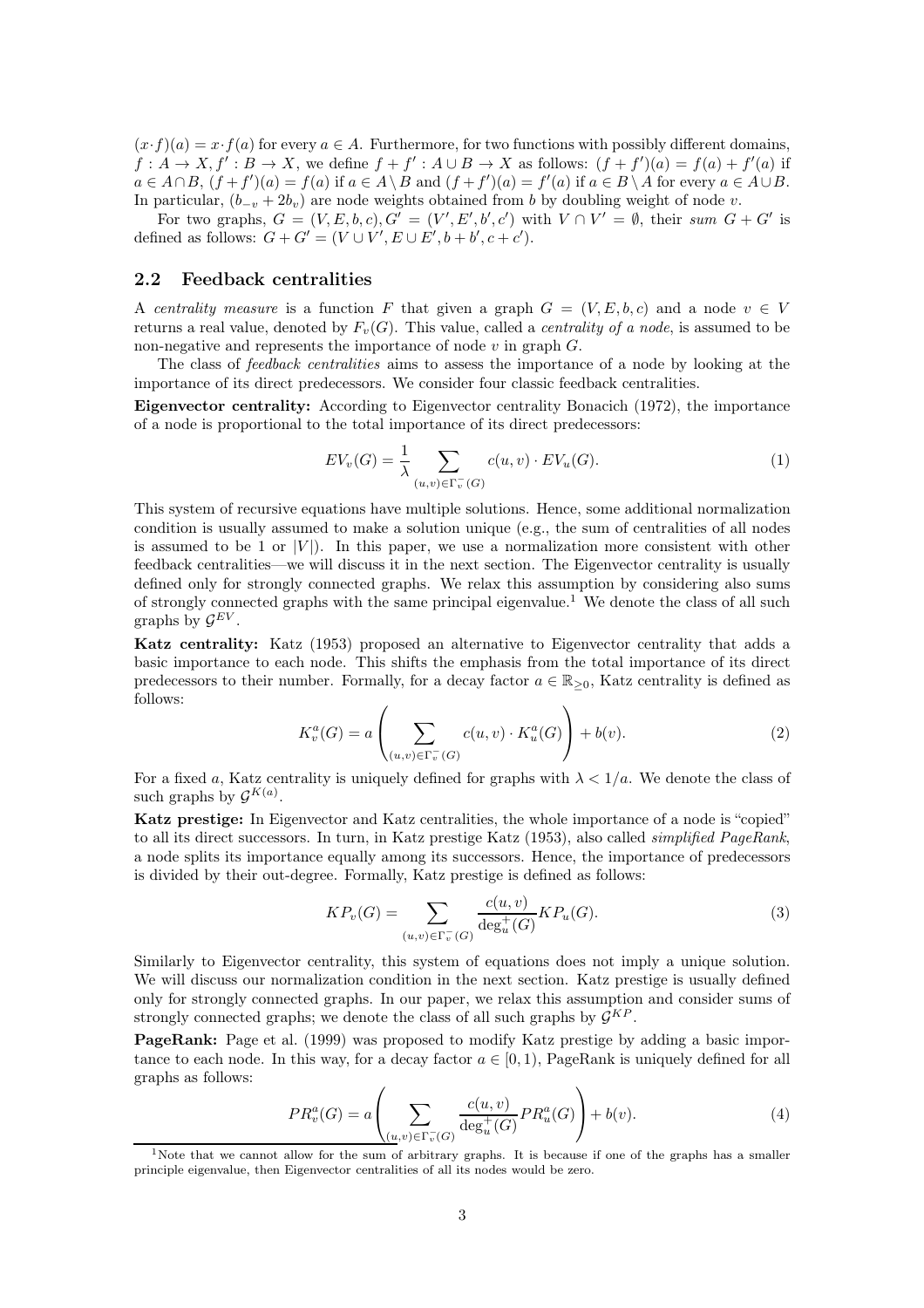#### 2.3 Walk interpretations of feedback centralities

In this section we show how PageRank's random-walk interpretation from [Wąs and Skibski \(2020\)](#page-37-14) can be extended for all four feedback centralities. These interpretations result in unique definitions of Eigenvector centrality and Katz prestige consistent with Katz centrality and PageRank.

Consider a spread of some entity (money, virus, information, probability of visit etc.) through a network. At the beginning, at time  $t = 0$ , each node has some initial amount equal to its node weight. Then, in each step the whole entity is multiplied by a scalar  $a$ , which is a parameter of the process, and then moved to direct successors. Here, we consider two variants of the process: distributed and parallel. In the distributed process, the entity is spread among the outgoing edges. In the parallel process, the entity is duplicated and moved along all edges. Specifically, when the entity is moved along an edge  $(u, v)$  it is either

- multiplied by  $c(u, v) / \deg_u^+(G)$  (distributed process), or
- multiplied by  $c(u, v)$  (parallel process).

As an example, consider a surfer on the World Wide Web. Node weights correspond to the probability that the surfer starts surfing from a specific page and weights of edges represent the number of links from one page to another. A link is chosen by the surfer uniformly at random which means the process is distributed. Finally, parameter  $a$  is the probability that the surfer stops surfing altogether. In result, the "entity" is the probability that the surfer visits a specific page at some time.

Consider the distributed process with parameter  $a$ . The amount of entity in node  $v$  at time  $t$ equals:

$$
p_{v,G}^a(t) = \sum_{\omega \in \Omega_t(G): \omega(t) = v} b(\omega(0)) \cdot \prod_{i=0}^{t-1} \frac{a \cdot c(\omega(i), \omega(i+1))}{\deg_{\omega(i)}^+(G)}.
$$

Now, if  $a < 1$ , PageRank is the total amount of entity in node v through the whole process:

<span id="page-3-2"></span><span id="page-3-0"></span>
$$
PR_v^a(G) = \sum_{t=0}^{\infty} p_{v,G}^a(t)
$$
\n(5)

We know that this sum converges, because  $a < 1$ . Now, if  $a = 1$ , the sum does not converge, as the amount of entity in the network does not change over time. In such a case we can look at the average amount of entity in node  $v$ . In this way we get the definition of Katz prestige:

$$
KP_v(G) = \lim_{T \to \infty} \sum_{t=0}^{T} \frac{p_{v,G}^1(t)}{T}
$$
 (6)

Hence, Katz prestige is the stationary distribution of the process multiplied by the sum of node weights.

Let us turn our attention to the parallel process with parameter a. The amount of entity in node  $v$  at time  $t$  equals:

$$
w_{v,G}^a(t) = \sum_{\omega \in \Omega_t(G): \omega(t) = v} b(\omega(0)) \cdot \prod_{i=0}^{t-1} \left( a \cdot c(\omega(i), \omega(i+1)) \right).
$$

Now, if  $a < 1/\lambda$ , Katz centrality is the total amount of entity in node v through the whole process:

<span id="page-3-3"></span><span id="page-3-1"></span>
$$
K_v^a(G) = \sum_{t=0}^{\infty} w_{v,G}^a(t)
$$
\n(7)

This sum converges, because  $a < 1/\lambda$ . Now, if  $a = 1/\lambda$ , the sum does not converge. In such a case, Eigenvector centrality can be obtained as the average amount of entity in node v:

$$
EV_v(G) = \lim_{T \to \infty} \sum_{t=0}^T \frac{w_{v,G}^{1/\lambda}(t)}{T}
$$
\n(8)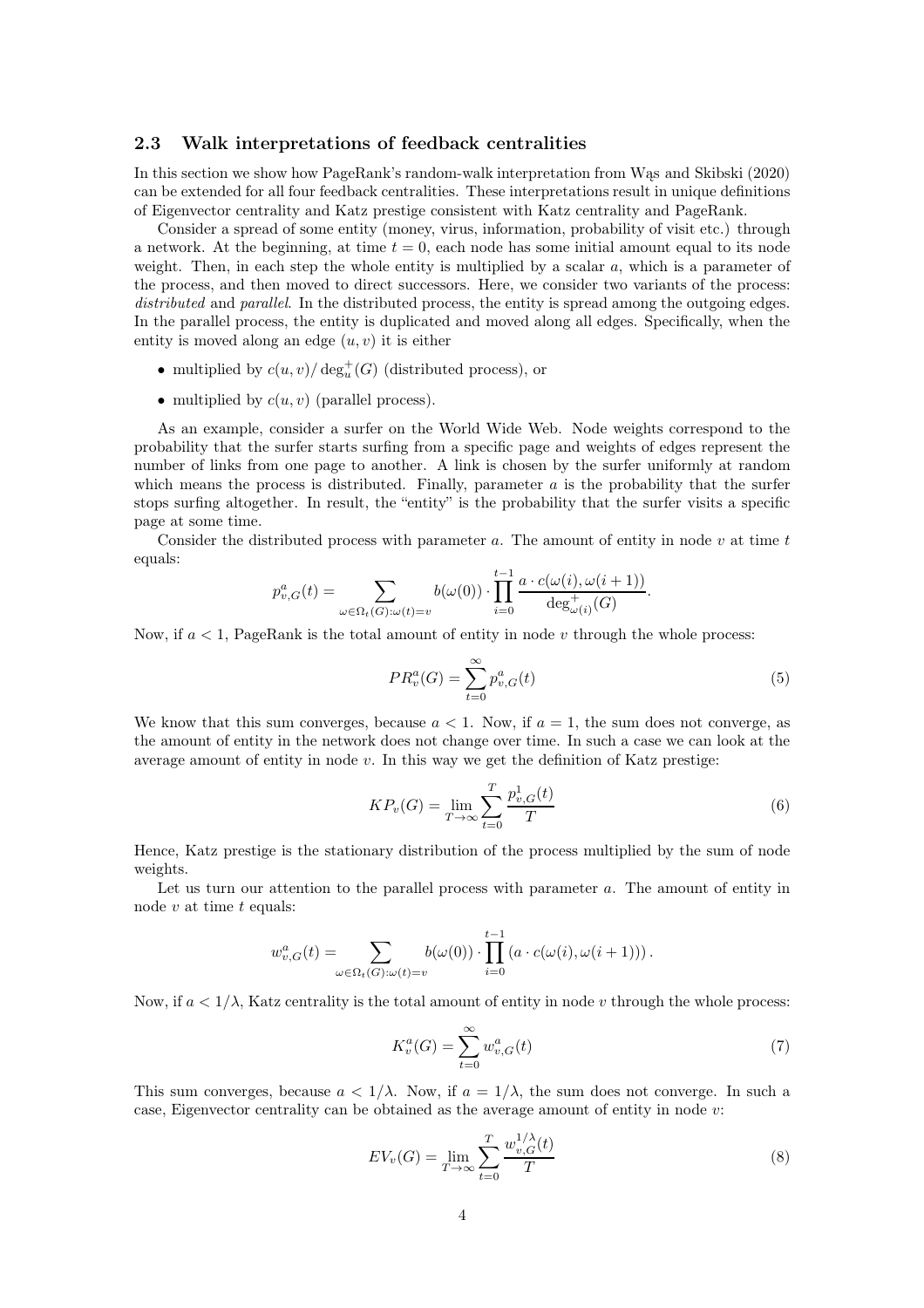

<span id="page-4-0"></span>Figure 1: Graph G (on the left) and the corresponding graph  $C_{u\to w}^F(G)$  (on the right) assuming  $F_u(G) = 1$ and  $F_w(G) = 2$ .

In the appendix we show that measures defined in Equations  $(5)-(8)$  $(5)-(8)$  indeed satisfy recursive equations from Equations  $(1)$ – $(4)$  (Propositions [5](#page-10-0)[–7\)](#page-11-0). From now on, we will use Equations  $(5)$ – $(8)$ as the definitions of all four centralities.

## 3 Axioms

In this section, we present seven axioms used in our axiomatic characterization.

All centrality measures except for PageRank are defined only for a subclass of all graphs. Hence, for them we will consider restricted versions of our axioms. Specifically, an axiom restricted to class  $\mathcal{G}^*$  is obtained by adding an assumption that all graphs appearing in the axiom statement belong to  $\mathcal{G}^*$ . In this way, we obtain a weaker version of the axiom.

Most of our axioms are invariant axioms. They identify simple graph operations that do not affect centralities of all or most nodes in a graph. The last two axioms serve as a borderline: they specify centralities in very simple graphs. We use three axioms proposed in the axiomatization of PageRank by [Wąs and Skibski \(2020\)](#page-37-14). Instead of the remaining three axioms, we use Locality and Node Combination which are more meaningful for considered classes of graphs.

Before we proceed, let us introduce an operation of proportional combining of two nodes used in one of the axioms. Proportional combining differs from a simple merging of nodes as it preserves the significance of outgoing edges. Take a centrality measure F, graph  $G = (V, E, b, c)$  and two nodes  $u, w \in V$ . Graph  $C_{u \to w}^F(G)$  is a graph obtained in two steps:

- scaling weights of outgoing edges of u and w proportionally to their centralities: multiplying weights of outgoing edges of u by  $F_u(G)/(F_u(G)+F_w(G))$  and w by  $F_w(G)/(F_u(G)+F_w(G));$ and
- merging node  $u$  into node  $w$ , i.e., deleting node  $u$ , transferring its incoming and outgoing edges to node  $w$  and adding the weight of node  $u$  to node  $w$ .

See Figure [1](#page-4-0) for an illustration.

We are now ready to present the first three axioms satisfied by all feedback centralities.

**Locality** (LOC): For every graph  $G = (V, E, b, c)$  and graph  $G' = (V', E', b', c')$  s.t.  $V \cap V' = \emptyset$ :

$$
F_v(G+G') = F_v(G) \quad \text{for } v \in V.
$$

**Edge Deletion (ED):** For every graph  $G = (V, E, b, c)$  and edge  $(u, w) \in E$ :

$$
F_v(V, E \setminus \{(u, w)\}, b, c) = F_v(G) \quad \text{for } v \in V \setminus S(u).
$$

**Node Combination (NC):** For every graph  $G = (V, E, b, c)$  and nodes  $u, w \in V$  s.t.  $\deg_u^+(G) = \deg_w^+(G) = \deg_s^+(G)$  for every  $s \in S(u) \cup S(w)$ :

$$
F_v(C_{u\to w}^F(G)) = F_v(G) \quad \text{for } v \in V \setminus \{u, w\}
$$

and  $F_w(C_{u \to w}^F(G)) = F_u(G) + F_w(G)$ .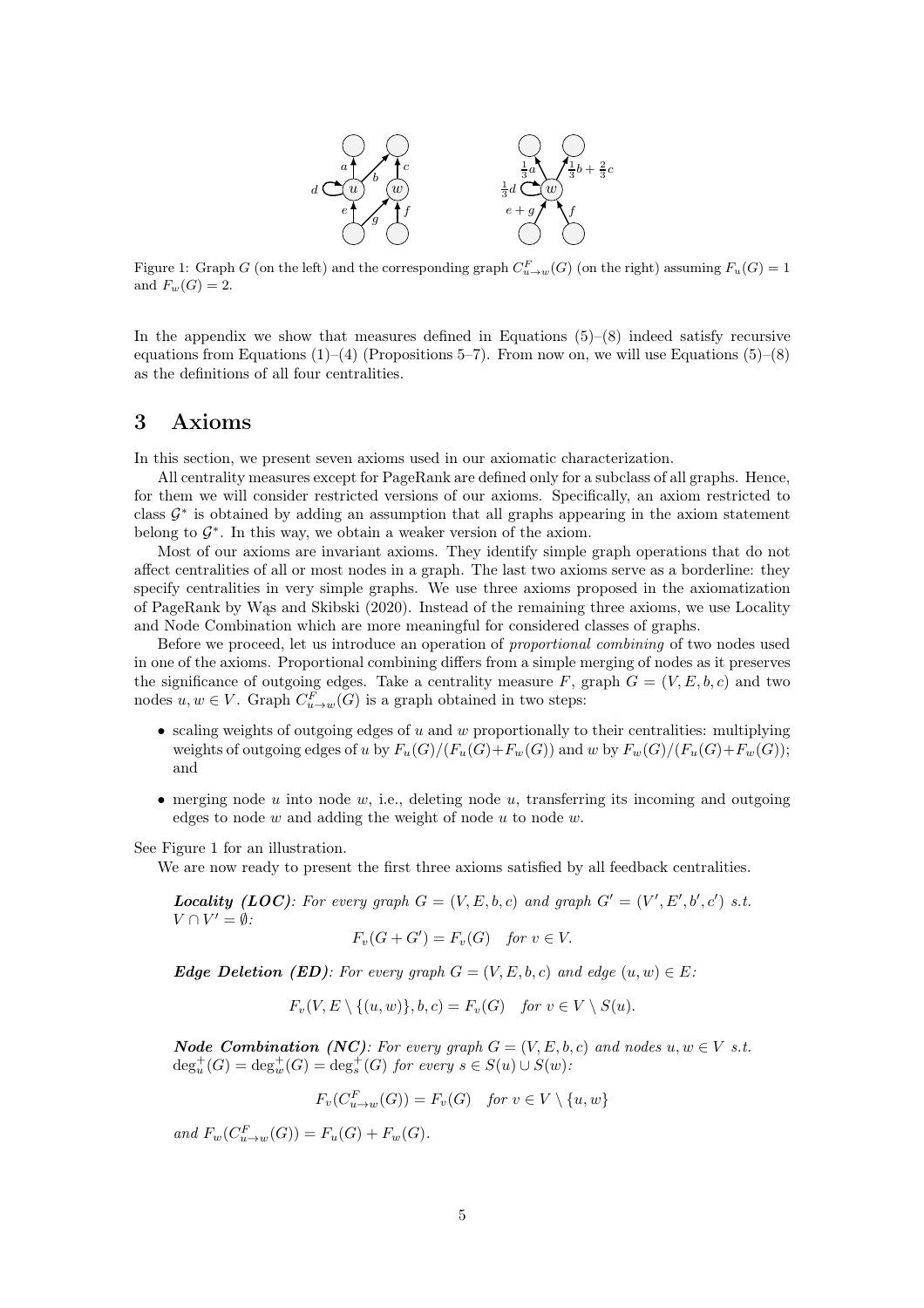

<span id="page-5-0"></span>Figure 2: Graphs considered in Edge Multiplication (on the left) and Edge Compensation (on the right) obtained from G from Figure [1.](#page-4-0)

Locality and Edge Deletion are standard axioms from the literature. Locality, proposed in [Skibski et al. \(2019](#page-37-16)), states that the centrality of a node depends solely on the part of the graph a node is connected to. In other words, removing part of the graph not connected to a node does not affect its centrality. Edge Deletion, proposed in [Wąs and](#page-37-14) Skibski [\(2020](#page-37-14)) for PageRank, states that removing an edge from the graph does not affect nodes which cannot be reached from the start of the edge. Node Combination is a new axiom. Assume two nodes  $u, w \in V$  and their successors have the same out-degree, but possibly different centralities. Node Combination states that in a graph obtained from proportional combining of  $u$  into  $w$ , the centrality of  $w$  is the sum of centralities of both nodes and centralities of other nodes do not change. This property is characteristic for feedback centralities which associate a benefit from an incoming edge with the importance of a node this edge comes from. We note that PageRank, Katz prestige and Katz centrality satisfy also the axiom without the assumption about equal out-degrees of successors. However, it is necessary for Eigenvector centrality.

Our next two axioms concern a modification of one node: its weight and weights of its incident edges.

**Edge Multiplication (EM):** For every graph  $G = (V, E, b, c)$ , node  $u \in V$ , constant  $x > 0$ :

$$
F_v(V, E, b, c_{-\Gamma_u^+(G)} + x \cdot c_{\Gamma_u^+(G)}) = F_v(G)
$$
 for  $v \in V$ .

**Edge Compensation (EC):** For every graph  $G = (V, E, b, c)$ , node  $u \in V$ , constant  $x > 0, b' = b_{-u} + b_u/x$  and  $c' = c_{-\Gamma_u^{\pm}(G) \setminus \{(u,u)\}} + c_{\Gamma_u^-(G) \setminus \{(u,u)\}}/x + c_{\Gamma_u^+(G) \setminus \{(u,u)\}} \cdot x$ .

$$
F_v(V, E, b', c') = F_v(G) \quad \text{for } v \in V \setminus \{u\}
$$

and  $F_u(V, E, b', c') = F_u(G)/x$ .

Edge Multiplication, proposed in [Wąs and Skibski \(2020\)](#page-37-14), states that multiplying weights of all outgoing edges of node  $u$  by some constant does not affect centralities. This means that the absolute weight of edges does not matter, as long as the proportion to other outgoing edges of a node is the same. This property is satisfied by both PageRank and Katz prestige. However, it is not satisfied by Eigenvector and Katz centralities, as it increase the importance of modified edges  $x$  times. For them, we propose a similar axiom: Edge Compensation. In this axiom, not only weights of outgoing edges of u are multiplied by a constant, but at the same time weights of incoming edges and the node itself are divided by the same constant. Edge Compensation states that this operation decreases the importance of u x times, but at the same time does not affect the importance of other nodes. See Figure [2](#page-5-0) for an illustration.

Finally, the last two axioms concern simple borderline cases.

**Baseline (BL):** For every graph  $G = (V, E, b, c)$  and an isolated node  $v \in V$  it holds  $F_v(G) = b(v)$ .

 $\sum$ **Cycle (CY):** For every out-regular cycle graph  $G = (V, E, b, c)$  it holds  $F_v(G)$  $_{u\in V}b(u)/|V|$  for every  $v\in V$ .

Baseline, proposed in [Wąs and Skibski \(2020\)](#page-37-14), states that the centrality of a node with no incident edges is equal to its baseline importance: its node weight. Baseline is satisfied by PageRank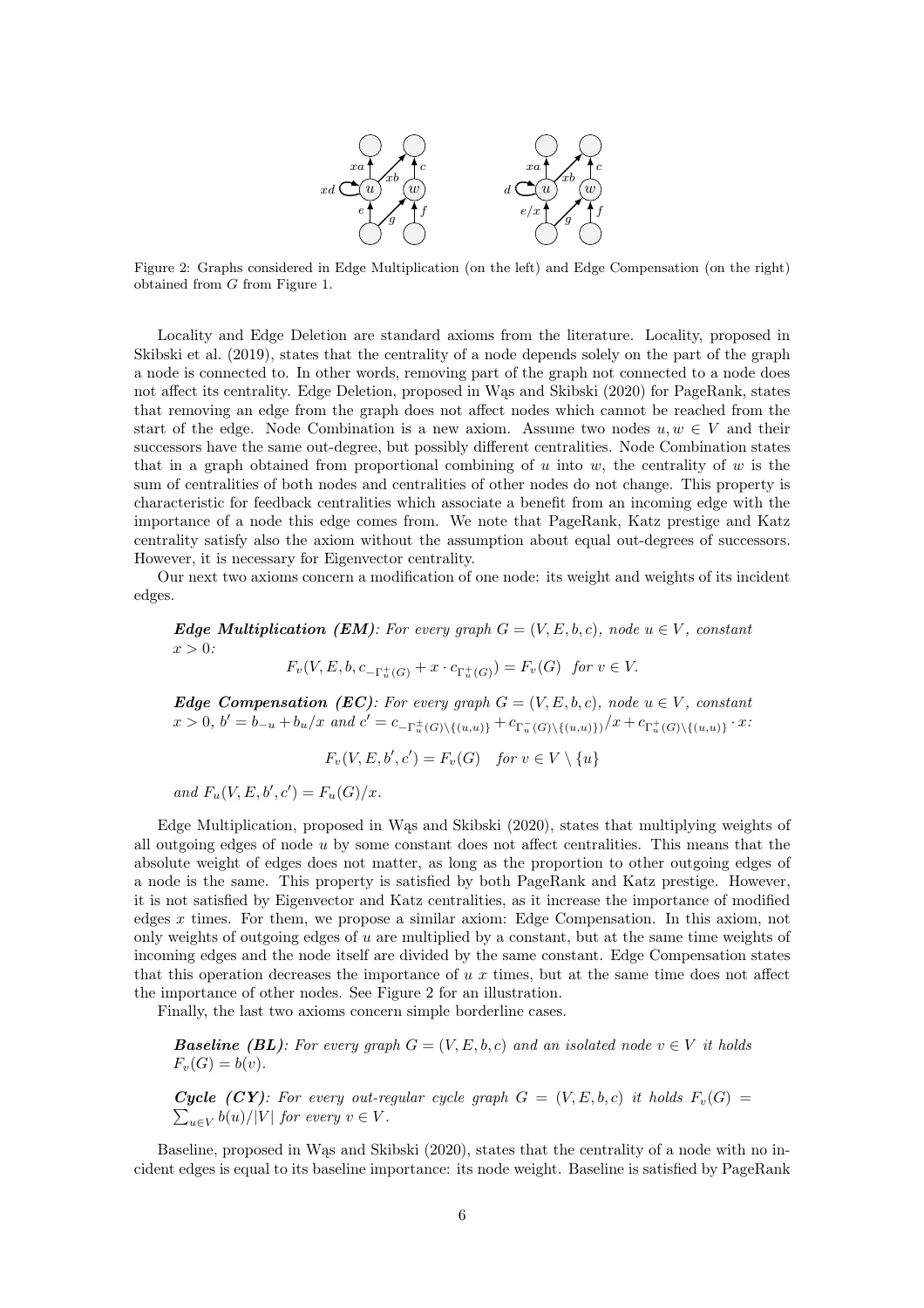

<span id="page-6-0"></span>Figure 3: Graphs considered in Baseline (on the left) and Cycle (on the right).

and Katz centrality. However, it does not make sense for strongly connected graphs. Cycle, proposed as the borderline case for Eigenvector centrality and Katz prestige, considers the simplest strongly connected graph: a cycle. Specifically, if weight of all edges in a cycle graph are equal, then centralities of all nodes are also equal. Moreover, Cycle normalizes the sum of centralities to be equal to the sum of node weights. See Figure [3](#page-6-0) for an illustration.

As we will show, these seven axioms are enough to obtain the axiomatizations of all four feedback centralities.

# 4 Main results

In this section, we present our main results: We show that if a centrality satisfies three general axioms (LOC, ED and NC), one of the one-node-modification axioms (EM or EC) and one of the borderline axioms (BL or CY) then it must be one of the four feedback centralities.

The full proofs can be found in the supplementary materials. In this section, we present the main ideas behind them.

First, consider Katz prestige and Eigenvector centrality.

<span id="page-6-1"></span>**Theorem 1.** A centrality measure defined on  $\mathcal{G}^{KP}$  satisfies LOC, ED, NC, EM and CY if and only if it is Katz prestige (Equation [\(6\)](#page-3-2)).

<span id="page-6-2"></span>**Theorem 2.** A centrality measure defined on  $\mathcal{G}^{EV}$  satisfies LOC, ED, NC, EC and CY if and only if it is Eigenvector centrality (Equation [\(8\)](#page-3-1)).

We begin by showing that Katz prestige and Eigenvector centrality are equal for strongly connected out-regular graphs (Lemma [8\)](#page-12-0). Then, we prove that both centralities satisfy the corre-sponding axioms (Lemmas [9–](#page-12-1)[10\)](#page-14-0). Hence, it remains to prove the uniqueness of both axiomatizations.

Let F be a centrality measure defined on  $\mathcal{G}^{EV}$  or  $\mathcal{G}^{KP}$  that satisfied LOC, ED, NC and CY. First, we show that  $F$  is equal to both centralities for strongly connected out-regular graphs. We divide it into two steps:

- First, we consider strongly connected out-regular graphs such that the proportion of weights of every two edges is rational (Lemma [11\)](#page-14-1)
- Then, we consider arbitrary strongly connected out-regular graphs (Lemma [12\)](#page-17-0)

These proofs are based on the following observation: for every graph  $G$  that satisfies assumptions of Lemma [11](#page-14-1) it is possible to construct a cycle graph  $G^*$ , from which G can be obtained using proportional combining. This implies that if some centrality measure satisfies CY and NC, then it is uniquely defined on graph G.

We will present this construction on the graph  $G$  from Figure [4.](#page-7-0) Node weights are arbitrary, but we assume they sum up to 1. This graph is x-out-regular and for every two edges the proportion of their weights is rational. In such graphs, it can be shown that Katz prestige of any node is rational; in this graph we have:  $KP_{v_1}(G) = \frac{2}{13}$ ,  $KP_{v_2}(G) = KP_{v_3}(G) = \frac{3}{13}$ ,  $KP_{v_4}(G) = \frac{4}{13}$  and  $KP_{v_5}(G) = \frac{1}{13}.$ 

Now, let us define an *impact* of an edge  $(u, v)$ , denoted by  $I(u, v)$ , as Katz prestige of node u multiplied by  $c(u, v) / \deg_u^+(G)$ . Impacts of edges are depicted in graph G' in Figure [4.](#page-7-0) For example,  $I(v_4, v_1) = K_{v_4}(G) \cdot 1/2 = 2/13$ . Clearly, the total impact of outgoing edges of every node is equal to its Katz prestige. Also, from the Katz prestige recursive equation (Equation [\(3\)](#page-2-3)),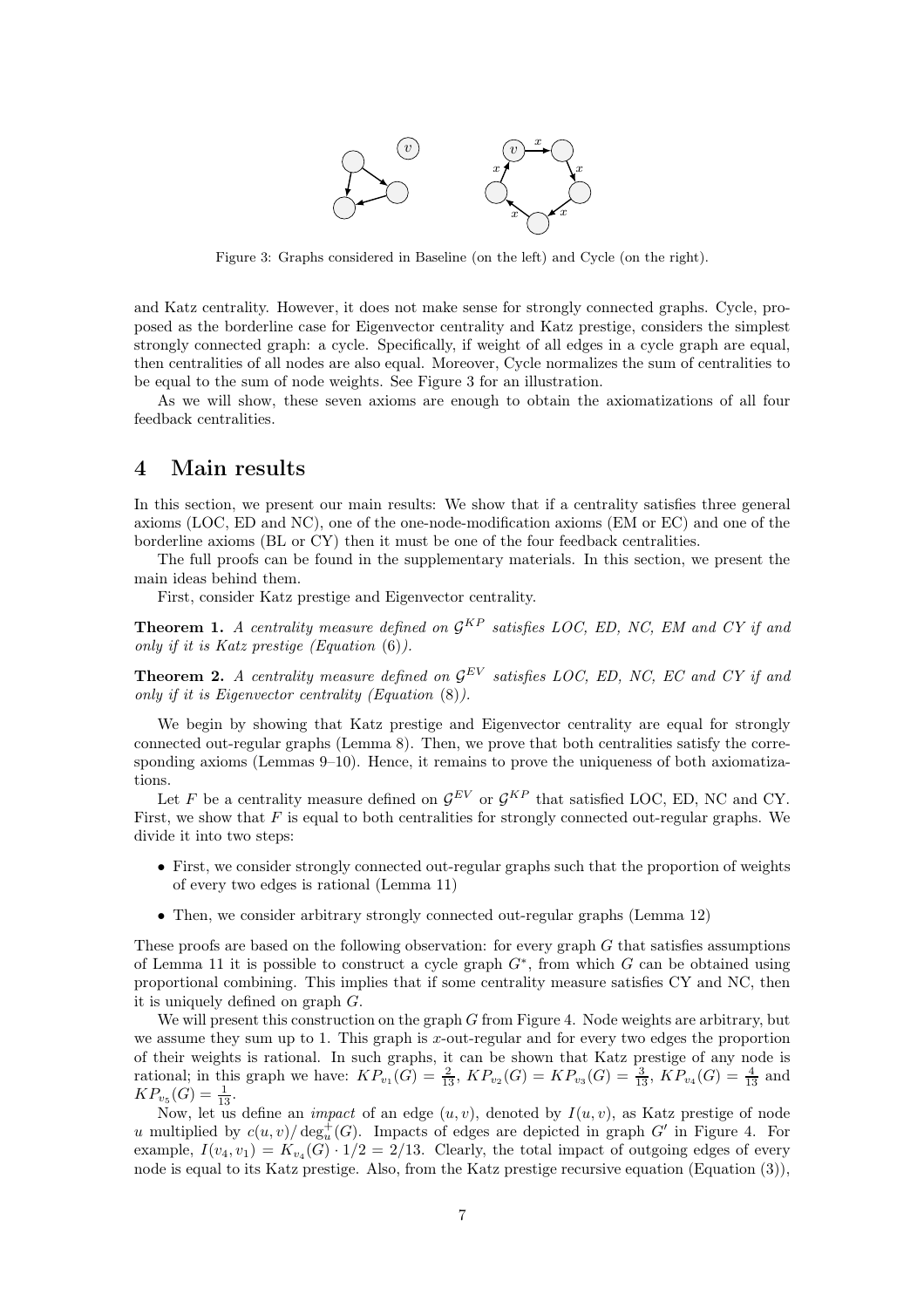<span id="page-7-0"></span>

Figure 4: The construction of a cycle graph  $G^*$  from which G can be obtained using proportional combining.

we see that the total impact of incoming edges of every node is also equal to its Katz prestige. We will use this fact later on. What is also important impacts are rational; let  $N$  be the least common multiple of all denominators of edge impacts. For graph G we have  $N = 13$ .

Based on the notion of impact we create a *multigraph*  $G''$  (a graph in which multiple edges exist between a pair of nodes). This multigraph is obtained by replacing edge  $(u, v)$  from the original graph by  $N \cdot I(u, v)$  edges. For example, in our sample graph edge  $(v_4, v_1)$  with impact  $I(v_4, v_1) = 2/13$  is replaced by two edges from  $v_4$  to  $v_1$ . Now, the key observation is that every node in the multigraph  $G''$  has the same number of incoming and outgoing edges (as the total impact of its incoming edges equals the total impact of its outgoing edges). Hence, from Euler's theorem, we know that in  $G''$  there exists an Euler cycle—a walk that visits every edge exactly once and is a cycle: starts and ends in the same node.

Graph  $G^*$  in Figure [4](#page-7-0) is a cycle graph corresponding to some Euler cycle in graph  $G''$ . Here, nodes  $v_i, v'_i, \ldots$  correspond to node  $v_i$  in  $G''$ . We define node weights in a way that nodes corresponding to node  $v_i$  sum up to  $b(v_i)$ . The construction of the cycle graph is complete.

Let us determine the number of nodes in  $G^*$ . In graph  $G''$  node  $v_i$  has  $N \cdot KP_{v_i}(G)$  outgoing edges. Hence, in  $G^*$  there are  $N \cdot KP_{v_i}(G)$  nodes corresponding to node  $v_i$ . Since the sum of Katz prestige of all nodes in  $G$  is equal to the sum of node weights, i.e., 1, we get that there are N nodes in graph  $G^*$ . In our example, there are indeed 13 nodes in  $G^*$  and 4 nodes correspond to node  $v_4$ .

Now, from CY, we know that according to  $F$  every node in  $G^*$  has the same centrality equal to  $1/N$ . It is easy to verify that if we merge using proportional combining for every node  $v_i$  all nodes corresponding to  $v_i$  we will obtain graph G. Based on NC this implies that node  $v_i$  has centrality in G equal to  $N \cdot KP_{v_i}(G) \cdot 1/N = KP_{v_i}(G)$  which concludes the proof.

So far, we considered out-regular graphs and four axioms: LOC, ED, NC and CY. Here is where the proof splits:

- If  $F$  satisfies EM, then it is equal to Katz prestige for every graph; it is easy to see that every graph can be made out-regular if we divide weights of outgoing edges of every node by its outdegree (Lemma [13\)](#page-20-0).
- If  $F$  satisfies EC, then it is equal to Eigenvector centrality for every graph; here, more detail analysis is required, as the EC operation changes weights of both outgoing and incoming edges (Lemma [14\)](#page-20-1).

Now, let us turn our attention to PageRank and Katz centrality. We have the following results:

<span id="page-7-1"></span>**Theorem 3.** A centrality measure defined on  $\mathcal G$  satisfies LOC, ED, NC, EM and BL if and only if it is PageRank for some decay factor a (Equation [\(5\)](#page-3-0)).

<span id="page-7-2"></span>**Theorem 4.** A centrality measure defined on  $\mathcal{G}^{K(a)}$  satisfies LOC, ED, NC, EC and BL if and only if it is Katz centrality for some decay factor a (Equation [\(7\)](#page-3-3)).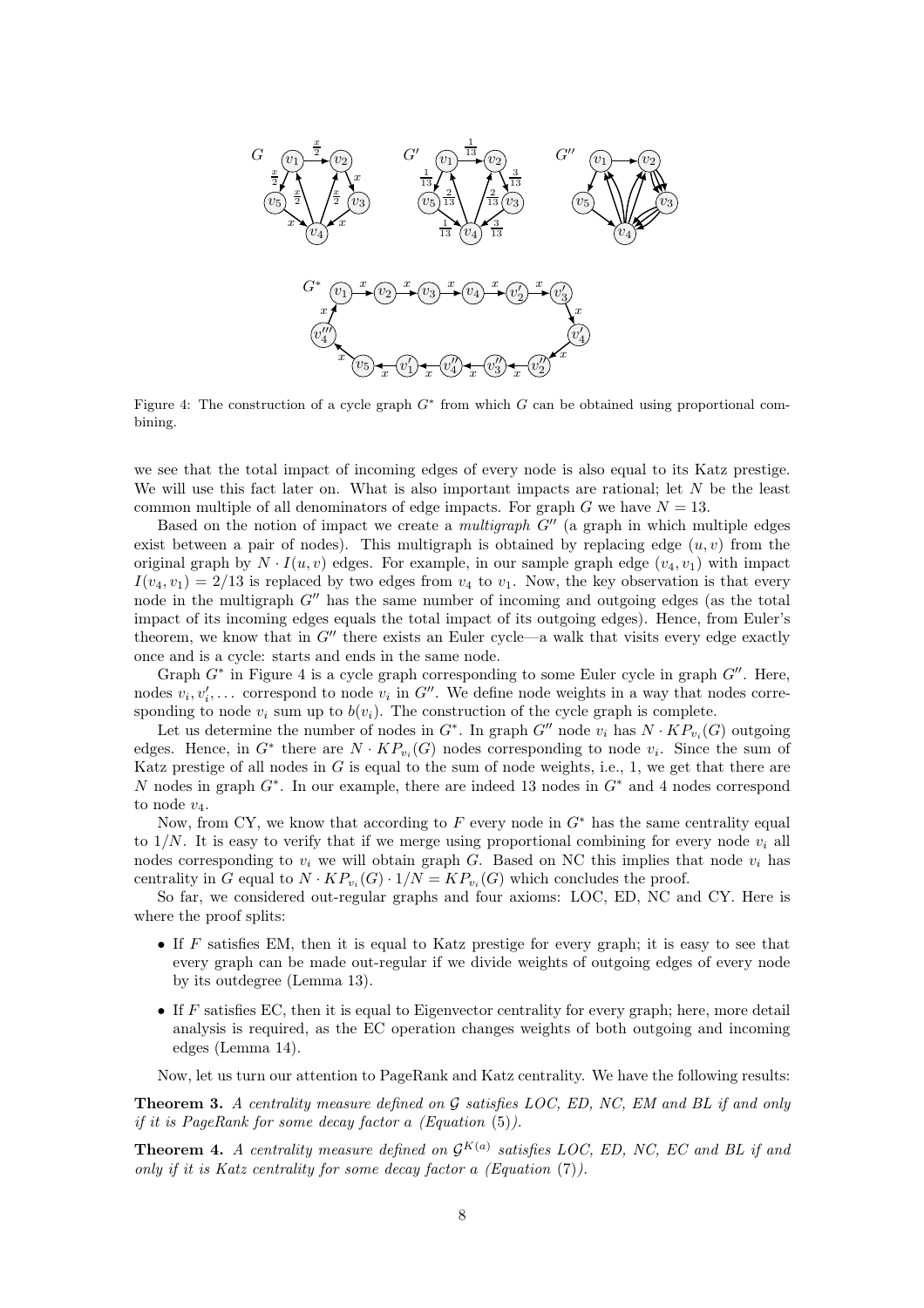<span id="page-8-0"></span>

Figure 5: A sequence of graphs that shows the profit from edge  $(u, v)$  for node v is equal to  $p_F(F_u(G), c(u, v), deg_u^+(G)).$ 

It is easy to check that PageRank and Katz centrality indeed satisfy the corresponding axioms (Lemmas [15–](#page-21-0)[16\)](#page-23-0). Let us focus on the proof of uniqueness.

The key role in our proof will be played by *semi-out-regular graphs* which is a class of graphs in which all nodes except for sinks (nodes with no outgoing edges) have equal out-degrees. Most lemmas described below applies only to semi-out-regular graphs.

Let F be a centrality measure defined on G or  $\mathcal{G}^{K(a)}$  that satisfies LOC, ED, NC, BL and EM or EC. First, we show several technical properties of  $F$  that we use later in the proof: Node Combination generalized to all semi-out-regular graphs (Lemma [17\)](#page-23-1), minimal centrality equal to the node weight (Lemmas [18](#page-24-0)[–19\)](#page-24-1), linearity with respect to node weights (Lemma [20\)](#page-24-2) and existence of a constant  $a_F$  such that  $F_v({u, v}, {u, v}), b, c = a_F \cdot b(u)$  if  $b(v) = 0$  and  $c(u, v) = 1$ (Lemma [21\)](#page-25-0).

In the remainder of the proof we show that the profit from edge  $(u, v)$  for node v depends only on its weight and the centrality and out-degree of node  $u$ ; moreover, if  $F$  satisfies EM or EC, then this profit is equal to the profit in PageRank or Katz centrality.

To this end, for  $x, y, z > 0, y \leq z$ , we define a *profit function*  $p_F(x, y, z)$  as follows:

$$
p_F(x, y, z) = F_v({u, v, w}, {(u, v), (u, w)}, b^x, c^{y, z}),
$$

where  $b^x(u) = x$ ,  $b^x(v) = b^x(w) = 0$ ,  $c^{y,z}(u, v) = y$  and  $c^{y,z}(u, w) = z - y$  (if  $z = y$ , then we remove edge  $(u, w)$  from the graph). To put in words, value  $p_F(x, y, z)$  is the profit from an incoming edge with weight y that starts in node with centrality x and out-degree  $z$  in the smallest such graph possible: with three nodes and two edges. It is easy to check that if  $F$  satisfies EM, then  $p_F(x, y, z) = a_F \cdot x \cdot y/z$  as PageRank (Lemma [22\)](#page-25-1) and if F satisfies EC, then  $p_F(x, y, z) = a_F \cdot x \cdot y$ as Katz centrality (Lemma [23\)](#page-26-0).

Now, it remains to prove that the profit from any edge  $(u, v)$  equals  $p_F(F_u, c(u, v), \deg_u^+(G))$ . More precisely, we prove that:

$$
F_v(G) = b(v) + \sum_{(u,v) \in \Gamma_u^+(G)} p_F(F_u(G), c(u,v), \deg_u^+(G)).
$$

First, we do it for a self-loop which is the only incoming edge of a node (Lemma [25\)](#page-28-0). Then, we move on to the general proof for an arbitrary edge (Lemma [24\)](#page-26-1). We prove the thesis by induction over the number of incoming edges.

Let us illustrate the scheme of this proof on graph G from Figure [5.](#page-8-0) Consider node  $v$  in graph G and pick one incoming edge, say  $(u, v)$ . First we create graph  $G'$  in which we extract from node u all its outgoing edges and attach them to a new node u' with the node weight  $F_u(G)$ . To keep the out-degree of u unchanged, we add a new node w with an edge from u. Using NC, it can be shown that  $F_v(G') = F_v(G)$  and  $F_{u'}(G') = F_u(G)$ .

In the second step, we split  $v$  into two nodes with the same outgoing edges, but disjoint incoming edges:  $v'$  has one edge  $(u', v')$ , and v has the remaining edges. From NC we know that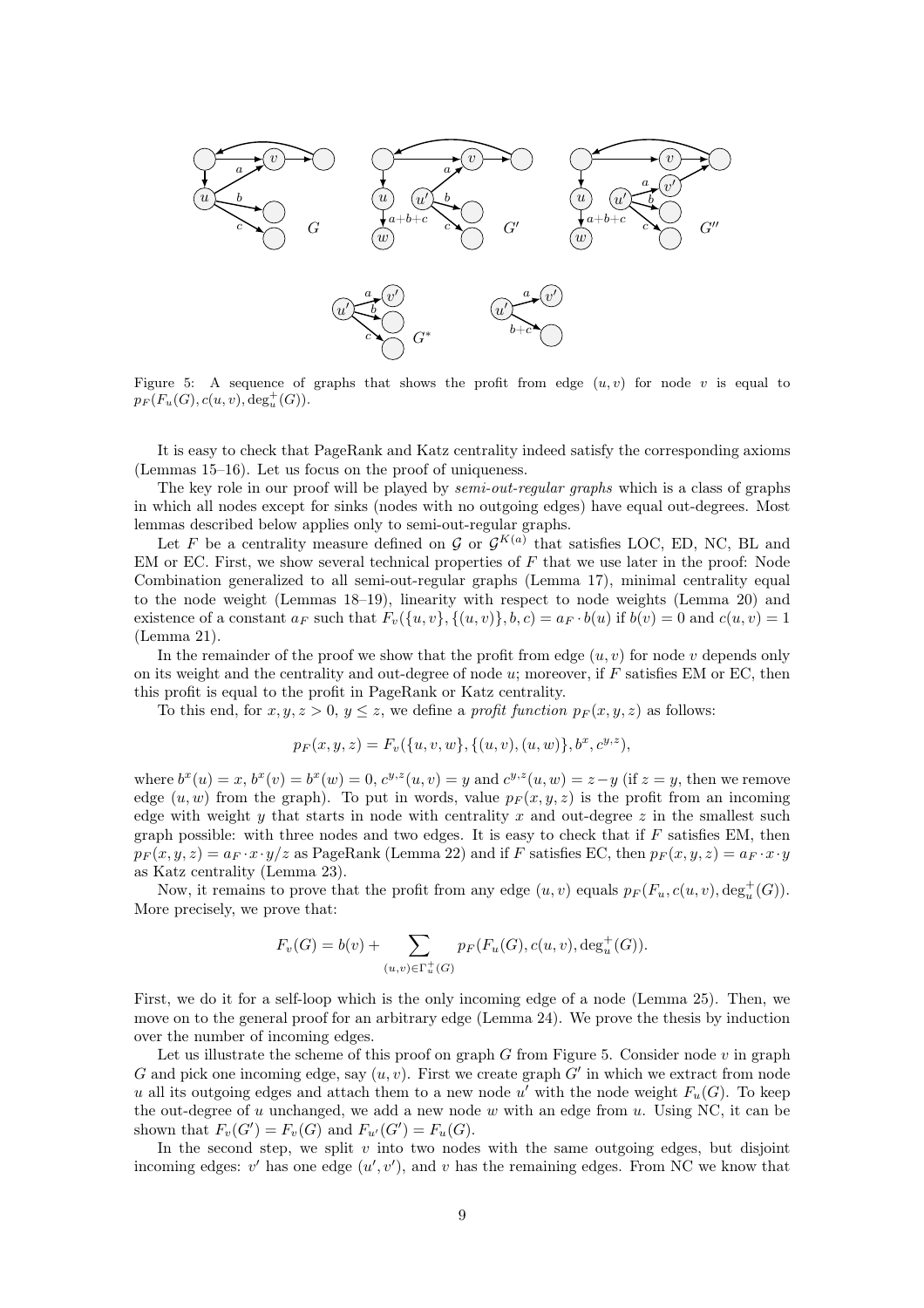$F_v(G) = F_v(G'') + F_{v'}(G'')$ . Since v has less incoming edges in G'' than in G, we can use the inductive assumption. Hence, it remains to determine the centrality of  $v'$  in  $G''$ .

To this end, observe that only  $u'$  is the predecessor of  $v'$ . Hence, from ED, removing all outgoing edges of other nodes does not affect the centrality of  $v$ . Also, from LOC, removing nodes other than  $u'$  and its direct predecessors does not change the centrality of  $v$ . Hence, we can focus on graph  $G^*$ . Using NC we can merge all of the nodes in  $G^*$  except for u' and v'. In this way, we get a graph with three nodes and two edges, so we have  $F_{v'}(G'') = p_F(F_u(G), c(u, v), deg_u^+(G))$ what we needed to prove.

Combining the above results and using EM or EC we get uniqueness for PageRank (Lemmas [26–](#page-32-0)[27\)](#page-32-1) and Katz centrality (Lemmas [28–](#page-32-2)[29\)](#page-32-3).

# 5 Conclusions

We proposed the first joint axiomatization of four classic feedback centralities: Eigenvector centrality, Katz centrality, Katz prestige and PageRank. We used seven axioms and proved that each centrality measure is uniquely characterize by a set of five axioms. Our axiomatization highlights the similarities and differences between these measures which helps in making an informed choice of a centrality measure for a specific application at hand.

There are many possible directions of further research. It would be interesting to extend our axiomatization to Degree centrality and Beta measure which constitute the borderline cases of feedback centralities. Another direction is considering centrality measures based on random walks, such as Random Walk Closeness or Decay. Also, several axioms considered in our paper can form a basis for the first axiomatization of distance-based centrality measures for directed graphs.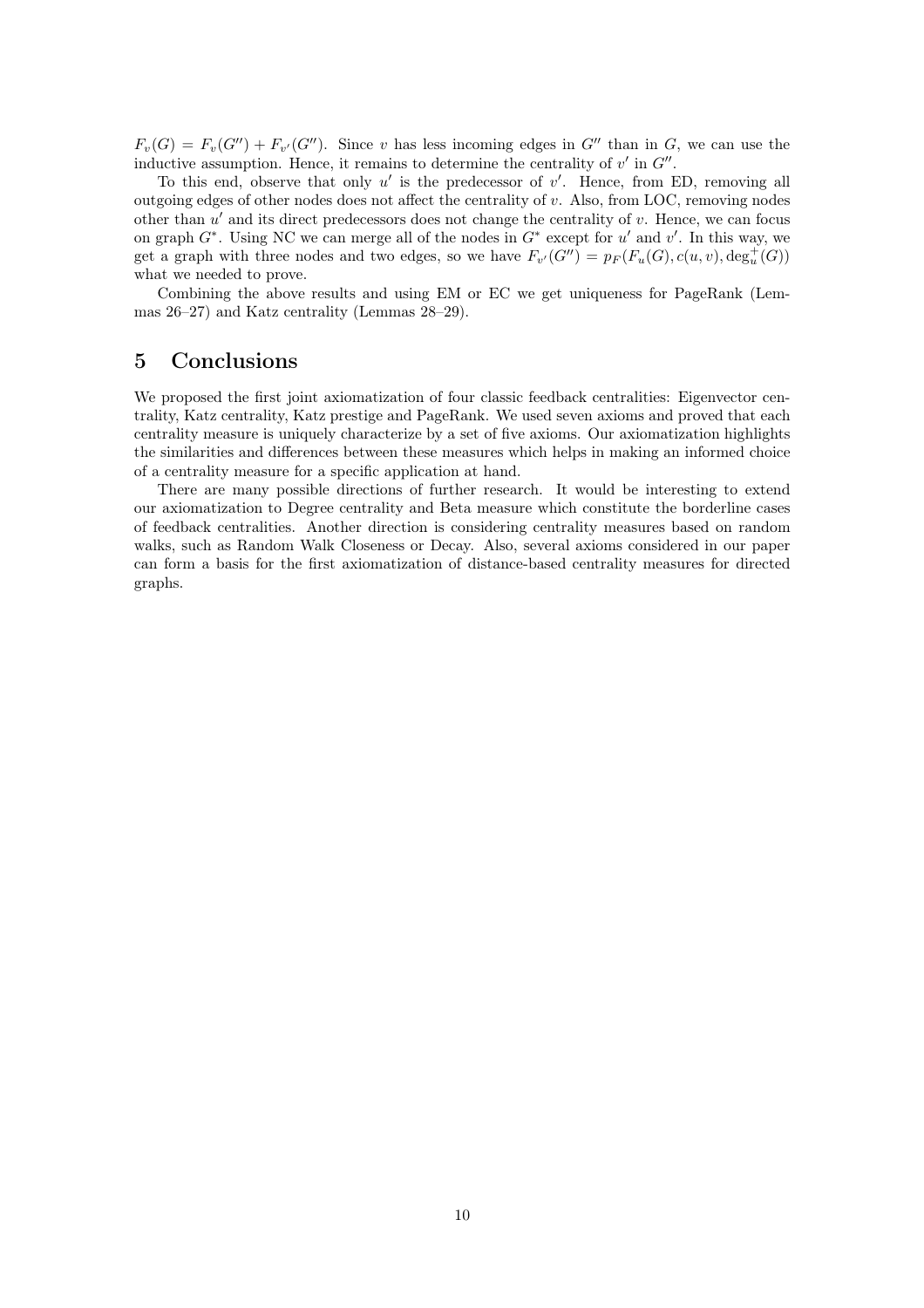# A Proofs

This appendix contains all the proofs. First, in Section [A.1](#page-10-1) we show that walk-based definitions of feedback centralities indeed satisfy their recursive equations. Then, in Section [A.2](#page-12-2) we focus on Katz prestige and Eigenvector centrality (Theorems [1](#page-6-1) and [2\)](#page-6-2). Finally, in Section [A.3](#page-21-1) we move to PageRank and Katz centrality (Theorems [3](#page-7-1) and [4\)](#page-7-2).

#### <span id="page-10-1"></span>A.1 Walk-based definitions of feedback centralities

In this section, we show that centrality measures defined in Equations  $(5)-(8)$  $(5)-(8)$  satisfy recursive equations from Equations  $(1)$ – $(4)$ . Specifically:

- In Proposition [5](#page-10-0) we show that Eigenvector centrality as defined in Equation [\(8\)](#page-3-1) satisfies Eigenvector centrality recursive equation (Equation [\(1\)](#page-2-1)).
- In Proposition [6](#page-11-1) we show that Katz centrality as defined in Equation [\(7\)](#page-3-3) satisfies Katz centrality recursive equation (Equation [\(2\)](#page-2-4)).
- In Proposition [7](#page-11-0) we show that Katz prestige as defined in Equation [\(6\)](#page-3-2) satisfies Katz prestige recursive equation (Equation [\(3\)](#page-2-3)).

The proof that PageRank as defined in Equation [\(5\)](#page-3-0) satisfies PageRank recursive equation  $(Equation (4))$  $(Equation (4))$  $(Equation (4))$  can be found in Was and Skibski  $(2020)$ .

<span id="page-10-0"></span>**Proposition 5.** Eigenvector centrality defined on  $\mathcal{G}^{EV}$  by Equation [\(8\)](#page-3-1) satisfies Eigenvector centrality recursive equation (Equation  $(1)$ ).

*Proof.* We will prove that the centrality defined as  $F_v(G) = \lim_{T \to \infty} \sum_{t=0}^T w_{v,G}^{1/\lambda}(t)/T$  for every  $G = (V, E, b, c)$  and every  $v \in V$  satisfies Eigenvector recursive equation (Equation [\(1\)](#page-2-1)) i.e.,  $x_v = \sum_{(u,v)\in\Gamma_v^-(G)} \frac{1}{\lambda}c(u,v) \cdot x_u.$ 

To this end, observe that for every walk  $\omega \in \Omega_t(G)$  such that  $\omega(t) = v$  the walk must have visited a direct predecessor of v, say u, in step  $t-1$  and then move through edge  $(u, v)$ . Hence, for value  $w_{v,G}^{1/\lambda}(t)$  we get

$$
w_{v,G}^{1/\lambda}(t) = \frac{1}{\lambda} \sum_{(u,v) \in \Gamma_v^{-}(G)} c(u,v) w_{u,G}^{1/\lambda}(t-1).
$$

If we sum both sides for all  $t \in \{1, \ldots, T\}$  we obtain

<span id="page-10-2"></span>
$$
\sum_{t=1}^{T} w_{v,G}^{1/\lambda}(t) = \sum_{(u,v) \in \Gamma_v^-(G)} \frac{c(u,v)}{\lambda} \sum_{t=0}^{T-1} w_{u,G}^{1/\lambda}(t)
$$

Adding  $w_{v,G}^{1/\lambda}(0) = b(v)$  and dividing both sides by T yields

$$
\sum_{t=0}^{T} \frac{w_{v,G}^{1/\lambda}(t)}{T} = \frac{b(v)}{T} + \sum_{(u,v)\in\Gamma_v^-(G)} \frac{c(u,v)}{\lambda} \sum_{t=0}^{T-1} \frac{w_{u,G}^{1/\lambda}(t)}{T}.
$$
\n(9)

As T approaches infinity  $b(v)/T$  approaches zero. In order to show that value  $w_{u,G}^{1/\lambda}(T)/T$  approaches zero as well, observe that for each step  $t \in \mathbb{N}$ , the vector of values  $w_{u,G}^{1/\lambda}(t)$  for all nodes  $u \in V$  is a vector of values  $w_{u,G}^{1/\lambda}(0)$  for all  $u \in V$  multiplied t times by adjacency matrix of G and divided t times by  $\lambda$ . The norm of such vector is bounded [von Mises and Pollaczek-Geiringer \(1929](#page-37-17)), thus its coordinates are also bounded. Hence, the value  $w_{u,G}^{1/\lambda}(T)/T$  indeed approaches zero as T ap-proaches infinity. Thus, taking limit in Equation [\(9\)](#page-10-2) we obtain  $F_v(G) = \sum_{(u,v)\in\Gamma_v^-(G)} \frac{1}{\lambda}c(u,v)F_u(G)$ which is exactly Eigenvector recursive equation.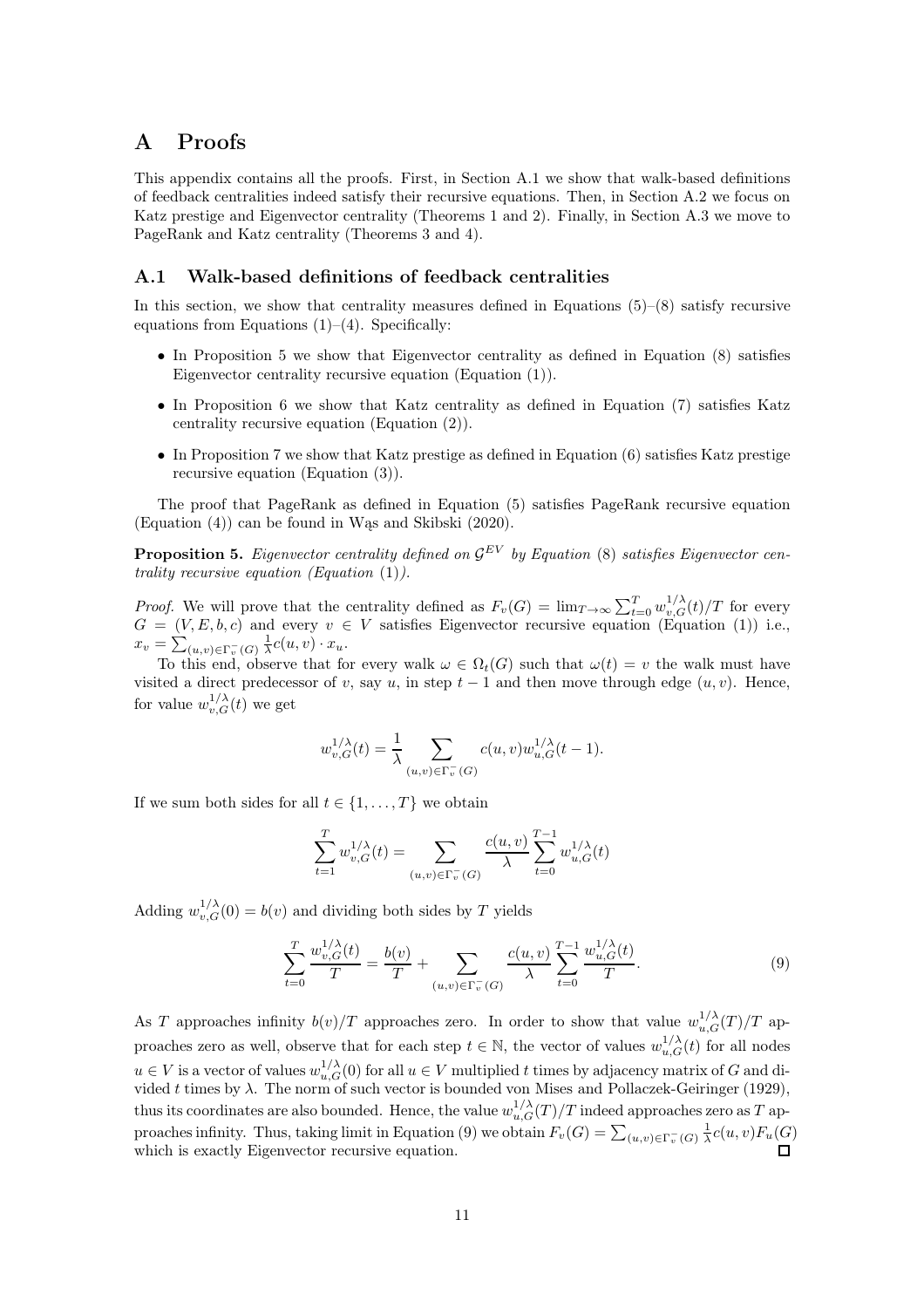<span id="page-11-1"></span>**Proposition 6.** Katz centrality measure defined on  $\mathcal{G}^{K(a)}$  by Equation [\(7\)](#page-3-3) satisfies Katz centrality recursive equation (Equation [\(2\)](#page-2-4)).

*Proof.* We will prove that centrality measure defined as  $F_v(G) = \sum_{t=0}^{T} w_{v,G}^a(t)$  for every graph  $G =$  $(V, E, b, c)$  and every  $v \in V$  satisfies Katz Recursive Equation [\(2\)](#page-2-4), i.e.,  $x_v = a(\sum_{(u,v) \in \Gamma_v^-(G)} c(u,v)$ .  $x_u$ ) +  $b(v)$ .

To this end, observe that for each walk  $\omega \in \Omega_t(G)$  such that  $\omega(t) = v$  in order to arrive in v at step  $t \geq 1$ , it must have visited a direct predecessor of v, say u, in step  $t-1$  and then follow edge  $(u, v)$ . Thus, for  $w_{v,G}^a(t)$  we obtain that  $w_{v,G}^a(t) = a \cdot \sum_{(u,v) \in \Gamma_v^-(G)} w_{u,G}^a(t-1) \cdot c(u, v)$ . Summing both sides for all  $t \in \{1, 2, \dots\}$  we get

$$
\sum_{t=1}^{\infty}w_{v,G}^a(t)=a\cdot\sum_{(u,v)\in\Gamma_v^-(G)}c(u,v)\sum_{t=0}^{\infty}w_{u,G}^a(t)
$$

Let us add  $w_{v,G}^a(0) = b(v)$  to both sides of equation to obtain  $F_v(G) = a \cdot (\sum_{(u,v) \in \Gamma_v^-(G)} c(u,v) \cdot$  $F_u(G) + b(v)$  which is exactly Katz centrality recursive equation. П

<span id="page-11-0"></span>**Proposition 7.** Katz prestige defined on  $\mathcal{G}^{KP}$  by Equation [\(6\)](#page-3-2) satisfies Katz prestige recursive equation (Equation [\(3\)](#page-2-3)) and for every  $G = (V, E, b, c) \in \mathcal{G}^{KP}$  it holds that

$$
\sum_{v \in V} KP_v(G) = \sum_{v \in V} b(v).
$$

Proof. First, let us focus on the second part of the thesis, i.e., that the sum of centralities of all nodes is equal to the sum of weights of all nodes. To this end, observe that for every  $t > 0$  every walk that  $\omega \in \Omega_t(G)$  that ends in v, i.e.,  $\omega(t) = v$ , must have visited one of the direct predecessors of v, say u, in step  $t-1$  and then move to v through edge  $(u, v)$ . Thus, if we look at the value  $p_{v,G}^1(t)$  we obtain that

<span id="page-11-2"></span>
$$
p_{v,G}^1(t) = \sum_{(u,v)\in\Gamma_v^-(G)} \frac{c(u,v)}{\deg_u^+(G)} p_{u,G}^1(t-1). \tag{10}
$$

Let us sum both sides of Equation [10](#page-11-2) for all nodes  $v \in V$ . Observe that each edge  $(u, v) \in E$ appears on the right hand side of the equation exactly once, hence for every  $u \in V$  all fractions  $c(u, v) / \deg_u^+(G)$  sums to 1. In this way, we obtain

<span id="page-11-3"></span>
$$
\sum_{v \in V} p_{v,G}^1(t) = \sum_{u \in V} p_{u,G}^1(t-1).
$$
\n(11)

This means that the total amount of entity in all nodes is the same in each step  $t \in \mathbb{N}$  of the walk process. Since  $p_{v,G}^1(0) = b(v)$  for every  $v \in V$ , this total amount is always equal to the sum of node weights. Thus, when we sum it for  $t \in \{0, \ldots, T\}$ , divide by T and take a limit we still obtain that

$$
\sum_{v \in V} K P_v(G) = \lim_{T \to \infty} \sum_{t=0}^{T} \frac{\sum_{v \in V} p_{v,G}^1(t)}{T} = \sum_{v \in V} b(v).
$$

Now, let us move to the first part of the thesis, i.e., that centrality measure defined as  $F_v(G) = \lim_{T \to \infty} \sum_{t=0}^T p_{v,G}^1(t)/T$  for every graph  $G = (V, E, b, c)$  satisfies recursive equation  $x_v = \sum_{(u,v)\in\Gamma_v^-(G)} x_u \cdot c(u,v) / \deg_u^+(G)$ . To this end, we sum both sides of Equation [\(10\)](#page-11-2) for all  $t \in \{1, \ldots, T\}$ , to get

$$
\sum_{t=1}^{T} p_{v,G}^1(t) = \sum_{(u,v)\in\Gamma_v^-(G)} \frac{c(u,v)}{\deg_u^+(G)} \sum_{t=0}^{T-1} p_{u,G}^1(t)
$$

Now, if we add  $p_{v,G}^1(0) = b(v)$  to both sides of the equation and divide each side by T, we obtain

$$
\sum_{t=0}^{T} \frac{p_{v,G}^1(t)}{T} = \frac{b(v)}{T} + \sum_{(u,v)\in\Gamma_v^-(G)} \frac{c(u,v)}{\deg_u^+(G)} \sum_{t=0}^{T-1} \frac{p_{u,G}^1(t)}{T}
$$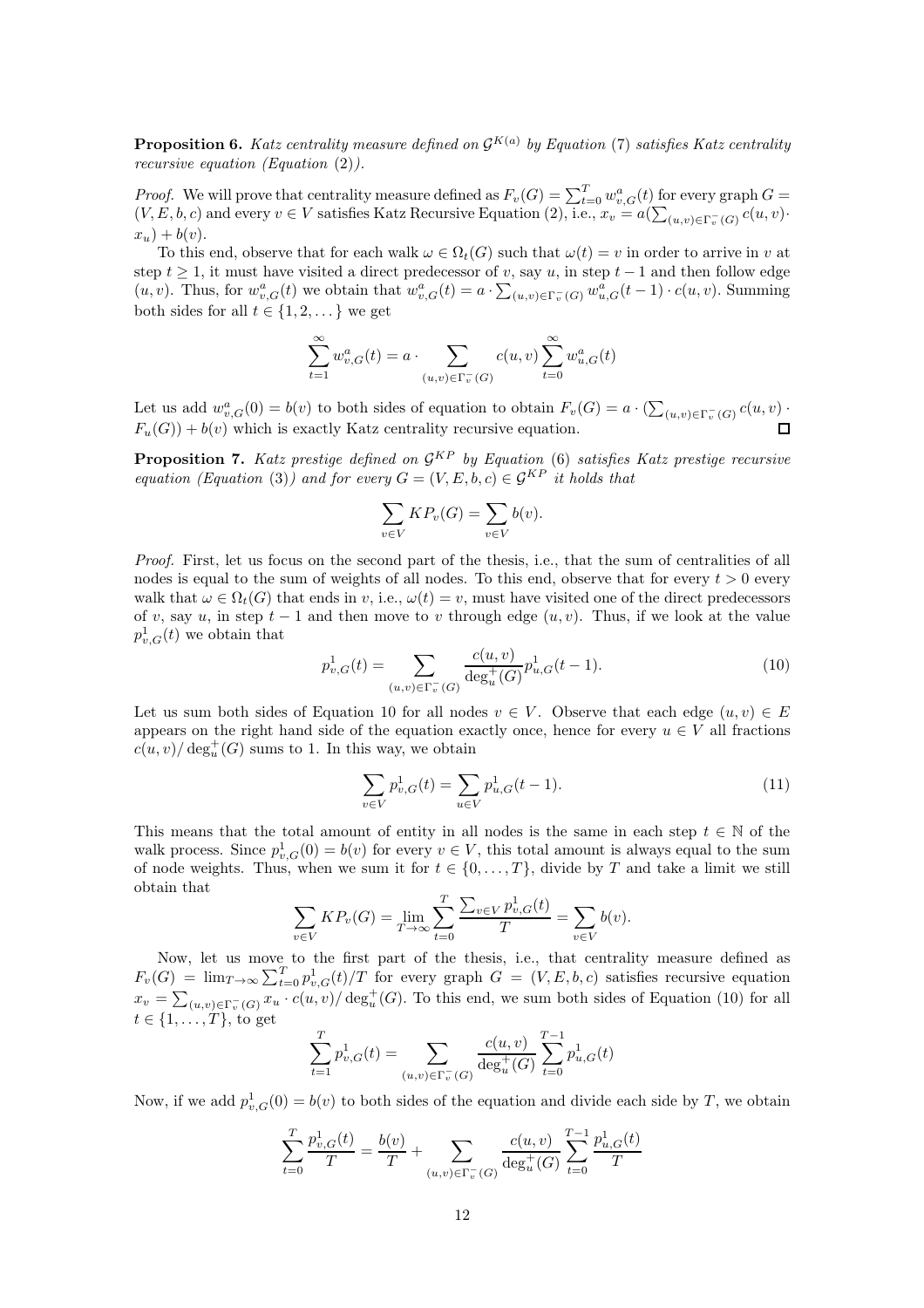When T approaches infinity,  $b(v)/T$  approaches zero. Hence,

<span id="page-12-3"></span>
$$
F_v(G) = \sum_{(u,v)\in\Gamma_v^-(G)} \frac{c(u,v)}{\deg_u^+(G)} \lim_{T \to \infty} \sum_{t=0}^{T-1} \frac{p_{u,G}^1(t)}{T}
$$
(12)

Thus, it remains to show that  $p_{u,G}^1(T)/T$  approaches zero as well. To this end, observe that from Equation [\(11\)](#page-11-3) the sum of  $p_{u,G}^1(t)$  for all  $u \in V$  is constant for all  $t \in \mathbb{N}$ . Thus, the value of  $p_{u,G}^1(t)$  is bounded. Hence, term  $p_{u,G}^1(T)/T$  indeed approaches zero Therefore, from Equation [\(12\)](#page-12-3) we get  $F_v(G) = \sum_{(u,v)\in\Gamma_v^-(G)} F_u(G) \cdot c(u,v) / \deg_u^+(G)$  which is exactly Katz prestige recursive equation.  $\Box$ 

#### <span id="page-12-2"></span>A.2 Proof of Theorems [1](#page-6-1) and [2](#page-6-2)

In this section, we present the full proofs of Theorems [1](#page-6-1) and [2](#page-6-2) which state that our axioms uniquely characterize Katz prestige and Eigenvector centrality. More in detail, we begin with Lemma [8](#page-12-0) in which we prove that Eigenvector centrality is equal to Katz prestige in every out-regular graph. Then, in Lemmas [9](#page-12-1) and [10](#page-14-0) we show that Katz prestige and Eigenvector centrality indeed satisfy our axioms. Lemmas [11](#page-14-1) and [12](#page-17-0) state that any centrality measure satisfying our axioms indicate the same centralities for particular subclasses of graphs. Finally, in Lemma [13](#page-20-0) we prove that LOC, ED, NC, EM, and CY uniquely characterize Katz prestige and in Lemma [14](#page-20-1) that LOC, ED, NC, EC, and CY uniquely characterize Eigenvector centrality.

<span id="page-12-0"></span>**Lemma 8.** For every graph  $G = (V, E, b, c) \in \mathcal{G}^{EV}$  that is out-regular we have

 $EV_n(G) = KP_n(G)$  for every  $v \in V$ .

*Proof.* Since there exist  $\lambda \in \mathbb{R}_{\geq 0}$  such that  $\deg_u^+(G) = \lambda$  for every  $u \in V$ , for every node  $v \in V$ and step  $t \in \mathbb{N}$  we get

$$
w_{v,G}^{1/\lambda}(t) = \sum_{\substack{\omega \in \Omega_t(G): \\ \omega(t) = v}} b(\omega(0)) \prod_{i=0}^{t-1} \frac{c(\omega(i), \omega(i+1))}{\deg_{\omega(i)}^+(G)} = p_{v,G}^1(t).
$$

Thus, Equations [\(6\)](#page-3-2) and [\(8\)](#page-3-1) yield  $EV_n(G) = KP_n(G)$ .

<span id="page-12-1"></span>**Lemma 9.** Katz prestige defined on  $\mathcal{G}^{KP}$  by Equation [\(6\)](#page-3-2) satisfies LOC, ED, NC, EM, and CY.

*Proof.* Let us take arbitrary graph  $G = (V, E, b, c) \in \mathcal{G}^{KP}$  and consider axioms one by one.

For LOC consider graph  $G' = (V', E', b', c')$  s.t.  $V \cap V' = \emptyset$  and arbitrary node  $v \in V$ . Observe that in  $G + G'$  any walk that starts in one of the nodes in V' cannot visit nodes in V and vice versa. Thus, for any  $t \in \mathbb{N}$  we have that  $\{\omega \in \Omega_t(G+G') : \omega(t)=v\} = \{\omega \in \Omega_t(G) : \omega(t)=v\}.$ This implies that also  $p_{v,G+G'}^1(t) = p_{v,G}^1(t)$  since weights of edges in E and out-degrees of nodes in V are the same in both  $G$  and  $G + G'$ . Hence, LOC follows from Equation [\(8\)](#page-3-1).

For ED consider edge  $(u, w) \in E$  and arbitrary node  $v \in V \setminus S(u)$ . Observe that for  $G \in \mathcal{G}^{KP}$ this is only possible if  $u$  and  $v$  belong to different strongly connected components, i.e., there exist graphs

$$
G_v = (V_v, E_v, b_{V_v}, c_{E_v})
$$
 and  $G_u = (V_u, E_u, b_{V_u}, c_{E_u})$ 

such that  $V_v \cap V_u = \emptyset$  and  $G_v + G_u = G$ . Since Katz prestige satisfies LOC, we get that  $KP_v(G) = KP_v(G_v)$ . Now, if we take  $G'_u = (V_u, E_u \setminus \{(u, w)\}, b_{V_u}, c_{E_u \setminus \{(u, w)\}})$ , then still from LOC we get that  $KP_v(G_v+G'_u)=KP_v(G_v)$  and ED follows.

For NC consider nodes  $u, w \in V$  such that  $\deg_u^+(G) = \deg_v^+(G) = \deg_s^+(G)$  for every  $s \in S(u) \cup$  $S(w)$ . Observe that proportional combining of u into w does not affect the sum of node weights in the graph. Thus, since Katz prestige can be equivalently defined as the solution to the system of recursive equations and normalisation equation  $\sum_{v \in V} KP_v(G) = \sum_{v \in V} b(v)$  (Proposition [7\)](#page-11-0), it suffices to show that  $(x_v)_{v\in V\setminus\{u\}}$  defined as  $x_v = KP_v(G)$  for every  $v \in V\setminus\{u, w\}$  and  $x_w = KP_u(G) + KP_w(G)$  satisfies Katz prestige recursive equation (Equation [\(3\)](#page-2-3)) for graph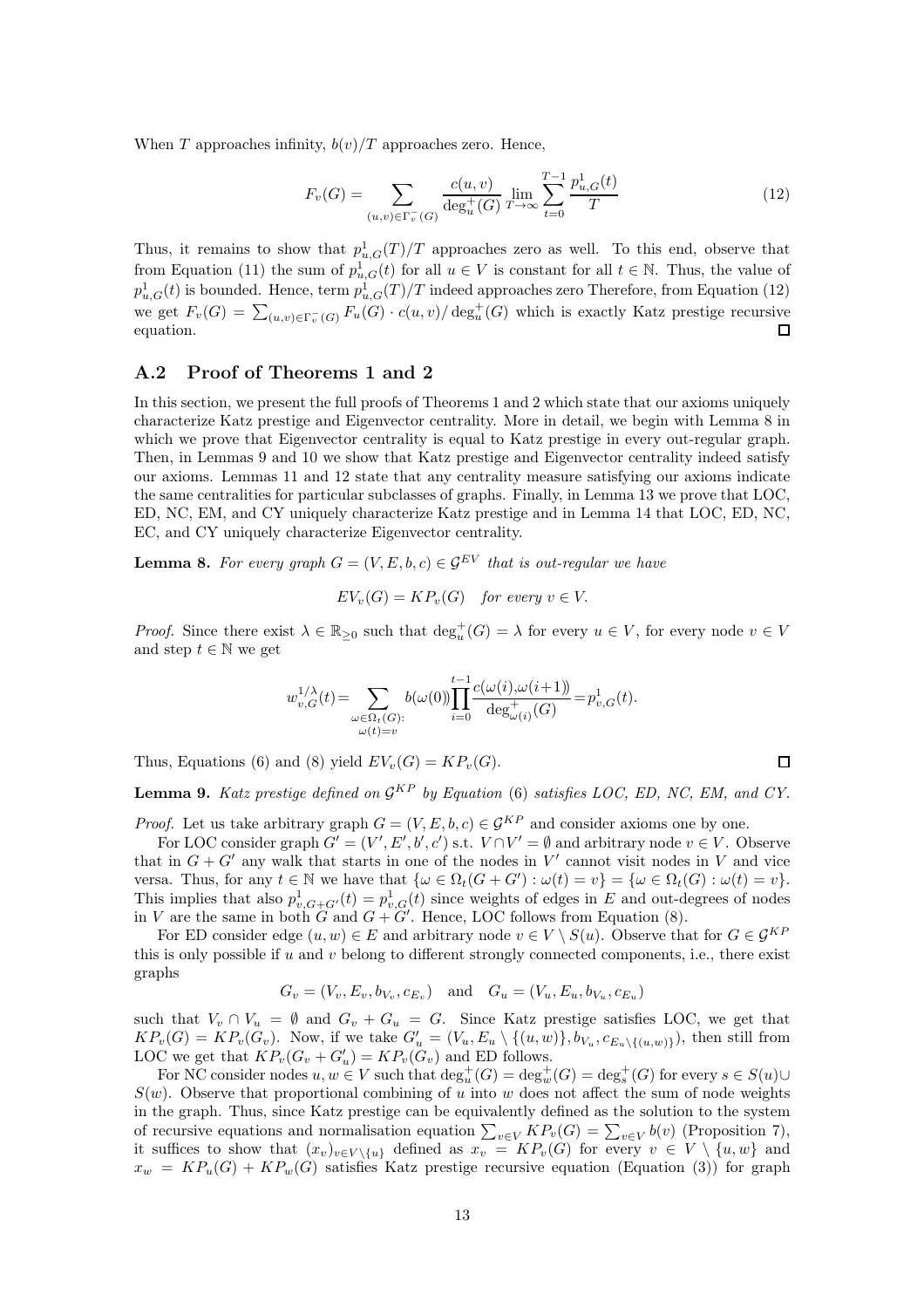$G' = (V', E', b', c') = C_{u \to w}^{KP}(G)$  and every  $v \in V \setminus \{u\}$ . To this end, fix  $v \in V \setminus \{w\}$  and observe that from Katz prestige recursive equation (Equation  $(3)$ ) for graph G we have

<span id="page-13-0"></span>
$$
KP_v(G) = \sum_{(s,v)\in\Gamma_v^-(G)} KP_u(G) \cdot \frac{c(s,v)}{\deg^+(G)}.
$$
\n
$$
(13)
$$

If v is neither w nor a direct successor of u or w in G, i.e.,  $(u, v), (w, v) \notin \Gamma_v^-(G)$ , then proportional combining of u into w does not affect the incoming edges of v, hence  $\Gamma_v^-(G) = \Gamma_v^-(G')$ . Moreover, for every edge  $(s, v) \in \Gamma_v^-(G)$  its weight is unchanged, i.e.,  $c(s, v) = c'(s, v)$ , as well as the outdegree of node s, i.e.,  $\deg_s^+(G) = \deg_s^+(G')$ . Thus, from Equation [\(13\)](#page-13-0) we get

<span id="page-13-1"></span>
$$
x_v = \sum_{(s,v) \in \Gamma_v^-(G')} x_u \cdot \frac{c'(s,v)}{\deg^+_s(G')}
$$

which is Katz prestige recursive equation for graph G' and node  $v \in V$ . Let us move to a case when v is a direct successor of either u or w in G, i.e.,  $(u, v) \in \Gamma_v^-(G)$  or  $(w, v) \notin \Gamma_v^-(G)$ , but  $v \neq w$ . Then, Equation [\(13\)](#page-13-0) can be transformed into

$$
x_v = \frac{KP_u(G)\tilde{c}(u,v)}{\deg_u^+(G)} + \frac{KP_w(G)\tilde{c}(w,v)}{\deg_w^+(G)} + \sum_{(s,v)\in\Gamma_v^-(G):s\not\in\{u,w\}} x_s \cdot \frac{c(s,v)}{\deg_s^+(G)},\tag{14}
$$

where we define  $\tilde{c}$  in such a way that  $\tilde{c}(e) = c(e)$  if  $e \in E$  and  $\tilde{c}(e) = 0$  otherwise. As we have assumed:  $\deg_u^+(G) = \deg_w^+(G)$ . Moreover, observe that  $\deg_w^+(G) = \deg_w^+(G')$ . Furthermore, for every  $(s, v) \in \Gamma_v^-(G)$  such that  $s \notin \{u, w\}$  we have  $c'(s, v) = c(s, v)$  and  $\deg_s^+(G) = \deg_s^+(G')$ . Also, we have that  $\{(s, v) \in \Gamma_v^-(G) : s \notin \{u, w\}\} = \{(s, v) \in \Gamma_v^-(G') : s \notin \{u, w\}\}\.$  Finally, by the definition of proportional combining of nodes:  $c'(w, v) = (KP_u(G)\tilde{c}(u, v) + KP_w(G)\tilde{c}(w, v))/(KP_u(G) +$  $KP_w(G)$ . Combining these facts with Equation [\(14\)](#page-13-1) we get

$$
x_v = \frac{x_w c'(w, v)}{\deg_w^+(G')} + \sum_{(s, v) \in \Gamma_v^-(G') : s \neq w} x_s \cdot \frac{c'(s, v)}{\deg_s^+(G')},
$$

which is Katz prestige recursive equation for graph  $G'$  and node v. Therefore, it remains to consider node w. From Katz prestige recursive equation (Equation  $(3)$ ) for graph G we have

$$
KP_w(G) = \frac{KP_u(G)\tilde{c}(u,w)}{\deg_u^+(G)} + \frac{KP_w(G)\tilde{c}(w,w)}{\deg_w^+(G)} + \sum_{(s,w)\in\Gamma_w^-(G):s\not\in\{u,w\}} x_s \cdot \frac{c(s,w)}{\deg_s^+(G)}\tag{15}
$$

and analogous equation for  $KP_u(G)$ . From the definition of proportional combining we obtain  $c'(w, w) = (KP_u(G)(\tilde{c}(u, w) + \tilde{c}(u, u)) + KP_w(G)(\tilde{c}(w, w) + \tilde{c}(w, u)))/(KP_u(G) + KP_w(G)).$  Thus, taking into account that  $\deg_u^+(G) = \deg_w^+(G) = \deg_w^+(G')$ ,  $\{(s, w) \in \Gamma_w^-(G') : s \neq w\} = \{(s, u) \in$  $\Gamma_u^-(G) : s \notin \{u, w\} \cup \{ (s, w) \in \Gamma_w^-(G) : s \notin \{u, w\} \},$  and that  $c'(s, w) = \tilde{c}(s, u) + \tilde{c}(s, w)$  and  $deg_s^+(G) = deg_s^+(G')$  for every  $(s, w) \in \Gamma_w^-(G')$  such that  $s \neq w$ , we get

$$
x_w = \frac{x_w c(w, w)}{\deg_w^+(G')} + \sum_{(s, w) \in \Gamma_w^-(G') : s \neq w} x_s \cdot \frac{c'(s, w)}{\deg_s^+(G')},
$$

which is Katz prestige recursive equation for graph  $G'$  and node  $w$ .

For EM consider arbitrary nodes  $u, v \in V$ , constant  $x \in \mathbb{R}_{\geq 0}$  and graph  $G' = (V, E, b, c_{-\Gamma_u^+(G)} +$  $x \cdot c_{\Gamma_u^+(G)}$ ). Observe that for every  $t \in \mathbb{N}$  and walk  $\omega \in \Omega_t(G)$  such that  $\omega(t) = v$  the value

$$
b(\omega(0)) \cdot \prod_{i=0}^{t-1} \frac{c(\omega(i), \omega(i+1))}{\deg_{\omega(i)}^+(G)}
$$

is the same for both G and G' (both numerator and denominator for all  $\omega(i) = u$  is multiplied by x). Thus, we have that  $p_{v,G}^1(t) = p_{v,G'}^1(t)$  does not change as well. Summing for all  $t \in \mathbb{N}$ , we get that  $KP_v(G) = KP_v(G')$  from Equation [\(6\)](#page-3-2).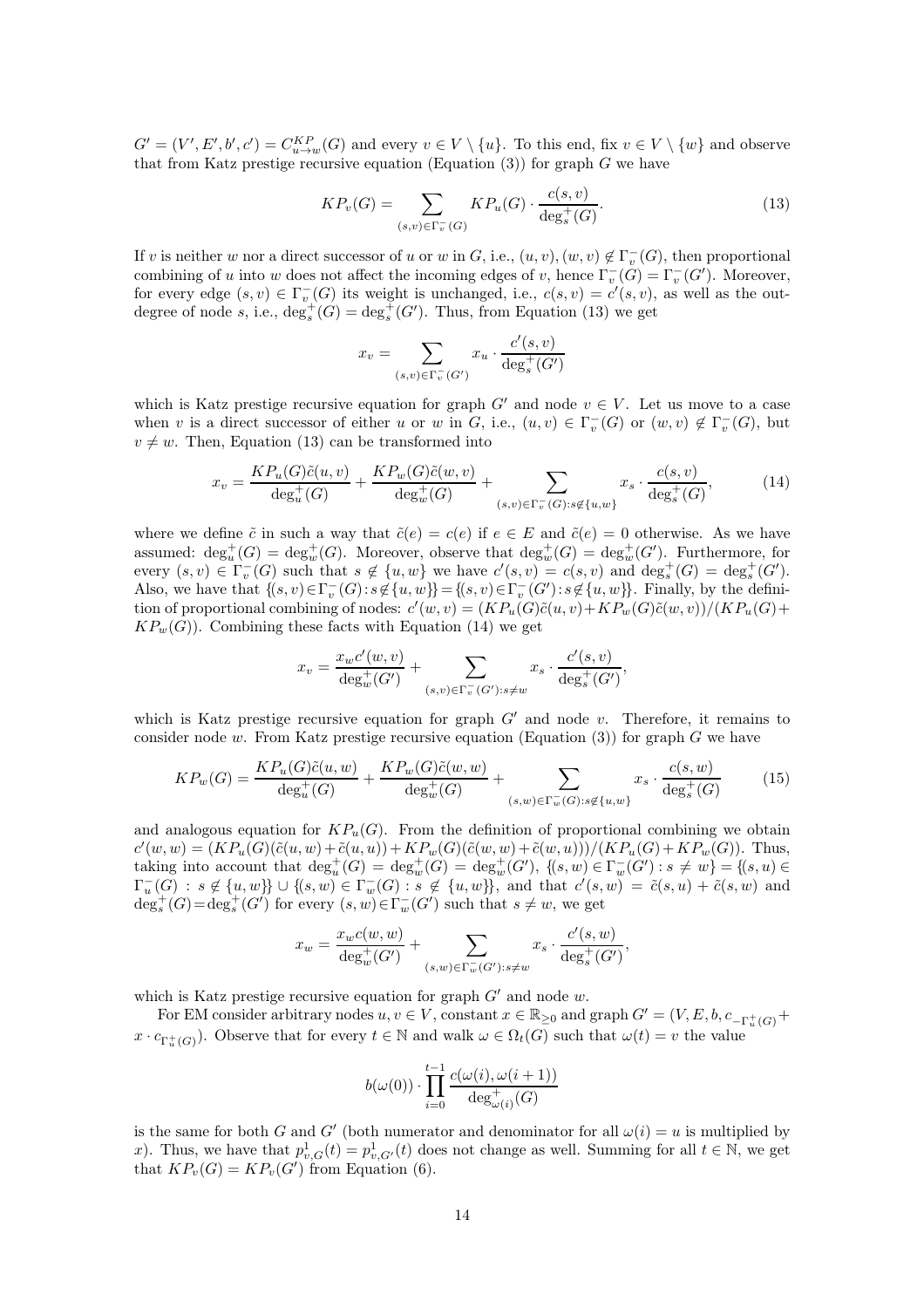Finally, for CY observe that if graph  $G$  is a cycle graph, then from Equation [\(3\)](#page-2-3) for every node  $v \in V$  we have that  $KP_v(G) = KP_u(G)$  where u is the node that precedes v in the cycle, i.e.,  $\Gamma_v^-(G) = \{(u, v)\}.$  Thus, all nodes have equal centralities. From Proposition [7](#page-11-0) we get  $|V| \cdot KP_v(G) = \sum_{v \in V} KP_v(G) = \sum_{v \in V} b(v)$ , hence  $KP_v(G) = \sum_{v \in V} b(v)/|V|$ .  $\blacksquare$ 

<span id="page-14-0"></span>**Lemma 10.** Eigenvector centrality defined on  $\mathcal{G}^{EV}$  by Equation [\(8\)](#page-3-1) satisfies LOC, ED, NC, EC, and CY.

*Proof.* Let us take an arbitrary graph  $G = (V, E, b, c) \in \mathcal{G}^{EV}$  and consider axioms one by one.

For LOC and ED the proof is analogous to the proof that Katz prestige satisfies LOC and ED (Lemma [9\)](#page-12-1).

For NC consider nodes  $u, w \in V$  such that  $\deg_u^+(G) = \deg_w^+(G) = \deg_s^+(G)$  for every  $s \in$  $S(u) \cup S(w)$ . If all nodes in V are successors of either u or w, i.e.,  $V = S(u) \cup S(w)$ , then the graph is out-regular and from Lemma [8](#page-12-0)  $EV_v(G) = KP_v(G)$  for every  $v \in V$ . Thus, since proportional combining preserves out-regularity, Eigenvector centrality satisfies NC because Katz prestige satisfies NC (Lemma [9\)](#page-12-1). If there are nodes in  $V$  that are not successors of neither  $u$  nor  $w$ , then since  $G$  is a disjoint sum of strongly connected components it can be decomposed as a sum of two graphs:  $G_{uw} = (V_{uw}, E_{uw}, b_{V_{uw}}, c_{E_{uw}})$  and  $G' = (V', E', b_{V'}, c_{E'})$  s.t.  $V_{uw} = S(v) \cup S(u)$ ,  $V_{uw} \cap V' = \emptyset$ , and  $G_{uw} + G' = G$ . Observe that  $C_{u \to w}^{EV}(G) = C_{u \to w}^{EV}(G_{uw}) + G'$ . Also,  $G_{uw}$  is out-regular, hence from Lemma [8](#page-12-0) we have  $EV_v(G_{uw}) = KP_v(G_{uw})$ . Therefore, NC follows from LOC and the fact that Katz prestige satisfies NC (Lemma [9\)](#page-12-1).

For EC take arbitrary node  $u \in V$  and constant  $x > 0$ , and denote  $G = (V, E, b', c')$  such that  $b' = b_{-u} + b_u/x$  and  $c' = c_{-\Gamma_u^{\pm}(G) \setminus \{(u,u)\}} + c_{\Gamma_u^{\pm}(G) \setminus \{(u,u)\}} \cdot x + c_{\Gamma_u^{\pm}(G) \setminus \{(u,u)\}}/x$ . Fix  $v \in V \setminus \{u\}$ . Observe that for every  $t \in \mathbb{N}$  and walk  $\omega \in \Omega_t(G)$  that ends in v, i.e., s.t.  $\omega(t) = v$ , the value  $b(\omega(0)) \cdot \prod_{i=1}^{t} \frac{1}{\lambda} c(\omega(i-1), \omega(i))$  is equal for graph G and G'. It holds because, since  $\omega(t) \neq u$ , for every step  $i \in \{0, \ldots, t-1\}$  in which the walk arrives at node u, i.e.,  $\omega(i-1) \neq u$  and  $\omega(i) = u$ , there exist step  $j > i$  in which the walk departs from u, i.e.,  $\omega(k) = u$  for every  $k \in \{i, \ldots, j-1\}$ and  $\omega(j) \neq u$ . Now, the factor for step i decreases by x, i.e.,  $c'(\omega(i-1), \omega(i)) = c(\omega(i-1), \omega(i))/x$ (or  $b'(i) = b(i)/x$  if  $i = 0$ ), but at the same time the factor for step j increases by x, i.e.,  $c'(\omega(j-1), \omega(j)) = c(\omega(j-1), \omega(j)) \cdot x$ . Thus, indeed  $b(\omega(0)) \cdot \prod_{i=1}^{t} \frac{1}{\lambda} c(\omega(i-1), \omega(i))$  is equal for graph G and G'. Hence, we have also that  $w_{v,G}^{1/\lambda}(t) = w_{v,G}^{1/\lambda}(t)$  and from Equation [\(8\)](#page-3-1) we obtain  $EV_v(G) = EV_v(G')$ . Now, for node u, for every  $t \in \{1, \dots\}$  and walk  $\omega \in \Omega_t(G)$  such that  $\omega(t) = u$ the value  $b(\omega(0)) \cdot \prod_{i=0}^{t-2} \frac{1}{\lambda}c(\omega(i), \omega(i-1))$  also does not change for the same reason. However, since  $\omega(t) = u$  we have that  $c'(\omega(t-1), \omega(t)) = c(\omega(t-1), \omega(t))/x$ . Thus,  $w_{u,G'}^{1/\lambda}(t) = w_{v,G}^{1/\lambda}(t)/x$ . Similarly, for  $t = 0$  we have  $w_{u,G'}^{1/\lambda}(0) = b'(u) = b(u)/x = w_{v,G}^{1/\lambda}(t)/x$ . Hence, from Equation [\(8\)](#page-3-1) we have  $EV_u(G') = EV_u(G)/x$ .

Finally, for CY from Lemmas [8](#page-12-0) and [9](#page-12-1) for every  $v \in V$  we have  $EV_v(G) = KP_v(G)$  $\sum_{u\in V}b(u)/|V|$ .  $\Box$ 

<span id="page-14-1"></span>**Lemma 11.** If a centrality measure F defined on  $\mathcal{G}^{KP}$  (or  $\mathcal{G}^{EV}$ ) satisfies LOC, ED, NC, and CY, then for every  $\lambda > 0$  and every strongly connected  $\lambda$ -out-regular graph  $G = (V, E, b, c)$  such that  $G \in \mathcal{G}^{KP}$  (or  $G \in \mathcal{G}^{EV}$ ),  $c(e)/c(e') \in \mathbb{Q}$  for every  $e, e' \in E$ , and  $\sum_{v \in V} b(v) = 1$ , we have

<span id="page-14-2"></span>
$$
F_v(G) = KP_v(G) = EV_v(G) \quad \text{for every } v \in V
$$
\n
$$
(16)
$$

and  $F_v(V, E, x \cdot b, c) = x \cdot F_v(G)$  for every  $x > 0$ .

<span id="page-14-3"></span>*Proof.* Let us begin with Equation [\(16\)](#page-14-2). The second equality, i.e., that  $KP_v(G) = EV_c(G)$ , comes from Lemma [8,](#page-12-0) thus let us focus on proving that  $F_v(G) = KP_v(G)$  for every  $v \in V$ . To this end, let us first define the *impact* of an edge. For any strongly connected graph  $G = (V, E, b, c)$ and edge  $(u, v) \in E$  let the impact of  $(u, v)$  be equal to  $I_G(u, v) = KP_u(G) \cdot c(u, v) / deg_u^+(G)$ . Intuitively, impact measures the amount of centrality that node  $u$  transfers to node  $v$ . Indeed, from Katz prestige recursive equation (Equation [\(3\)](#page-2-3)) we see that the centrality of a node is equal to both the sum of impacts of its outgoing edges and the sum of impacts of its incoming edges, i.e.,

$$
\sum_{e \in \Gamma_v^-(G)} I_G(e) = KP_v(G) = \sum_{e \in \Gamma_v^+(G)} I_G(e). \tag{17}
$$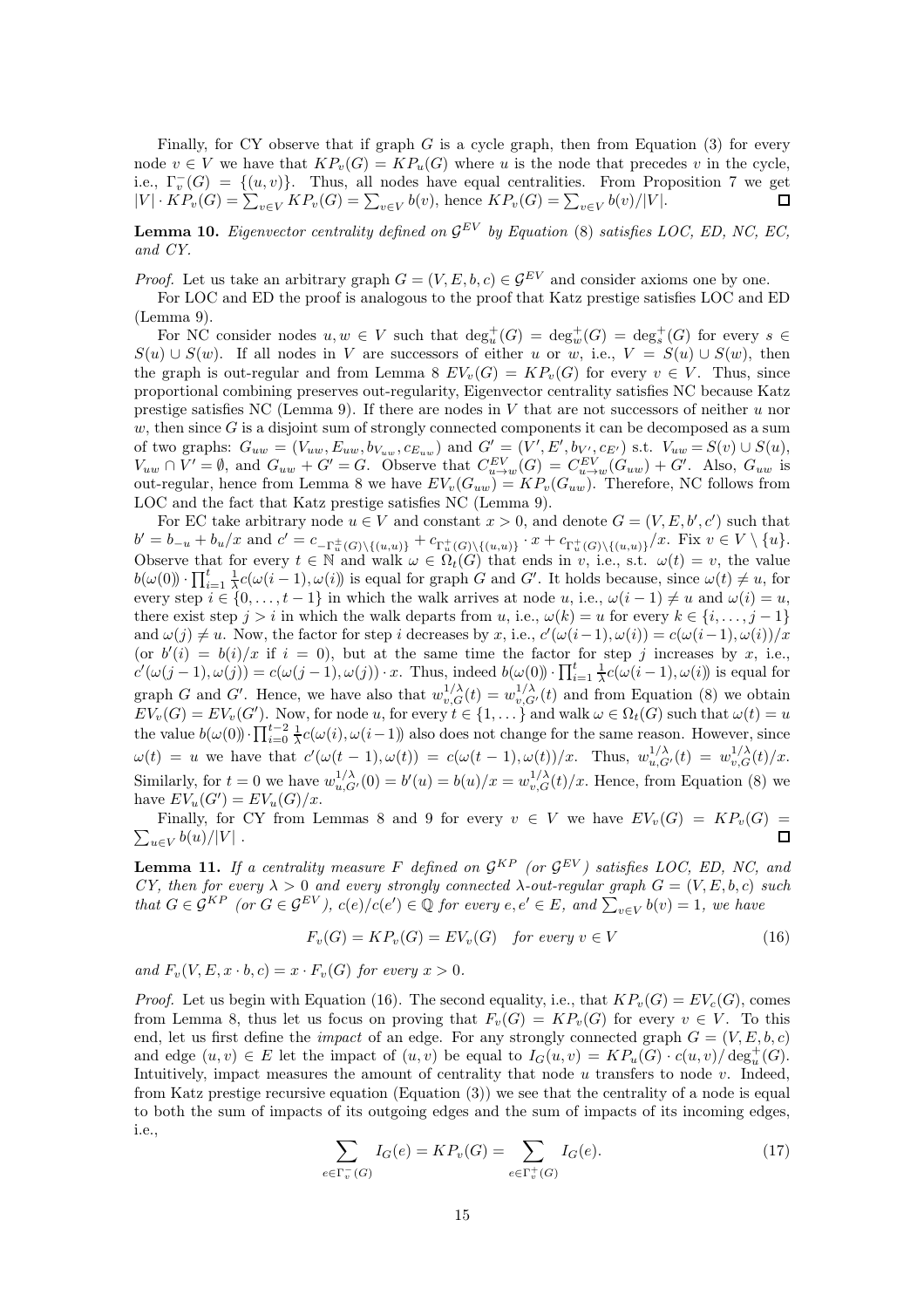<span id="page-15-0"></span>

Figure 6: An illustration to the proof of Lemma [11.](#page-14-1) The leftmost graph,  $G$ , is a  $\lambda$ -out-regular graph with the weight of each edge shown. The middle graph is graph  $G$  as well, but with impact of each edge shown instead of its weight. The rightmost graph,  $\hat{G}$ , is an unweighted multi-graph obtained from  $G$ .

<span id="page-15-1"></span>Another property that we will use in the proof is that proportional combining preserves the impact of edges. More in detail, for any  $(u, v), (u', v') \in E$  such that  $v' \notin \{u, u'\}$  and graph  $G' = C_{u' \to u}^{KP}(G)$ we have

$$
I_{G'}(u,v) = \begin{cases} I_G(u,v) & \text{if } v \neq v', \\ I_G(u,v) + I_G(u',v') & \text{otherwise.} \end{cases}
$$
(18)

This comes from the fact, that the node resulting from the combination has the weight of its outgoing edges decreased by  $KP_u(G)/(KP_u(G) + KP_{u'}(G))$ , but at the same time its centrality increases by the same value. Hence, the impact of its outgoing edges is unaffected.

From Proposition [7](#page-11-0) we know that Katz prestige of nodes in  $V$  can be equivalently defined as the solution of the system of recursive equations and normalization equation  $\sum_{v\in V} KP_v(G)$ the solution of the system of recursive equations and normalization equation  $\sum_{v \in V} KP_v(G) = \sum_{v \in V} b(v) = 1$ . Observe that since proportions of the weights of edges are rational, i.e.,  $c(e)/c(e') \in$  $\mathbb Q$  for every  $e, e' \in E$ , then also the coefficients in the system of equations, i.e.,  $c(u, v)/ \deg_u^+(G)$ , are rational (they are reciprocal of  $\deg_u^+(G)/c(u,v)$ , which are the sums of proportions  $c(e)/c(u,v)$ for all  $e \in \Gamma_u^+(G)$ ). If all coefficients are rational, then the solution, i.e.,  $KP_v(G)$  for every  $v \in V$ , is also rational. Moreover, since both  $KP_v(G)$  for every  $v \in V$  and  $c(u, v)/\deg_u^+(G)$  for every  $(u, v) \in E$  are rational, the impact of every edge is rational as well, i.e.,  $I_G(e) \in \mathbb{Q}$  for every  $e \in E$ . Building upon this, we will consider a walk on graph  $G$  that follows each edge the number of times that is proportional to its impact. Next, we will construct the cycle graph based on this walk and by proportional combining of its nodes transform it into the original graph  $G$ . Hence, based on CY and NC, we will establish centrality F of each node.

To this end, observe that since the impact of each edge is rational, there exist  $N \in \mathbb{N}$  such that for every  $e \in E$  the product  $N \cdot I_G(e)$  is an integer. Building upon this, let us define an auxiliary unweighted multi-graph,  $\hat{G} = (V, \hat{E})$ . Its nodes are the nodes of graph G and its multi-set of edges,  $\hat{E} = (E, m)$ , consists of edges in E with the multiplicity of each edge  $e \in E$  equal to  $m(e) = N \cdot I_G(e)$  (see Figure [6\)](#page-15-0). Observe that

$$
|\hat{E}| = \sum_{e \in E} m(e) = N \cdot \sum_{e \in E} I_G(e) = N \cdot \sum_{v \in V} K P_v(G) = N.
$$

Now, from Equation [\(17\)](#page-14-3) we get that in  $\hat{G}$  every node has equal number of incoming and outgoing edges (when accounted for their multiplicity). Hence, from Euler theorem for directed graphs,  $\hat{G}$  is an Euler multi-graph. This means that there exists an Euler walk  $\varepsilon = (\varepsilon(0), \varepsilon(1), \ldots, \varepsilon(N))$ of length N in which  $\varepsilon(0) = \varepsilon(N)$  and each edge is followed exactly once, i.e,

$$
\left| \{ i : \varepsilon(i) = u \ \land \ \varepsilon(i+1) = v \} \right| = m(u, v) \text{ for every } (u, v) \in E.
$$

For each node  $v \in V$  denote the indexes on which walk  $\varepsilon$  visits node v, i.e., let  $E_v = \{i \in$  $\{1,\ldots,N\} : \varepsilon(i) = v\}$ . Observe that the number of visits in v, is equal to the in-degree (or out-degree as it is equal) of v in multi-graph  $\hat{G}$ , i.e.,  $|E_v| = N \cdot KP_v(G)$ .

Next, based on Euler walk  $\varepsilon$ , let us construct a  $\lambda$ -out-regular cycle graph (see Figure [7](#page-16-0) for an illustration). To this end, let us consider set of N pairwise-distinct nodes  $V' = \{v_1, \ldots, v_N\}$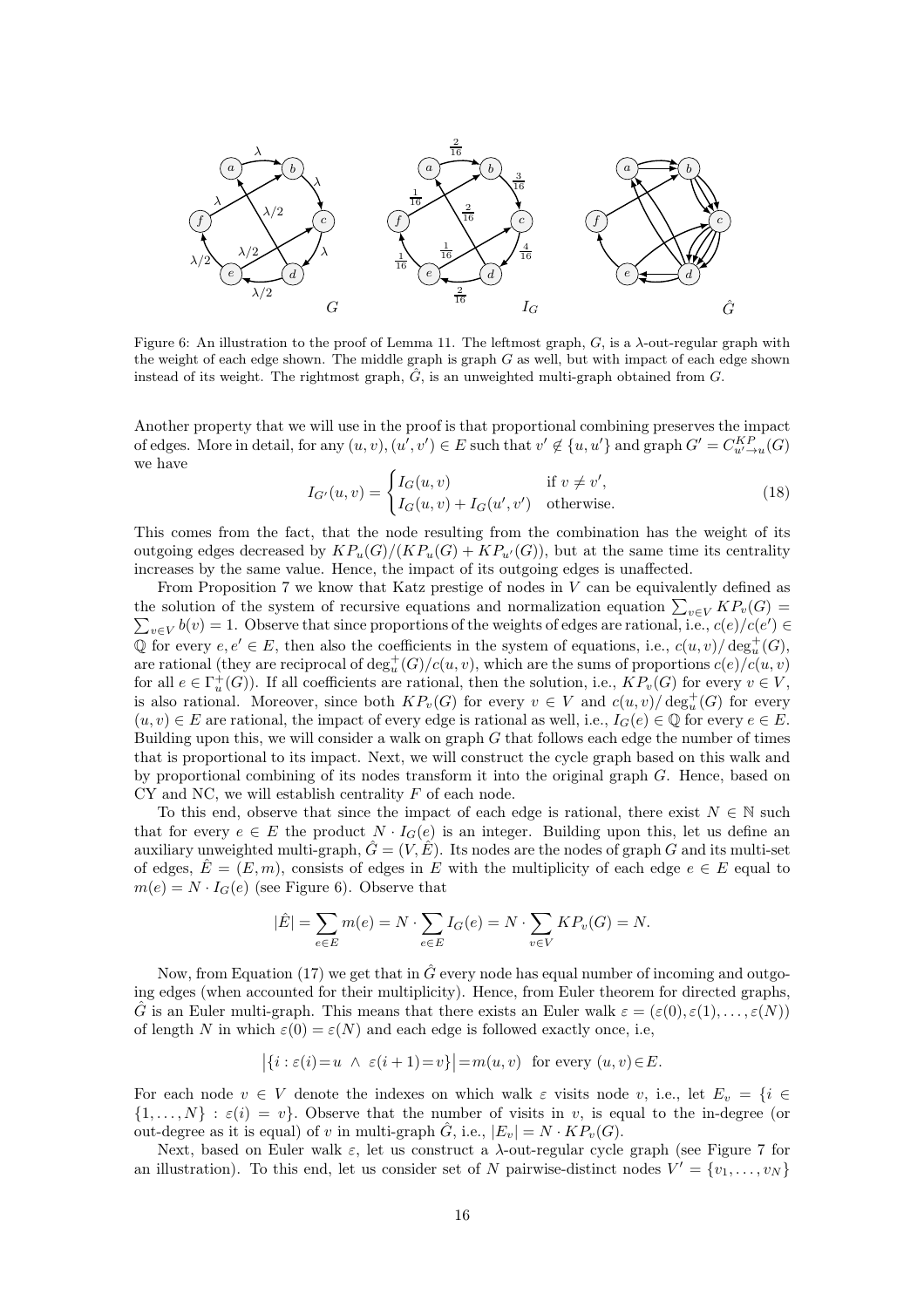<span id="page-16-0"></span>

Figure 7: Cycle graph,  $G'$ , corresponding to an example Euler cycle on multi-graph  $\hat{G}$  from Fig. [6.](#page-15-0) By proportional combining of nodes that are labeled with the same letter, we can obtain graph G from Fig. [6.](#page-15-0)

that will correspond to consecutive steps of  $\varepsilon$ . For later convenience, let us take them in such a way that some of them are equal to particular nodes from V. More in detail, for every  $v \in V$ let node with index  $i = \min(E_v)$ , i.e., the index of the first step in which walk  $\varepsilon$  visits node v, be equal to node v, i.e.,  $v_i = v$ . Now, the graph is given by  $G' = (V', E', b', c')$ , where  $E' = \{(v_1, v_2), \ldots, (v_{N-1}, v_N), (v_N, v_1)\}\$ , node weights are weights of particular node visited by  $\varepsilon$ divided by the total number of its visits, i.e.,  $b'(v_i) = b(\varepsilon(i))/|E_{\varepsilon(i)}|$  for every  $i \in \{1, ..., N\}$ , and  $c'(e) = \lambda$  for every  $e \in E'$ . Since G' is a  $\lambda$ -out-regular cycle graph, from CY we get that

<span id="page-16-2"></span><span id="page-16-1"></span>
$$
F_v(G') = \sum_{u \in V'} b'(u)/N = 1/N
$$
\n(19)

Now, we sequentially combine nodes in  $G'$  that correspond to the same node in walk  $\varepsilon$  to obtain graph isomorphic to G. More in detail, for every  $v \in V$ , let us sequentially combine every node in  $\{v_i : i \in E_v\} \setminus \{v\}$  into v (recall that v is also  $v_i$  with i being the minimal index in  $E_v$ ). By  $G'' = (V'', E'', b'', c'')$  let us denote the graph resulting from conducting this sequential combining for all nodes  $v \in V$ . Observe that from NC and Equation [\(19\)](#page-16-1) we get

$$
F_v(G'') = \sum_{i \in E_v} F_{v_i}(G') = |E_v| \cdot 1/N = KP_v(G)
$$
\n(20)

for every  $v \in V$ . Hence, in order to prove that  $F_v(G) = KP_v(G)$  it remains to prove that  $G = G''$ .

To this end, observe that indeed  $V'' = V$  since all other nodes in  $V'$  have been combined into one of the nodes in V. As for edges, observe that for any edge  $(u, v) \in E''$  there exists  $i \in \{1, \ldots, N\}$  such that in the construction of graph G'' node  $v_{i-1}$  was combined into u (or  $u = v_{i-1}$ ) and node  $v_i$  was combined into v (or  $v = v_i$ ). In result,  $(\varepsilon(i-1), \varepsilon(i)) = (u, v)$ , hence there exist  $(u, v) \in E$ . Converse reasoning is analogous. For node weights, for every  $v \in V$  we have that  $b''(v) = \sum_{v_i:i\in E_v} b'(v_i) = b(v)$ . Finally, for edge weights observe that since combining nodes preserves the impact of edges (Equation [\(18\)](#page-15-1)), the impact of edge  $(u, v) \in E''$  is the sum of impacts of edges  $(v_{i-1}, v_i) \in E'$  such that  $v_{i-1}$  has been combined into u (or  $v_{i-1} = u$ ) and  $v_i$ into v (or  $v_i = v$ ). There are exactly  $m(u, v)/N$  of such edges and the impact of every edge in graph  $G'$  is equal to  $1/N$ , thus

$$
I_{G''}(u, v) = m(u, v)/N = I_G(u, v).
$$

Since,  $(u, v)$  in G'' and G have the same impact, u has the same Katz prestige in both graphs (Equation [\(20\)](#page-16-2)), and both graphs are  $\lambda$ -out-regular (combining nodes preserves out-regularity), we get that  $c''(u, v) = c(u, v)$ . Thus, indeed  $G'' = G$  and  $F_v(G) = KP_v(G)$ .

It remains to prove that for any  $x > 0$  we have that  $F_v(V, E, x \cdot b, c) = x \cdot F_v(G)$ . To this end, consider graph  $x \cdot G' = (V', E', x \cdot b', c')$  which is just graph G' with node weights scaled by x. Then, from CY we get that  $F_v(x \cdot G) = x/N$  for every  $v \in V'$ . Thus, when we perform identical sequential proportional combining of nodes as to obtain graph G from  $G'$ , but we start from  $x \cdot G'$ , then we obtain graph  $(V, E, x \cdot b, c)$ , which is G with node weights scaled by x. Therefore, from NC we get that  $F_v(V, E, x \cdot b, c) = x \cdot F_v(G)$  for every  $v \in V$ .  $\Box$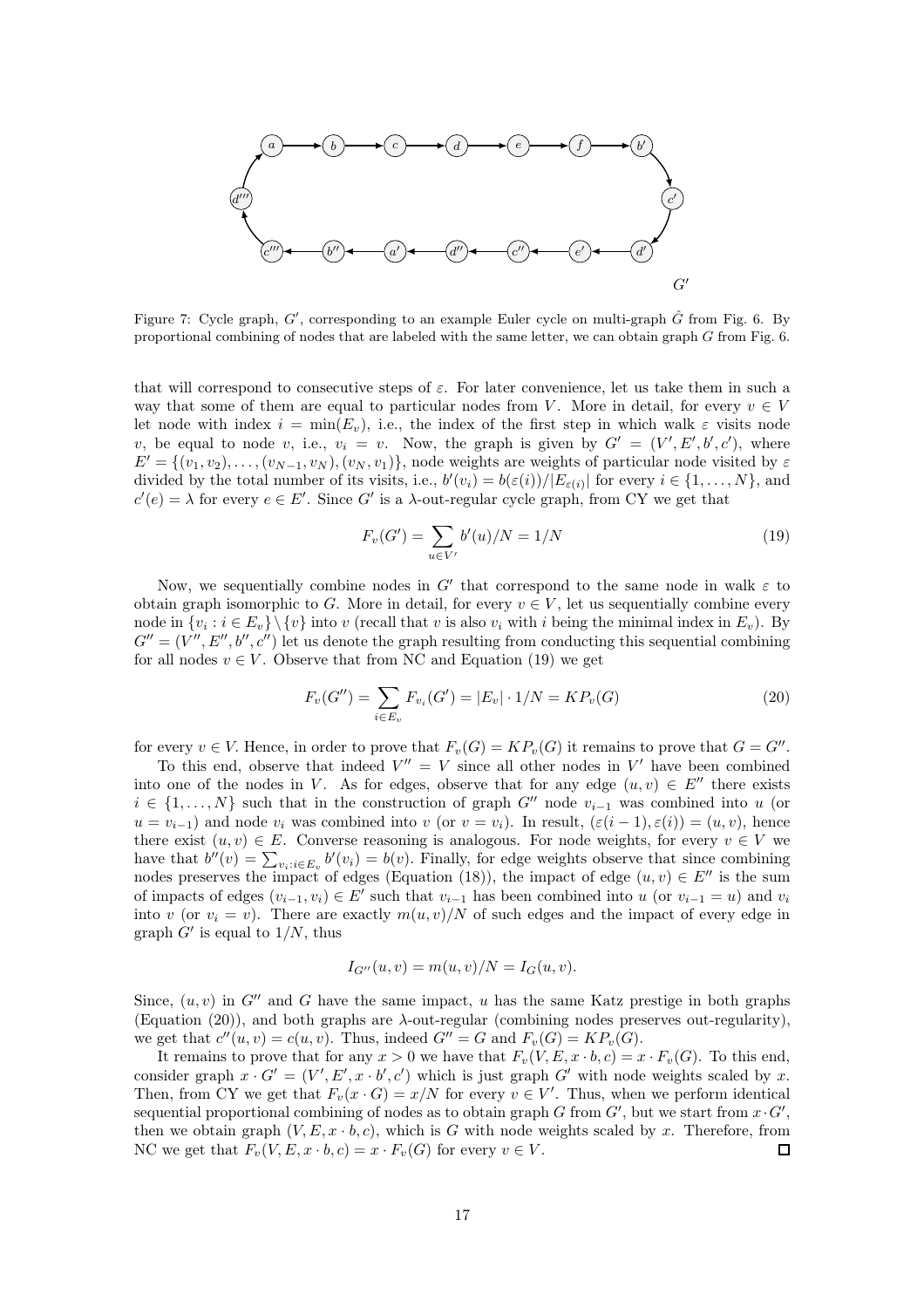<span id="page-17-1"></span>

Figure 8: An illustration to the proof of Lemma [12.](#page-17-0) The proportion of weights of edges  $\hat{e} = (u, \hat{u})$  and  $e_u = (u, w)$  in 4-out-regular graph G is not rational. Graph G' is graph G with edge  $\hat{e}$  removed along with a part of a graph that is then disconnected from  $\hat{v}$ . Graph G'' is graph G with edge weights adjusted so that the proportion of weights of  $\hat{e}$  and  $e_u$  is now rational. Since  $3 > 2\sqrt{2}$ , it is possible to take graphs  $G'$ and  $G''$  and "combine" them (with their node weights properly scaled) to obtain graph  $G$ .

<span id="page-17-0"></span>**Lemma 12.** If a centrality measure F defined on  $\mathcal{G}^{KP}$  (or  $\mathcal{G}^{EV}$ ) satisfies LOC, ED, NC, and CY, then for every  $\lambda > 0$  and every strongly connected  $\lambda$ -out-regular graph  $G = (V, E, b, c)$  such that  $G \in \mathcal{G}^{KP}$  (or  $G \in \mathcal{G}^{EV}$ ), we have

$$
F_v(G) = KP_v(G) = EV_v(G) \quad for\ every\ v \in V
$$

and  $F_v(V, E, x \cdot b, c) = x \cdot F_v(G)$  for every  $x > 0$ .

*Proof.* First, let us restrict ourselves only to strongly connected  $\lambda$ -out-regular graphs with unit node weights, i.e., graphs  $G = (V, E, \mathbb{1}_{\hat{v}}, c)$ , where  $\hat{v} \in V$ ,  $\mathbb{1}_{\hat{v}}(\hat{v}) = 1$  and  $\mathbb{1}_{\hat{v}}(u) = 0$  for every  $u \in V \setminus \{\hat{v}\}.$  For every such graph, let us distinguish one outgoing edge of each node  $u \in V$ , and denote it by  $e_u$ , in such a way that: (1) there exist walk  $\omega$  that begins with edge  $e_u$ , ends in  $\hat{v}$ and does not visit u again before reaching  $\hat{v}$ , (2) among edges satisfying condition (1) the number of other outgoing edges of u with weights that are not a rational multiple of the weight of  $e_u$ , i.e.,  $|\{e \in \Gamma_u^+(G) : c(e)/c(e_u) \notin \mathbb{Q}\}|$ , is minimal. By  $k_G$  let us denote the sum of the numbers of not-rationally-proportional edges for all nodes, i.e., let

$$
k_G = \sum_{u \in V} |\{e \in \Gamma_u^+(G) : c(e)/c(e_u) \notin \mathbb{Q}\}|.
$$

We will prove the thesis for every strongly connected λ-out-regular graph with unit node weights by induction on  $k_G$ .

To this end, observe that if  $k_G = 0$ , then for every node  $u \in V$  the weight of each edge  $e \in \Gamma_u^+(G)$  can be written as  $c(e_u) \cdot q_e$  for some  $q_e \in \mathbb{Q}$ . Thus,

$$
\lambda = \deg_u^+(G) = \sum_{e \in \Gamma_u^+(G)} c(e) = c(e_u) \cdot \left( \sum_{e \in \Gamma_u^+(G)} q_e \right).
$$

Hence,  $\lambda/c(e_u) \in \mathbb{Q}$  which implies that also  $\lambda/c(e) \in \mathbb{Q}$  for every  $e \in \Gamma_u^+(G)$  for every  $u \in V$ . Therefore, if we take any  $e, e' \in E$ , then  $c(e)/c(e') = (c(e)/\lambda) \cdot (\lambda/c(e') \in \mathbb{Q}$ . In result, the thesis follows from Lemma [11.](#page-14-1)

Therefore, let us focus on the case in which  $k_G > 0$ . Then, there exists a node  $u \in V$  and its outgoing edge  $\hat{e} \in E$  such that  $c(\hat{e})/c(e_u) \notin \mathbb{Q}$ . In what follows, we will construct two additional graphs:  $G'$ , in which edge  $\hat{e}$  is removed (possibly along with a number of nodes), and  $G''$ , in which the weights of outgoing edges of u are adjusted so that the weight of  $\hat{e}$  is a rational multiple of the weight of  $e_u$ . Next, we will construct graph G from the combination of G' and G'' and since both  $k_{G'}$  and  $k_{G''}$  are smaller than  $k_G$ , this will lead us to thesis from the inductive assumption. See Figure [8](#page-17-1) for an illustration.

Let us begin with graph  $G'$ . Since removing just  $\hat{e}$  can result in a graph that is not strongly connected, we remove  $\hat{e}$  and all nodes that would not be in the same strongly connected component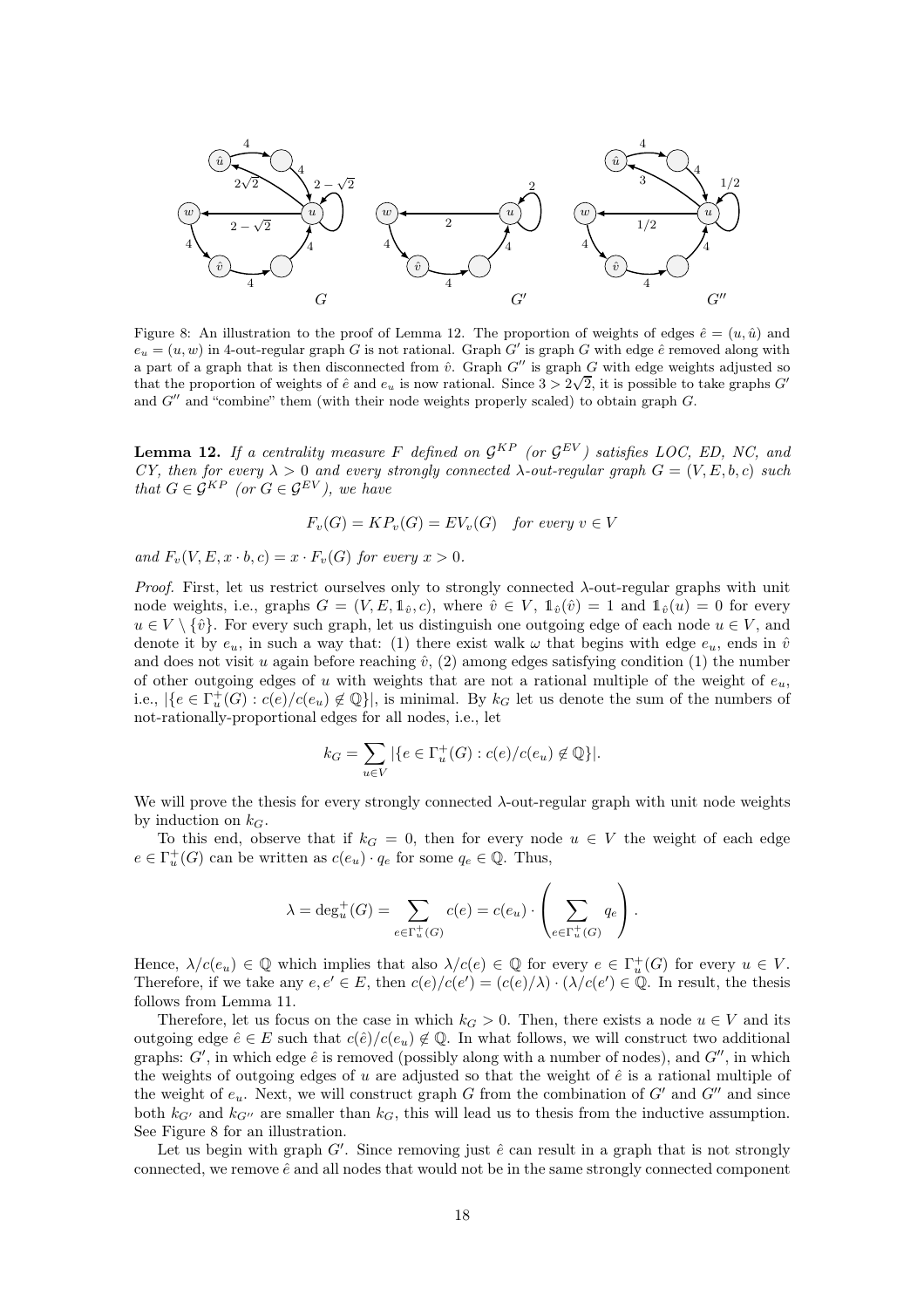of the graph as node  $\hat{v}$ . Formally, let  $G_{-\hat{e}} = (V, E \setminus \{\hat{e}\}, \mathbb{1}_{\hat{v}}, c_{-\hat{e}})$  be a graph with just  $\hat{e}$  removed. Observe that since in G there exists a walk that begins with  $e_u$ , ends in  $\hat{v}$ , and not passes through u before it reaches  $\hat{v}$ , then after removal of  $\hat{e}$  it is still possible to reach  $\hat{v}$  from any other node, i.e.,  $P_{G_{-\hat{e}}}(\hat{v}) = P_G(\hat{v}) = V$ . Thus, we want to remove exactly these nodes that cannot be reached from  $\hat{v}$  without edge  $\hat{e}$ . Hence, let  $V' = S_{G_{-\hat{e}}}(\hat{v})$ . Since we remove outgoing edge of u, then for sure  $u \in V'$ . Moreover, for every node  $w \in V' \setminus \{u\}$  its successors in  $G_{-\hat{e}}$  are also successors of  $\hat{v}$ . Thus, we preserve all of the outgoing edges of all nodes in  $V'\setminus\{u\}$ , i.e., let  $E' = \{(s, t) \in E : s \in V'\}\setminus\{\hat{e}\}.$ Building upon this, let us define graph  $G' = (V', E', \mathbb{1}_v, c')$  in which weights of outgoing edges of u are scaled so that graph is still  $\lambda$ -out-regular, i.e.,  $c'(e) = c(e) \cdot \lambda/(\lambda - c(\hat{e}))$  for  $e \in \Gamma_u^+(G')$ and the weights of remaining edges remain unchanged, i.e,  $c'(e) = c(e)$  for every  $e \in E' \setminus \Gamma_u^+(G')$ . Since  $\hat{e}$  is not an edge in  $G'$  and the proportions of weights between remaining outgoing edges of u are unchanged, we obtain that  $k_{G'} < k_G$ . Hence, from the inductive assumption

<span id="page-18-1"></span>
$$
F_v(G') = KP_v(G') = EV_v(G') \quad \text{for every } v \in V. \tag{21}
$$

Now, let us construct graph  $G'' = (V, E, \mathbb{1}_{\hat{v}}, c'')$  in which weight of edge  $\hat{e}$  is scaled by  $x > 1$ and the weights of remaining outgoing edges of u are scaled by  $y < 1$  in such a way that: (1) proportion  $(x \cdot c(\hat{e}))/(y \cdot c(e_u))$  is now rational, and (2) the sum of the weights of outgoing edges of u is still equal to  $\lambda$  so that G'' is still  $\lambda$ -out-regular. To this end, take any  $q \in \mathbb{Q}$  such that  $q > c(\hat{e})/c(e_u)$ . Then, the new edge weights are given by:  $c''(\hat{e}) = q \cdot c(e_u) \cdot \lambda/(\lambda - c(\hat{e}) + qc(e_u)),$  $c''(e) = c(e) \cdot \lambda/(\lambda - c(\hat{e}) + qc(e_u))$  for every  $e \in \Gamma_u^+(G) \setminus {\hat{e}}$  and  $c''(e) = c(e)$  for every  $e \in E \setminus \Gamma_u^+(G)$ . Observe that indeed  $c''(\hat{e})/c''(e_u) = q \in \mathbb{Q}$  and that the sum of the weights of the outgoing edges of u is equal to  $\lambda$  which makes G''  $\lambda$ -our-regular. Also, it can be calculated that since  $q > c(\hat{e})/c(e_u)$ , we have that  $c''(\hat{e}) > c(\hat{e})$ . As  $c''(\hat{e})/c''(e_u) \in \mathbb{Q}$  and the proportions of other edge weights did not change, it means that  $k_{G''} < k_G$ . Hence, from the inductive assumption

<span id="page-18-2"></span>
$$
F_v(G'') = KP_v(G'') = EV_v(G'') \quad \text{for every } v \in V. \tag{22}
$$

Now, through a combination of graph  $G'$  and  $G''$  we will obtain graph  $G$ . To this end, let us denote graph  $p \cdot G' = (V', E', p \cdot 1_{\hat{v}}, c')$ , i.e., graph G' with node weights scaled by p. From inductive assumption we know that  $F_u(p \cdot G') = p \cdot F_u(G')$ . In order to combine graphs  $p \cdot G'$  and  $G''$  we have to be able to add them together. For this purpose, let us consider graph isomorphic to  $p \cdot G'$ , i.e.,  $p \cdot G^{\dagger} = (V^{\dagger}, E^{\dagger}, p \cdot \mathbb{1}_{\hat{v}^{\dagger}}, c^{\dagger})$ , where  $V^{\dagger} = \{v^{\dagger} : v \in V'\}$  such that  $V^{\dagger} \cap V = \emptyset, E^{\dagger} = \{(s^{\dagger}, t^{\dagger}) : (s, t) \in E'\},$  and  $c^{\dagger}(s^{\dagger}, t^{\dagger}) = c(s, t)$  for every  $(s, t) \in E'$ . It is clear that  $KP_{v^{\dagger}}(p \cdot G^{\dagger}) = KP_v(p \cdot G')$  for every  $v \in V'$ . Thus, from inductive assumption we have that also  $F_{v^{\dagger}}(p \cdot G^{\dagger}) = p \cdot F_{v}(G')$ .

Since  $c(\hat{e}) < c''(\hat{e})$ , we will combine graphs  $p \cdot G^{\dagger}$  and  $G''$  in order to obtain our original graph G. To this end, let us consider the sum of graphs  $p \cdot G^{\dagger}$  and  $G''$ , i.e.,  $p \cdot G^{\dagger} + G''$ . Since for every  $v \in V'$  we have that  $\deg_{v^{\dagger}}^+(G^{\dagger}) = \deg_v^+(G'')$ , let us sequentially combine each node  $v^{\dagger}$  into v and denote the obtained graph by  $G^* = (V, E, (1 + p)1_0, c^*)$ . From LOC, NC and the fact that  $F_{v^{\dagger}}(p \cdot G^{\dagger}) = p \cdot F_{v}(G')$  we get that

<span id="page-18-0"></span>
$$
F_v(G^*) = \begin{cases} p \cdot F_v(G') + F_v(G'') & \text{if } v \in V', \\ F_v(G'') & \text{otherwise.} \end{cases}
$$
\n(23)

In what follows, we will prove that if we take the value of  $p = F_u(G'')/F_u(G')(c''(\hat{e})/c(\hat{e}) - 1)$ , then the edge weights in the obtained graph are equal to the edge weights of graph  $G$ , i.e.,  $c^* = c$ . For every  $(s,t) \in E \setminus \Gamma_u^+(G^*)$  observe that  $c(s,t) = c'(s,t) = c''(s,t)$ . Thus, when we combine both nodes  $s^{\dagger}$  into s and  $t^{\dagger}$  into t in  $p \cdot G^{\dagger} + G''$ , the weight of edge  $(s, t)$  will be preserved. Hence,  $c^*(s,t) = c(s,t)$ . For  $\hat{e}$  we have

$$
c^*(\hat{e}) = \frac{F_u(G'') \cdot c''(\hat{e})}{p \cdot F_u(G') + F_u(G'')} =
$$
  
= 
$$
\frac{F_u(G'') \cdot c''(\hat{e})}{F_u(G'')(\frac{c''(\hat{e})}{c(\hat{e})} - 1) + F_u(G'')} =
$$
  
=  $c(\hat{e}).$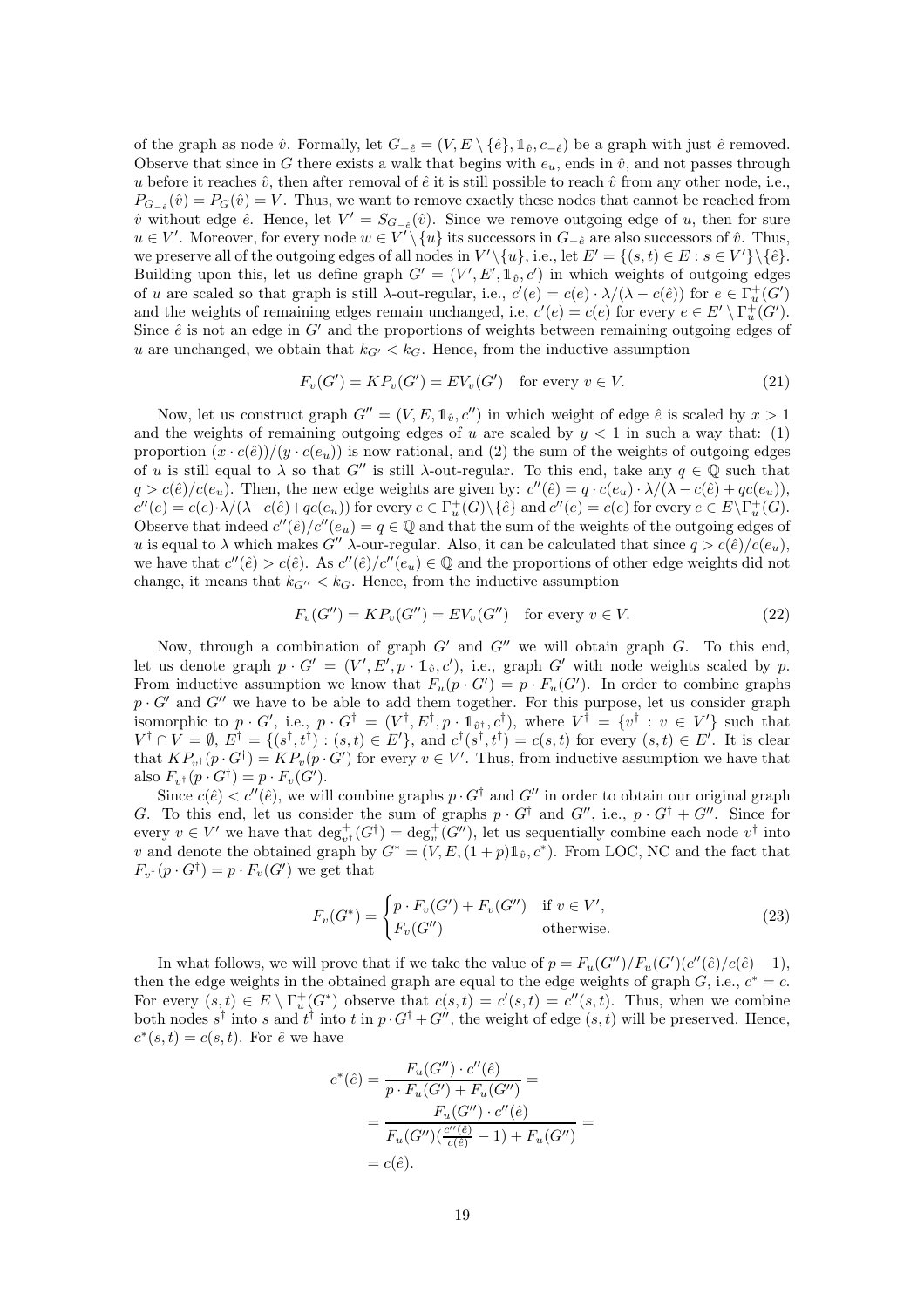For other outgoing edges of u, i.e.,  $e, e' \in \Gamma_u^+(G^*) \setminus {\hat{e}}$ , observe that the proportions of their weights are equal in all three graphs, i.e.,  $c(e)/c(e') = c'(e)/c'(e') = c''(e)/c''(e')$ . Thus, similarly when we combine node  $u^{\dagger}$  into u and the corresponding ends of this edges in graph  $p \cdot G^{\dagger} + G''$  this proportions are also preserved, i.e.,  $c^*(e)/c^*(e') = c(e)/c(e')$ . Moreover, observe that  $p \cdot G^{\dagger} + G''$  is  $\lambda$ -out-regular and proportional combining preserves out-regularity, thus graph  $G^*$  is  $\lambda$ -out-regular as well. Hence, the sum of weights of edges in  $\Gamma_u^+(G^*) \setminus {\hat{e}}$  is equal to  $\lambda - c(\hat{e})$ . Since the sum and the proportions of the weights of these edges are the same in both  $G$  and  $G^*$ , weights themselves are equal as well. In result, we obtain that  $c = c^*$  which means that graph  $G^* = (V, E, (1+p) \cdot 1_{\hat{v}}, c)$ is graph G with node weights scaled by  $(1 + p)$ .

Now, if we repeat the same operation, but instead of graphs  $p \cdot G'$  and  $G''$  we take graphs  $x \cdot p \cdot G' = (V', E', x \cdot p \cdot 1_{\hat{v}}, c')$  and  $x \cdot G'' = (V, E, x \cdot 1_{\hat{v}}, c'')$  in the same way we obtain graph  $x \cdot G^* = (V, E, x \cdot (1+p) \cdot \mathbb{1}_{\hat{v}}, c)$ . From inductive assumption we get that  $F_v(x \cdot p \cdot G') = x \cdot p \cdot F_v(G')$ and  $F_v(x \cdot G'') = x \cdot F_v(G'')$ . Thus, in the same way we obtained Equation [\(23\)](#page-18-0) we get that

<span id="page-19-1"></span>
$$
F_v(x \cdot G^*) = \begin{cases} x \cdot p \cdot F_v(G') + x \cdot F_v(G'') & \text{if } v \in V', \\ x \cdot F_v(G'') & \text{otherwise.} \end{cases}
$$
(24)

In particular, for  $x = \frac{1}{1+p}$  we get that  $\frac{1}{1+p} \cdot G^* = G$ . Therefore,

<span id="page-19-0"></span>
$$
F_v(G) = \begin{cases} (p \cdot F_v(G') + F_v(G''))/(1+p) & \text{if } v \in V', \\ F_v(G'')/(1+p) & \text{otherwise.} \end{cases}
$$
(25)

Since  $p = F_u(G'')/F_u(G')$   $(c''(\hat{e})/c(\hat{e})-1)$ , then based on inductive assumption (Equations [\(21\)](#page-18-1) and  $(22)$ ) its value does not depend on the choice of centrality F. Therefore, from Equations [\(21\)](#page-18-1), [\(22\)](#page-18-2) and [\(25\)](#page-19-0) and the fact that Katz prestige and Eigenvector centrality also satisfy our axioms (Lemmas [9](#page-12-1) and [10\)](#page-14-0), we get that  $F_v(G) = KP_v(G) = EV_v(G)$  for every  $v \in V$ . Moreover, from Equation [\(24\)](#page-19-1) we obtain that  $F_v(V, E, x \cdot 1_{\hat{v}}, c) = x \cdot F_v(G)$  for every  $x > 0$  and  $v \in V$ .

It remains to relax the additional assumption of unit node weights. Let us consider an arbi- $\sum_{v \in V} b(v) > 0$  (I), and the second in which  $\sum_{v \in V} b(v) = 0$  (II). trary strongly connected  $\lambda$ -out-regular graph  $G = (V, E, b, c)$  and two cases: the first in which

(I) If  $\sum_{v \in V} b(v) > 0$ , then let us denote the set of nodes that have positive weight by  $V^* =$  $\{v \in V : b(v) > 0\}$ . For every  $v \in V^*$  let us construct  $G_v = (V, E, b(v) \cdot \mathbb{1}_v, c)$ . Observe that each graph  $G_v$  is a strongly connected and  $\lambda$ -out-regular with node weights multiplied by a constant. Thus, from the previous part of the proof for every  $u \in V$  we have

$$
F_u(G_v) = b(v) \cdot F_u(V, E, \mathbb{1}_v, c) = KP_u(G_v) = EV_u(G_v).
$$

In order to combine all graphs  $G_v$  into one graph G, for each graph  $G_v$  let us define graph  $G'_{v}$  isomorphic to it. More in detail, let V' be a set of nodes such that  $V \cap V' = \emptyset$  and that  $V' = \{u' : u \in V\}$ . Let  $G'_v = (V', E', b(v) \cdot 1_{v'}, c')$ , where  $E' = \{(u', w') : (u, w) \in E\}$  and  $c'(u', w') = c(u, w)$  for every  $(u, w) \in E$ . Graph  $G'_v$  is also  $\lambda$ -out-regular with unit node weights with node weights multiplied by a constant, thus from first part of the proof we have

$$
F_u(G'_v) = KP_u(G'_v) = KP_u(G_v) = F_u(G_v).
$$

Building upon this, let us consider the following operation: Let us choose one node  $v \in V^*$  and take graph  $G_v$  and say that at the beginning it is our current graph. Next, for node  $u \in V^* \setminus \{v\}$ let us take graph  $G'_u$ , add it to the current graph, sequentially combine node w' into w for all  $w \in V$ , and say that the resulting graph is now the current graph. Then, let us perform this for all nodes  $u \in V^* \setminus \{v\}$  ones. Observe that after each such addition of graph  $G'_u$ , the nodes, edges and edge weight of the current graph remain unchanged, only the node weights of the current graph are summed with node weights of just added graph  $G'_{u}$  Hence, the graph that we obtain after such operation for all  $u \in V^* \setminus \{v\}$  is the original graph G. Now, from LOC and NC we obtain that

$$
F_u(G) = \sum_{v \in V^*} F_u(G_v) = \sum_{v \in V^*} KP_u(G_v) = KP_u(G)
$$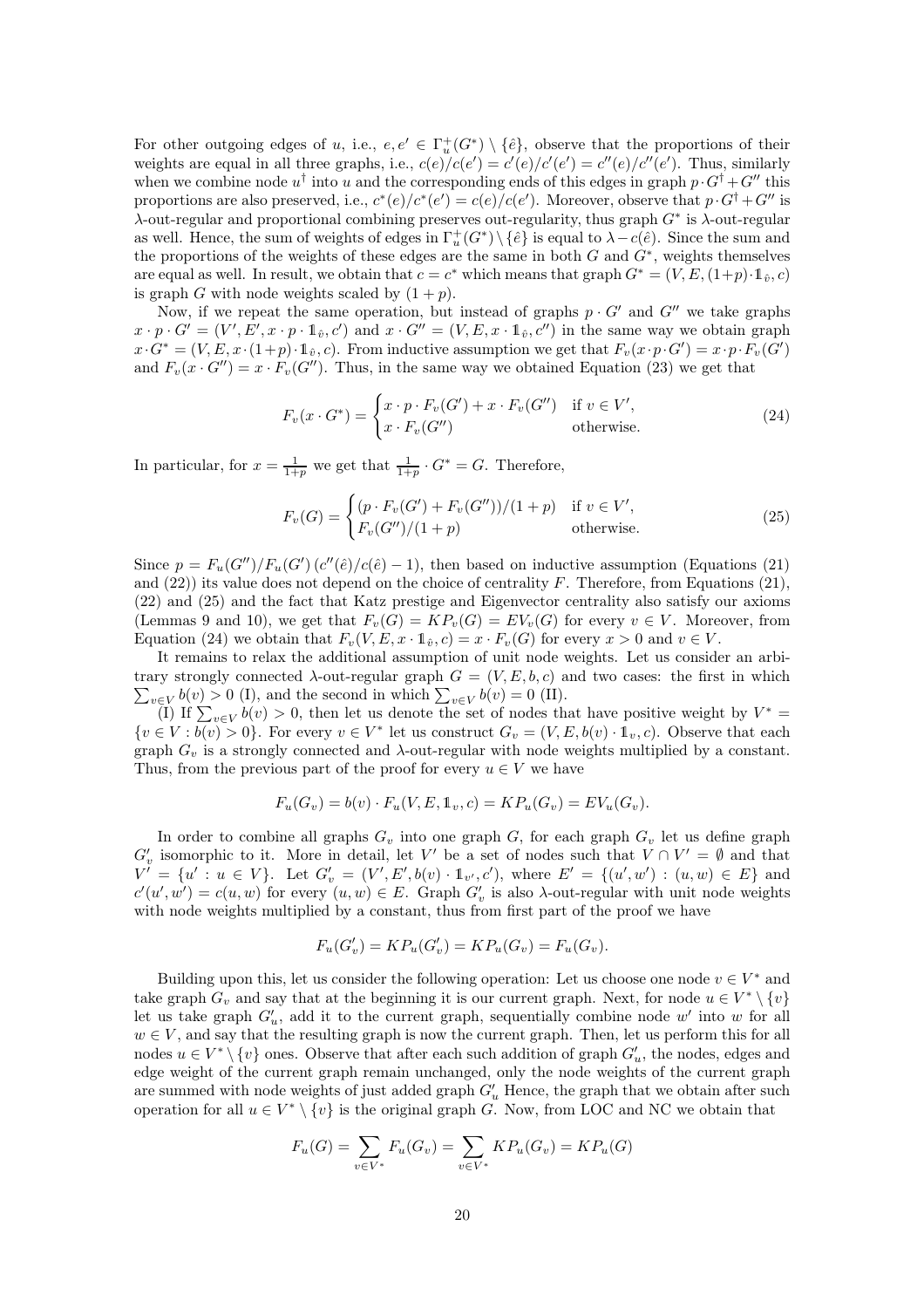<span id="page-20-2"></span>

Figure 9: An illustration to the proof of Lemma [13.](#page-20-0) The graph on the left hand side,  $G$ , is a strongly connected graph that is not out-regular. Each edge of  $G$ ) has weight 1. The graph on the right hand side,  $G'$ , is a graph obtained from G by dividing the weights of outgoing edges of v by  $\deg_v^+(G)$  for every node v. Note that  $G'$  is now 1-out-regular.

for every  $u \in V$ .

 $\sum_{v \in V} b(v) = 0$ . For such graph Katz prestige and Eigenvector centrality is equal to zero for (II) Finally, let us consider strongly connected  $\lambda$ -out-regular graph  $G = (V, E, b, c)$  such that every node. We prove that the same is true for centrality  $F$ . Assume otherwise, i.e., there exists strongly connected  $\lambda$ -out-regular graph  $G = (V, E, b, c)$  and node  $v \in V$  such that  $\sum_{u \in V} b(u) = 0$ and  $F_v(G) > 0$ . Then, let us take node  $v' \notin V$  and consider graph  $G' = G+(\{v'\}, \{(v', v')\}, \mathbb{1}_{v'}, c')$ , i.e., graph G with an additional node with a loop. Let  $c'(v', v') = \lambda$ , so that G' is still  $\lambda$ -out-regular. From CY we have that  $F_{v'}(\{v'\}, \{(v', v')\}, 1_{v'}, c') = 1$ , thus also  $F_{v'}(G') = 1$  from LOC. Now, let us combine node v' into node v in graph G', i.e., let us take  $G'' = C_{v' \to v}^F(G')$ . From NC we have that  $F_v(G'') = F_{v'}(G') + F_v(G') = 1 + F_v(G)$ . Since G'' is a strongly connected  $\lambda$ -out-regular graph with unit node weights, then from first part of the proof we get that  $1 + F_v(G) = F_v(G'') = KP_v(G'')$ . However, we know that the sum of Katz prestige in a graph is the sum of weights in that graph (Proposition [7\)](#page-11-0), thus  $\sum_{u \in V} KP_u(G'') = 1 + \sum_{u \in V} b(v) = 1$ . As  $KP_v(G'') = 1 + F_v(G) > 1$  we arrive at a contradiction.

<span id="page-20-0"></span>**Lemma 13.** If a centrality measure F defined on  $\mathcal{G}^{KP}$  satisfies LOC, ED, NC, EM, and CY, then for every graph  $G = (V, E, b, c) \in \mathcal{G}^{KP}$ , we have

 $F_v(G) = KP_v(G)$  for every  $v \in V$ .

*Proof.* Because  $F$  satisfies LOC, without loss of generality, we can assume that the graph consists of one connected component. Since we consider graphs in  $\mathcal{G}^{KP}$  this means that it is strongly connected. Let us then, take an arbitrary such graph,  $G = (V, E, b, c)$ , and consider  $G' = (V, E, b, c')$ in which  $c'(u, v) = c(u, v) / \deg_u^+(G)$  for every  $(u, v) \in E$  (see Figure [9\)](#page-20-2). Observe that graph G' is 1-out-regular, hence from Lemma [12](#page-17-0) we get that  $F_v(G') = KP_v(G')$  for every  $v \in V$ . Now, graph G can be obtained from G' by multiplying outgoing edges of every node  $v \in V$  by  $\deg_v^+(G)$ . Hence, since both F and Katz prestige satisfy EM, we get that  $F_v(G) = F_v(G') = KP_v(G') = KP_v(G)$ for every  $v \in V$ . This concludes the proof.

<span id="page-20-1"></span>**Lemma 14.** If a centrality measure F defined on  $\mathcal{G}^{EV}$  satisfies LOC, ED, NC, EC, and CY, then for every graph  $G = (V, E, b, c) \in \mathcal{G}^{EV}$ , we have

$$
F_v(G) = EV_v(G) \quad for\ every\ v \in V.
$$

*Proof.* Because  $F$  satisfies LOC, without loss of generality, we can assume that the graph consists of one connected component. Since we consider graphs in  $\mathcal{G}^{EV}$  this means that it is strongly connected. Let us then, take an arbitrary strongly connected graph  $G = (V, E, b, c)$  and consider the opposite graph, i.e., graph  $\bar{G} = (V, \bar{E}, b, \bar{c})$ , where  $\bar{E} = \{(u, v) : (v, u) \in E\}$  and  $\bar{c}(u, v) = c(v, u)$ for every  $(u, v) \in \overline{E}$  (see Figure [10\)](#page-21-2). Now, in graph  $\overline{G}$  let us multiply the weights of outgoing edges of node  $v \in V$  by  $EV_v(\overline{G})$  and divide the weights of its incoming edges as well as the weight of v also by  $EV_v(\bar{G})$ . Because Eigenvector centrality satisfies EC, we know that this operation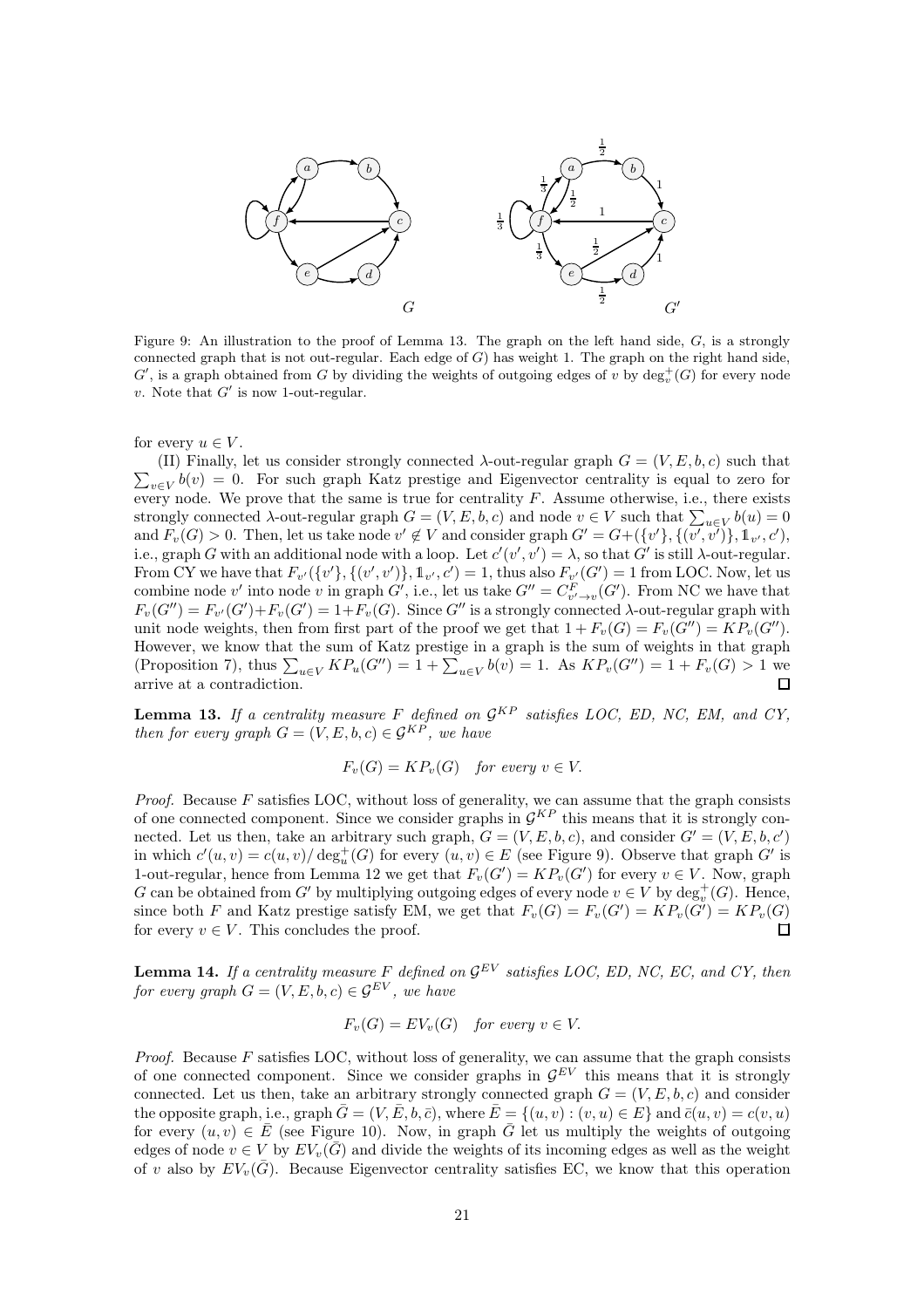<span id="page-21-2"></span>

Figure 10: An illustration to the proof of Lemma [14.](#page-20-1) The leftmost graph,  $G<sub>l</sub>$ , is a strongly connected graph that is not out-regular. Each edge of G has weight 1. The middle graph,  $\bar{G}$ , is an opposite graph to G, i.e., the direction of every edge is inverted. Underlined values near each node are equal to eigenvector centrality of this node (note that we only need the relative values). The rightmost graph,  $G'$ , is a graph obtained from G by dividing the weights of outgoing edges of v by  $EV_v(\bar{G})$  and multiplying the incoming edges of v by the same value for every node v. The weight of each edge is shown. Note that graph  $G'$  is now 2-out-regular.

does not affect the centralities of nodes other than v and divides the centrality of v by  $EV_v(G)$ , making it equal to 1. If we proceed with this operation for each node  $v \in V$ , then we obtain graph  $\bar{G}'$  in which all nodes have Eigenvector centrality equal to 1. Formally,  $\bar{G}' = (V, \bar{E}, b', \bar{c}')$  where  $b'(v) = b(v)/EV_v(\bar{G})$  for every  $v \in V$  and  $\bar{c}'(u, v) = \bar{c}(u, v) \cdot EV_u(\bar{G})/EV_v(\bar{G})$ .

Observe that if all nodes in a graph have equal centrality, then from Eigenvector centrality recursive equation [\(1\)](#page-2-1) we get that in-degree of each node is equal to  $\lambda$ , i.e,  $\deg_{v}^{-}(\bar{G}') = \lambda$  for every  $v \in V$ . Hence, the opposite graph to  $\bar{G}'$  would be  $\lambda$ -out-regular. Let us define graph  $G'$  as opposite to  $\bar{G}'$ , but with different node weights, i.e., let  $G' = (V, E, b'', c')$  where  $b''(v) = b(v) \cdot EV_v(\bar{G})$  for every  $v \in V$  and  $c'(u, v) = c(u, v) \cdot EV_v(\overline{G})/EV_u(\overline{G})$  for every  $(u, v) \in E$  (see Figure [10](#page-21-2) for an illustration). Graph  $G'$  is  $\lambda$ -out-regular, hence from Lemma [12](#page-17-0) we get that

$$
F_v(G') = EV_v(G') \quad \text{for every } v \in V. \tag{26}
$$

<span id="page-21-3"></span> $\Box$ 

Now, to obtain G from G', for each node  $v \in V$  we have to multiply the weights of outgoing edges of v by  $EV_v(G)$  and divide the weights of its incoming edges as well as its weight also by  $EV_v(\bar{G})$ . Since both F and Eigenvector centrality satisfy EC, from Equation [\(26\)](#page-21-3) we get that

$$
F_v(G) = F_v(G')/EV_v(\bar{G}) = EV_v(G')/EV_v(\bar{G}) = EV_v(G)
$$

for every  $v \in V$ . This concludes the proof.

#### <span id="page-21-1"></span>A.3 Proof of Theorems [3](#page-7-1) and [4](#page-7-2)

In this section, we present the full proofs of Theorems [3](#page-7-1) and [4](#page-7-2) which state that our axioms uniquely characterize PageRank and Katz centrality. We begin with Lemmas [15](#page-21-0) and [16](#page-23-0) in which we show that PageRank and Katz centrality indeed satisfy our axioms. Then, we move to the part of the proof in which we show that our axioms are sufficient to uniquely characterize both centrality measures. More in detail, in Lemmas [17–](#page-23-1)[21](#page-25-0) we prove some basic properties that stem from our axioms. Next, we introduce the profit function in Definition [2](#page-25-2) and in Lemmas [22–](#page-25-1)[24](#page-26-1) show how it determines the centrality of every node. Finally, we prove that LOC, ED, NC, EM, and BL uniquely characterize PageRank on semi-out-regular graphs (Lemma [26\)](#page-32-0) and all graphs (Lemma [27\)](#page-32-1) and that LOC, ED, NC, EC, and BL uniquely characterize Katz centrality on semiout-regular graphs (Lemma [28\)](#page-32-2) and all graphs (Lemma [29\)](#page-32-3).

<span id="page-21-0"></span>**Lemma 15.** For every decay factor  $a \in [0, 1)$  PageRank defined by Equation [\(5\)](#page-3-0) satisfies LOC, ED, NC, EM, and BL.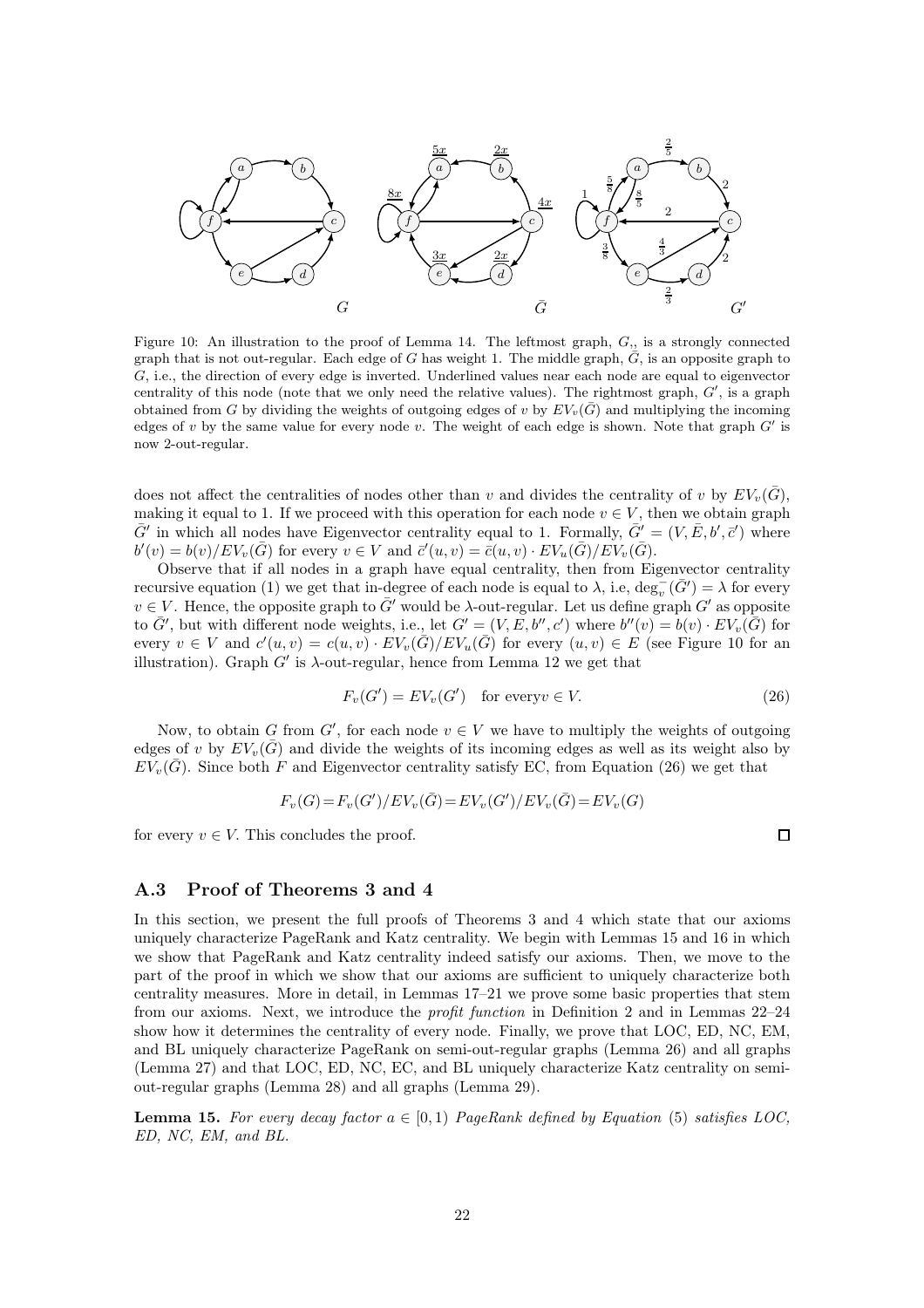*Proof.* Let us take an arbitrary graph  $G = (V, E, b, c) \in \mathcal{G}$  and consider axioms one by one.

For LOC the proof is analogous to the proof of LOC for Katz prestige (Lemma [9\)](#page-12-1).

For ED consider edge  $(u, w) \in E$  and arbitrary node  $v \in V \setminus S(u)$ . By  $G' = (V, E \setminus E)$  $\{(u, w)\}, b, c_{-(u, w)}\}$  let us denote graph G with edge  $(u, w)$  removed. Observe that since v is not a successor of  $u$  in graph  $G$ , then a walk on  $G$  that has visited node  $u$  may not visit v later on. Thus, removing edge  $(u, w)$  does not affect the walks of length t that ends in v, i.e.,  $\{\omega \in \Omega_t(G) : \omega(t) = v\} = \{\omega \in \Omega_t(G') : \omega(t) = v\}.$  Moreover, for each walk  $\omega \in \Omega_t(G)$  that does not visit u, i.e.,  $\omega(i) \neq u$  for every  $i \in \{0, \ldots, t\}$ , we have that the value  $b(\omega(0)) \prod_{i=0}^{t-1} a \cdot c(\omega(i), \omega(i+1)) / \deg_{\omega(i)}^+(G)$  does not change between G and G'. Thus, also  $p_{v,G}^a(t) = p_{v,G'}^a(t)$ . Hence,  $PR_v^a(G) = PR_v^a(G')$  from Equation [\(5\)](#page-3-0).

For NC consider nodes  $u, w \in V$  such that  $\deg_u^+(G) = \deg_w^+(G) = \deg_s^+(G)$  for every  $s \in$  $S(u) \cup S(v)$  and graph  $G' = (V', E', b', c') = C_{u \to w}^{P_{\mathbb{R}^n}}(G)$ . Observe that PageRank is uniquely characterised by PageRank recursive equation (Equation [\(4\)](#page-2-2)), thus it suffices if we prove that  $(x_v)_{v\in V\setminus\{u\}}$  defined as  $x_v = PR_v^a(G)$  for every  $v \in V \setminus \{u, w\}$  and  $x_w = PR_u^a(G) + PR_w^a(G)$ satisfy PageRank recursive equation for graph G' and every node  $v \in V \setminus \{u\}$ . To this end, take an arbitrary node  $v \in V \setminus \{u\}$  and observe that from Equation [\(4\)](#page-2-2) for graph G and node v we have

$$
PR_v^a(G) = b(v) + \sum_{(s,v)\in\Gamma_v^-(G)} \frac{a \cdot c(s,v)}{\deg^+(G)} PR_s^a(G). \tag{27}
$$

<span id="page-22-0"></span>If v is not a direct successor of u or w, i.e.,  $(u, v), (w, v) \notin \Gamma_v^-(G)$  and  $v \neq w$ , then proportional combining of u into w does not affect the incoming edges of v, hence  $\Gamma_v^-(G) = \Gamma_v^-(G')$ . Moreover, for every edge  $(s, v) \in \Gamma_v^-(G)$  its weight is unchanged,  $c'(s, v) = c(s, v)$ , as well as the out-degree of node s, i.e.,  $\deg_s^+(G) = \deg_s^+(G)$ . Also,  $b'(v) = b(v)$ . Thus, Equation [\(27\)](#page-22-0) leads to

<span id="page-22-1"></span>
$$
x_v = b'(v) + \sum_{(s,v) \in \Gamma_v^-(G')} \frac{ac'(s,v)}{\deg^+_s(G')} x_s,
$$

which is the recursive equation for graph  $G'$  and node v. If, on the other hand, v is a direct successor of either u or w, but still  $v \neq w$ , then Equation [\(27\)](#page-22-0) can be transformed into

$$
PR_v^a(G) = \frac{a\tilde{c}(u, v)}{\deg_u^+(G)} PR_u^a(G) + \frac{a\tilde{c}(w, v)}{\deg_w^+(G)} PR_w^a(G) + b(v) + \sum_{\substack{(s, v) \in \Gamma_v^-(G):\\s \notin \{u, w\}}} \frac{ac(s, v)}{\deg_s^+(G)} PR_s^a(G), \quad (28)
$$

where  $\tilde{c}(e) = c(e)$  if  $e \in E$  and  $\tilde{c}(e) = 0$  otherwise. From the axiom condition we know that  $\deg_u^+(G) = \deg_w^+(G)$ . Observe that this implies that also  $\deg_w^+(G) = \deg_w^+(G')$ . Furthermore, for any  $(s, v) \in \Gamma_v^-(G)$  such that  $s \notin \{u, w\}$  we have  $c'(s, v) = c(s, v)$  and  $\deg_s^+(G) = \deg_s^+(G')$ . Moreover,  $\{(s, v) \in \Gamma_v^-(G) : s \notin \{u, w\}\}\ = \{(s, v) \in \Gamma_v^-(G) : s \notin \{u, w\}\}\.$  Also,  $b'(v) =$  $b(v)$ . Finally, by the definition of proportional combining we have  $c'(w, v) = (PR_u^a(G)\tilde{c}(u, v) +$  $PR_w^a(G)\tilde{c}(w, v)/(PR_u^a(G) + PR_w^a(G)).$  Combining these facts with Equation [\(28\)](#page-22-1) we get

$$
x_v = b'(v) + \frac{ac'(w, v)}{\deg_w^+(G')} x_w + \sum_{\substack{(s, v) \in \Gamma_v^-(G) \\ s \not\in \{u, w\}}} \frac{ac'(s, v)}{\deg_s^+(G')} x_s,
$$

which is the recursive equation for graph  $G'$  and node v. It remains to consider node w. Here, from Equation [\(4\)](#page-2-2) we have

$$
PR_w^a(G) = \frac{a\tilde{c}(u, w)}{\deg_u^+(G)} PR_u^a(G) + \frac{a\tilde{c}(w, w)}{\deg_w^+(G)} PR_w^a(G) + b(w) + \sum_{\substack{(s, w) \in \Gamma_w^-(G):\\s \notin \{u, w\}}} \frac{ac(s, w)}{\deg_s^+(G)} PR_s^a(G)
$$

and analogous equation for u. From the definition of proportional combining we get  $c'(w, w) =$  $(PR_u^a(G)(\tilde{c}(u,u)+\tilde{c}(u,w))+PR_w^a(G)(\tilde{c}(w,u)+\tilde{c}(w,w))/(PR_u^a(G)+PR_w^a(G))$ . Moreover, we have that  $\deg_u^+(G) = \deg_w^+(G) = \deg_w^+(G'), \{(s, w) \in \Gamma_w^-(G') : s \neq w\} = \{(s, u) \in \Gamma_u^-(G) : s \notin \{u, w\}\} \cup \{(s, w) \in \Gamma_w^-(G') : s \neq w\}$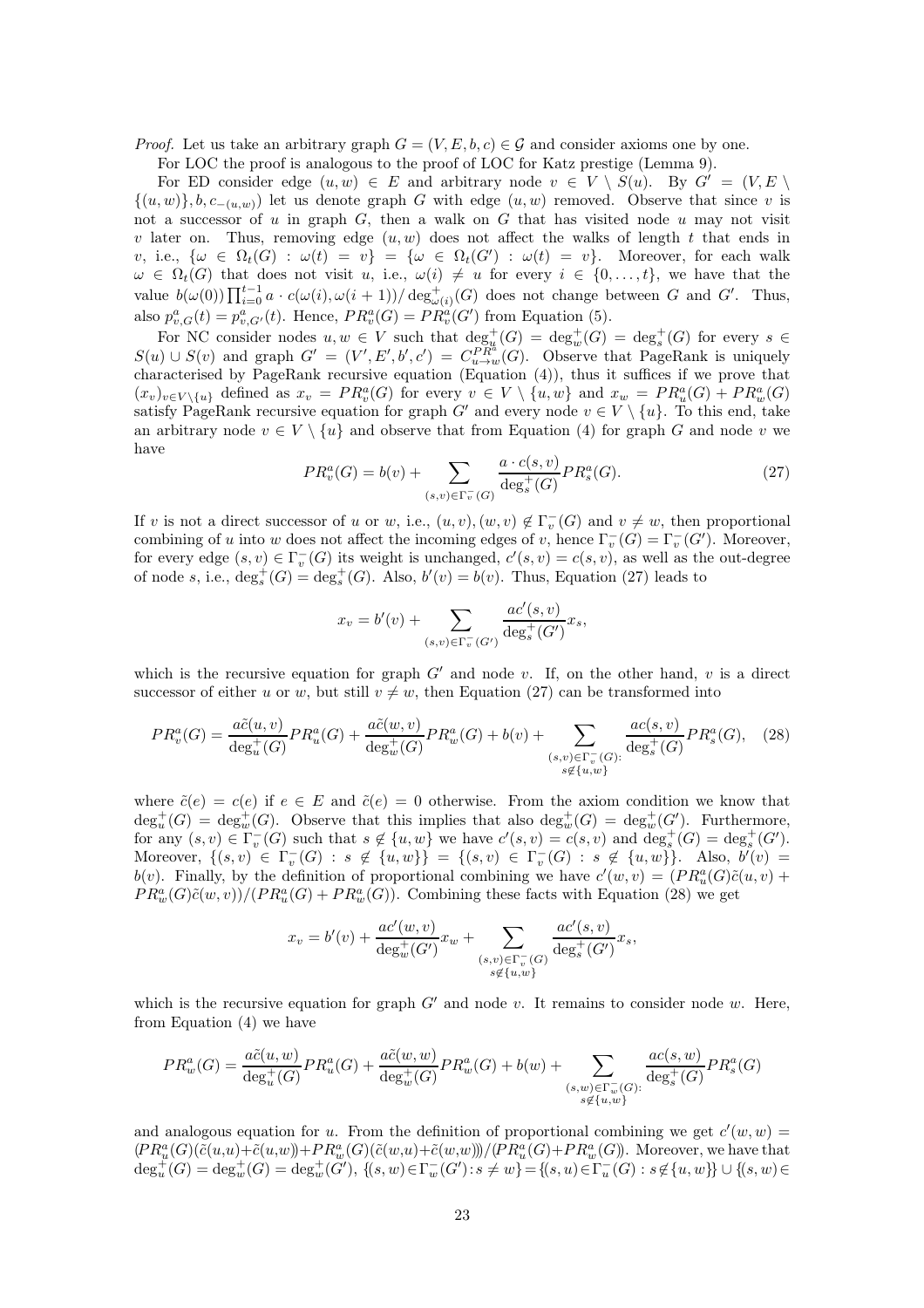$\Gamma_w^-(G)$ :  $s \notin \{u, w\}$ ,  $c'(s, w) = \tilde{c}(s, u) + \tilde{c}(s, w)$  and  $\deg_s^+(G) = \deg_s^+(G')$  for every  $(s, w) \in \Gamma_w^-(G')$ such that  $s \neq w$ . Also,  $b'(w) = b(u) + b(w)$  Hence,

$$
x_w = b'(w) + \frac{ac'(w, w)}{\deg_w^+(G')} x_w + \sum_{\substack{(s, w) \in \Gamma_v^-(G') \\ s \neq w}} \frac{ac'(s, w)}{\deg_s^+(G')} x_s,
$$

which is recursive equation for graph  $G'$  and node w.

For EM the proof is analogous to the proof of EM for Katz prestige (Lemma [9\)](#page-12-1). Finally, BL follows directly from PageRank recursive equation (Equation [\(4\)](#page-2-2)).

<span id="page-23-0"></span>**Lemma 16.** For every decay factor  $a \in \mathbb{R}_{\geq 0}$  Katz centrality defined on  $\mathcal{G}^{K(a)}$  by Equation [\(7\)](#page-3-3) satisfies LOC, ED, NC, EC, and BL.

*Proof.* Let us take an arbitrary graph  $G = (V, E, b, c) \in \mathcal{G}^{K(a)}$  and consider axioms one by one. For LOC the proof is analogous to the proof of LOC for Katz prestige (Lemma [9\)](#page-12-1).

For ED and NC the proof is analogous to the proof that PageRank satisfies ED and NC (Lemma [15\)](#page-21-0).

For EC the proof is analogous to the proof that Eigenvector centrality satisfies EC (Lemma [10\)](#page-14-0). Finally, BL follows directly from Katz centrality recursive equation (Equation [\(2\)](#page-2-4)).  $\Box$ 

**Definition 1.** Graph  $G = (V, E, b, c)$  is semi-out-regular if there exists constant  $r \in \mathbb{R}_{\geq 0}$  such that for every  $v \in V$  it holds that  $\deg_v^+(G) = r$  or  $\deg_v^+(G) = 0$ .

<span id="page-23-1"></span>**Lemma 17.** If a centrality measure F defined on  $\mathcal{G}^{K(a)}$  (or G) satisfies LOC, ED, and NC, then for every  $G = (V, E, b, c)$  and nodes  $u, w \in V$  such that  $G \in \mathcal{G}^{K(a)}$  (or  $G \in \mathcal{G}$ ), and

a.  $\deg_u^+(G) = \deg_w^+(G)$  and for every  $s \in S(u) \cup S(w)$  either  $\deg_s^+(G) = \deg_u^+(G)$  or  $\deg_s^+(G) = \deg_u^+(G)$ 0, or

b. graph G is semi-out-regular

we have that

$$
F_v(C_{u \to w}^F(G)) = F_v(G) \quad \text{for every } v \in V \setminus \{u, w\}
$$

and  $F_w(C_{u \to w}^F(G)) = F_u(G) + F_w(G)$ .

*Proof.* Part b. comes immediately from a. since in semi-out-regular graph  $G = (V, E, b, c)$  for any two nodes  $u, w \in V$  we have that  $\deg_u^+(G) = \deg_w^+(G)$  or  $\deg_u^+(G) = 0$ . Thus, let us focus on proving a.

To this end, consider arbitrary nodes  $u, w \in V$  such that  $\deg_u^+(G) = \deg_v^+(G)$  and for every  $s \in S(u) \cup S(w)$  either  $\deg_s^+(G) = \deg_u^+(G)$  or  $\deg_s^+(G) = 0$ . If  $\deg_u^+(G) = \deg_w^+(G) = 0$ , then the thesis comes directly from NC. Assume otherwise, and let us denote  $r = \deg_u^+(G) = \deg_w^+(G)$ .

Consider nodes in  $S(u) \cup S(w)$  that do not have outgoing edges, i.e., let  $V' = \{v \in S(u) \cup S(w) :$  $\Gamma_v^+(G) = \emptyset$ . Let us add a new node to the graph,  $t \notin V$ , and an edge of weight r from each node in V' to t and from t to t itself. Formally, let  $G^t = (V \cup \{t\}, E \cup E^t, b^t, c^t)$  where  $E^t = \{(v, t) : v \in V' \cup \{t\}\}, b^t_V = b_V \text{ and } b^t(t) = 0, \text{ and } c^t_E = c_E \text{ and } c^t(e) = r \text{ for every } e \in E^t.$ Observe that since nodes in  $\bar{V}'$  does not have outgoing edges in graph  $G$ , they does not have successors in V i.e.,  $S(w) \cap V = \emptyset$  for every  $w \in V'$ . Thus, from ED and LOC we have that

<span id="page-23-2"></span>
$$
F_v(G^t) = F_v(G) \quad \text{for every } v \in V. \tag{29}
$$

Now, let us perform the same operation on graph resulting from proportional combining of node u int w. More in detail, let us take  $\hat{G} = (\hat{V}, \hat{E}, \hat{b}, \hat{c}) = C_{u \to w}^F(G)$  and observe that since  $\deg_u^+(G) = \deg_w^+(G) = r > 0$ , nodes in V' are still present in graph  $\hat{G}$  and still they do not have outgoing egdes. Thus, let us consider graph  $\hat{G}^t = (\hat{V} \cup \{t\}, \hat{E} \cup E^t, \hat{b}^t, \hat{c}^t)$  where  $E^t = \{(v, t) : v \in E^t\}$  $V' \cup \{t\}$ ,  $\hat{b}_V^t = \hat{b}_V$  and  $\hat{b}^t(t) = 0$  while  $\hat{c}_E^t = \hat{c}_E$  and  $\hat{c}^t(e) = r$  for every  $e \in E^t$ . Similarly, from ED and LOC we have that

<span id="page-23-3"></span>
$$
F_v(\hat{G}^t) = F_v(\hat{G}) \quad \text{for every } v \in \hat{V}.
$$
 (30)

 $\Box$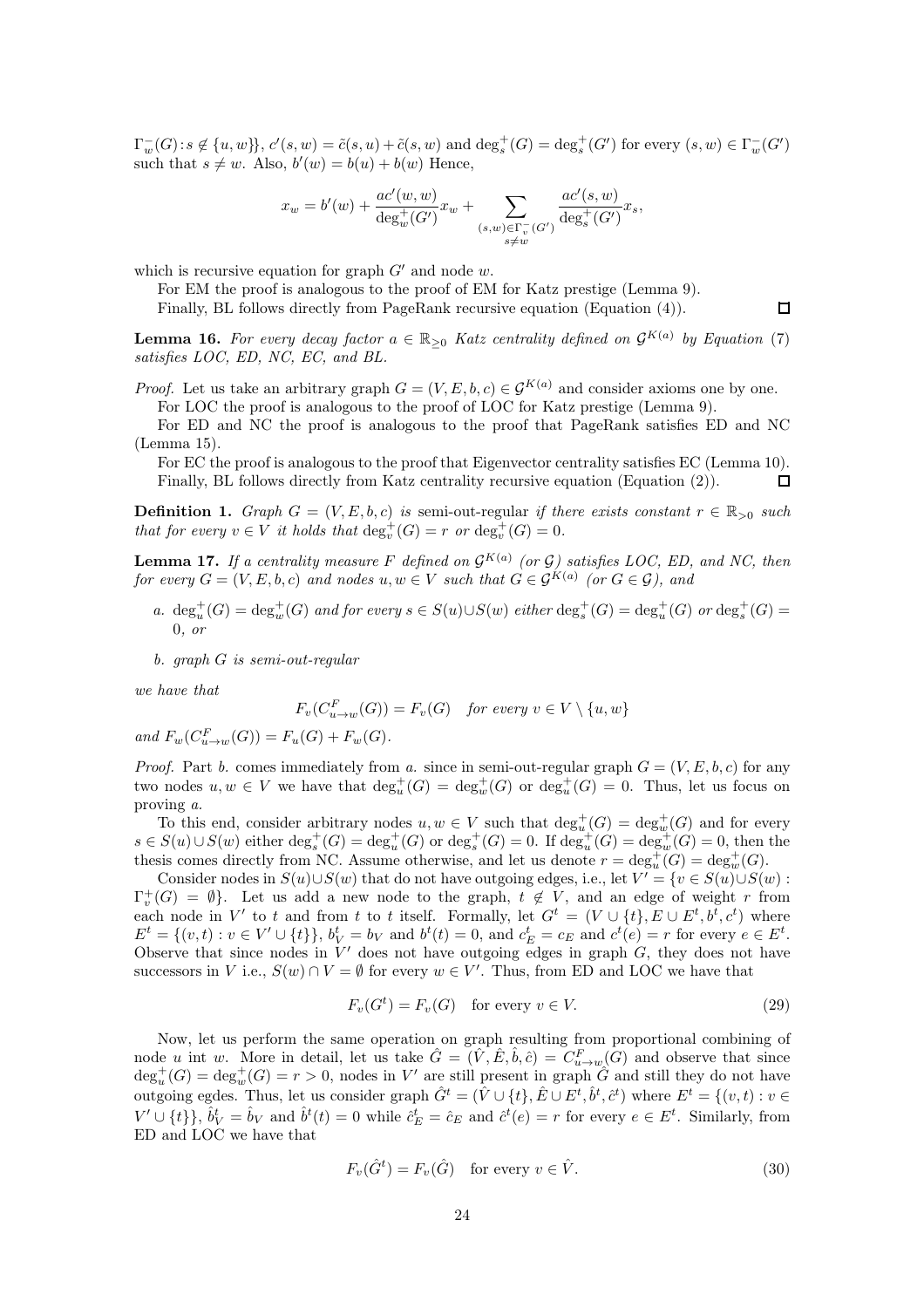Observe that graph  $\hat{G}^t$  is in fact the graph that we obtain from combining u into w in graph  $G^t$ , i.e.,  $\hat{G}^t = C_{u \to w}^F(G^t)$ . In  $G^t$  all successors of nodes u and w have out-degree equal r, hence from NC we have

$$
F_v(\hat{G}^t) = \begin{cases} F_v(G^t) & \text{if } v \in V \setminus \{u, w\} \\ F_u(G^t) + F_w(G^t) & \text{otherwise.} \end{cases}
$$

Combining this with Equations [\(29\)](#page-23-2) and [\(30\)](#page-23-3) yields the thesis.

<span id="page-24-0"></span>**Lemma 18.** If a centrality measure F defined on  $\mathcal{G}^{K(a)}$  (or  $\mathcal{G}$ ) satisfies ED and BL, then for every graph  $G = (V, E, b, c)$  and node  $v \in V$  such that  $G \in \mathcal{G}^{K(a)}$  (or  $G \in \mathcal{G}$ ), and  $\Gamma_v^-(G) = \emptyset$  we have

$$
F_v(G) = b(v).
$$

*Proof.* Observe that in graph G node v is not a successor of any node, i.e., for every  $u \in V$  it holds that  $v \notin S(u)$ . Thus, in graph  $G' = (V, \emptyset, b, c_{\emptyset})$ , i.e., graph G with all edges removed, from ED we have  $F_v(G') = F_v(G)$ . In graph G' node v is isolated, thus the thesis follows from BL.

<span id="page-24-1"></span>**Lemma 19.** If a centrality measure F defined on  $\mathcal{G}^{K(a)}$  (or G) satisfies LOC, ED, NC, and BL, then for every semi-out-regular graph  $G = (V, E, b, c)$  and node  $v \in V$  such that  $G \in \mathcal{G}^{K(a)}$  (or  $G \in \mathcal{G}$ , and  $b(v) > 0$  we have

$$
F_v(G) > 0.
$$

*Proof.* Let us consider graph  $G'$  with additional node  $v'$  with exactly the same set of outgoing edges as  $v$  in  $G$ , but without any incoming edges. Also, let us transfer all node weight of node  $v$ into v'. Formally, let  $G' = (V \cup \{v'\}, E', b', c')$ , where  $E' = E \cup \{(v', u) : (v, u) \in \Gamma_v^+(G)\}, b'(v) = 0$ ,  $b'(v') = b(v)$  and  $b'(w) = b(w)$  for every  $w \in V \setminus \{v\}$  while  $c'_E = c_E$  and  $c'(v', u) = c(v, u)$  for every  $(v, u) \in \Gamma_v^+(G)$ . Clearly,  $C_{v' \to v}^F(G') = G$ . Observe that G' is still semi-out-regular, thus from Lemma [17b](#page-23-1) we have  $F_v(G) = F_v(G') + F_{v'}(G')$ . Now, from Lemma [18](#page-24-0) we get that  $F_{v'}(G') =$  $b(v) > 0$ , thus from the fact that centrality is always non-negative we have  $F_v(G) > 0$ .  $\Box$ 

<span id="page-24-2"></span>**Lemma 20.** If a centrality measure F defined on  $\mathcal{G}^{K(a)}$  (or G) satisfies LOC, ED, NC, and BL, then for every semi-out-regular graph  $G = (V, E, b, c)$  such that  $G \in \mathcal{G}^{K(a)}$  (or  $G \in \mathcal{G}$ ) and node  $v \in V$  it holds that

- a.  $F_v(V, E, b + b', c) = F_v(G) + F_v(V, E, b', c)$  for every node weights  $b' : V \to \mathbb{R}_{\geq 0}$ ,
- b.  $F_v(V, E, x \cdot b, c) = x \cdot F_v(G)$  for every  $x \in \mathbb{R}_{\geq 0}$ .

*Proof.* For a. let us consider four semi-out-regular graphs:  $G = (V, E, b, c), G' = (V, E, b', c),$  $G'' = (V, E, b + b', c)$  and isomorphic to them, but with different node weights  $\hat{G} = (\hat{V}, \hat{E}, \mathbf{1}, \hat{c})$ , where  $\hat{V} = \{\hat{v} : v \in V\}, \hat{E} = \{(\hat{u}, \hat{v}) : (u, v) \in E\}, \mathbf{1}(\hat{v}) = 1$  for every  $v \in V$ , and  $\hat{c}(\hat{u}, \hat{v}) = c(u, v)$ for every  $(u, v) \in E$ .

Now, using graph  $\hat{G}$  we will combine together graphs G and G'. To this end, consider the sum of graphs  $G + \hat{G}$  and then let us sequentially combine node v into node  $\hat{v}$  for every  $v \in V$ . G and  $\hat{G}$  are isomorphic (when not accounting for node weights) and from Lemma [19](#page-24-1) all nodes in  $\hat{G}$  have positive centrality. In result, we obtain graph  $\hat{G}' = (\hat{V}, \hat{E}, b + 1, \hat{c})$ . From LOC and Lemma [17b](#page-23-1) we get

$$
F_{\hat{v}}(\hat{G}') = F_v(G) + F_{\hat{v}}(\hat{G}).
$$
\n(31)

<span id="page-24-3"></span>Next, let us consider sum of graphs  $\hat{G}'$  and  $G'$  and this time let us sequentially combine node  $\hat{v}$ into node v for every  $v \in V$ . Observe that both graphs are isomorphic as well (when not accounting for node weights) and from Equation [\(31\)](#page-24-3) centralities of all nodes in  $\hat{G}'$  are still positive. Hence, we obtain graph  $G^* = (V, E, b + b' + 1, c)$ . Thus, from LOC, Lemma [17b](#page-23-1) and Equation [\(31\)](#page-24-3) we have

$$
F_v(G^*) = F_v(G') + F_{\hat{v}}(\hat{G}') = F_v(G') + F_v(G) + F_{\hat{v}}(\hat{G}).
$$
\n(32)

<span id="page-24-4"></span>On the other hand, as we will show, graph  $G^*$  can be also obtained using graph  $G''$  and  $\hat{G}$ . To this end, consider the sum of graphs  $G'' + \hat{G}$  and in this graph let us sequentially combine node  $\hat{v}$  into v for every  $v \in V$ . Observe that in this way we also obtain graph  $G^*$ . Thus, from LOC

 $\Box$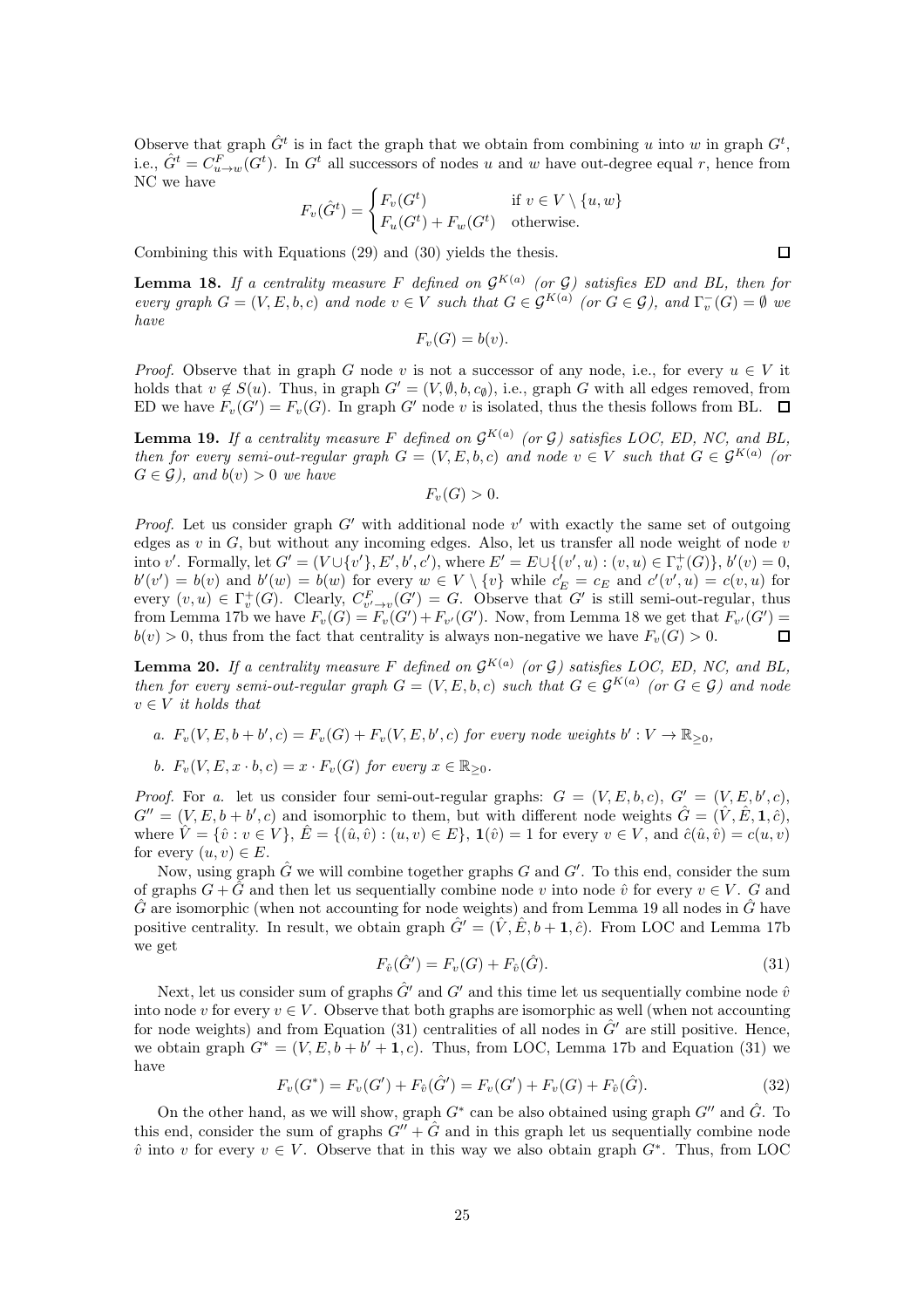<span id="page-25-3"></span>

Figure 11: Graphs considered in the proof of Lemmas [22](#page-25-1) and [23.](#page-26-0) The weight of each node and edge is shown.

and Lemma [17b](#page-23-1) we get  $F_v(G^*) = F_v(G'') + F_{\hat{v}}(\hat{G}')$ . Combining this with Equation [\(32\)](#page-24-4) yields  $F_v(G'') = F_v(G') + F_v(G)$  which concludes the proof of this part.

For b. consider function  $f(x) = F_v(V, E, x \cdot b, c)$ . From a. we know that function f is additive, i.e.,  $f(x + y) = f(x) + f(y)$  for every  $x, y \in \mathbb{R}_{\geq 0}$ . From the definition of centrality measure, we know it is also non-negative, i.e.,  $f(x) \geq 0$  for every  $x \in \mathbb{R}_{\geq 0}$ . This implies that the function is of the form  $f(x) = x \cdot r$  for some  $r \in \mathbb{R}_{\geq 0}$  [Cauchy \(1821\)](#page-37-18). Since,  $f(1) = F_v(G)$ , we get that  $F_v(V, E, x \cdot b, c) = x \cdot F_v(G)$  for every  $v \in V$ .  $\Box$ 

<span id="page-25-0"></span>**Lemma 21.** If a centrality measure F defined on  $\mathcal{G}^{K(a)}$  (or  $\mathcal{G}$ ) satisfies LOC, NC, and BL, then there exists a constant  $a_F \in \mathbb{R}_{\geq 0}$  such that for every  $x \geq 0$ , nodes u, v, and graph  $G =$  $({u, v}, {u, v}, \{(u, v), b, c\}$  where  $b(u) = x$ ,  $b(v) = 0$ , and  $c(u, v) = 1$  we have

$$
F_v(G) = a_F \cdot x.
$$

*Proof.* Let us denote  $a_F = F_v({u, v}, {(u, v)}, b, c)$  where  $b(u) = c(u, v) = 1$  and  $b(v) = 0$ . Since G is semi-out-regular, the thesis follows from Lemma [20b](#page-24-2).  $\mathsf \Pi$ 

<span id="page-25-2"></span>**Definition 2.** The profit function of centrality F is a function that for every  $x, y, z \in \mathbb{R}_{\geq 0}$  such that  $y \leq z$  returns the value  $p_F(x, y, z) = F_v(G)$ , where

$$
G = \begin{cases} (\{u, v, w\}, \{(u, v), (u, w)\}, b, c) & \text{if } y < z, \\ (\{u, v, w\}, \{(u, v)\}, b, c) & \text{otherwise,} \end{cases}
$$

with  $b(u) = x$  and  $b(v) = b(w) = 0$  while  $c(u, v) = y$  and if  $y < z$  also  $c(u, w) = z - y$ .

<span id="page-25-1"></span>**Lemma 22.** If a centrality measure F defined on  $\mathcal G$  satisfies LOC, ED, NC, EM, and BL, then for every  $x, y, z \in \mathbb{R}_{\geq 0}$  such that  $z \geq y$  we have

$$
p_F(x, y, z) = p_{PR^a F}(x, y, z) = a_F \cdot x \cdot y/z.
$$

Proof. The second equality comes directly from PageRank recursive equation (Equation [\(4\)](#page-2-2)). Thus, let us focus on the first equality. To this end, we will consider two cases: the first in which  $y = z$ , i.e., a graph with only one edge (I), and the second in which  $y < z$ , i.e., a graph with two edges (II). See Figure [11](#page-25-3) for an illustration.

(I) In the case where  $y = z$ , let us consider graph from Definition [2](#page-25-2) of the form  $G =$  $(\{u, v, w\}, \{(u, v), b, c)$  where  $b(u) = x$ ,  $b(v) = b(w) = 0$  and  $c(u, v) = y$ . If we remove node w and change the weight of edge  $(u, v)$  to 1, we obtain graph  $G' = (\{u, v\}, \{(u, v)\}, b_{-w}, 1/y \cdot c)$ . From Lemma [21](#page-25-0) we have  $F_v(G') = a_F \cdot x$ . Hence, from LOC and EM, we obtain

<span id="page-25-4"></span>
$$
F_v(G) = F_v(G') = a_F \cdot x = PR_v^{a_F}(G). \tag{33}
$$

(II) In the case of  $y < z$ , let us begin with a graph consisting of two pairs of nodes connected by a single edge, i.e., let  $G = (\{u, u', v, w\}, \{(u, v), (u', w)\}, b, c)$  where  $b(u) = x \cdot y/z$ ,  $b(u') = x \cdot (z-y)/z$ ,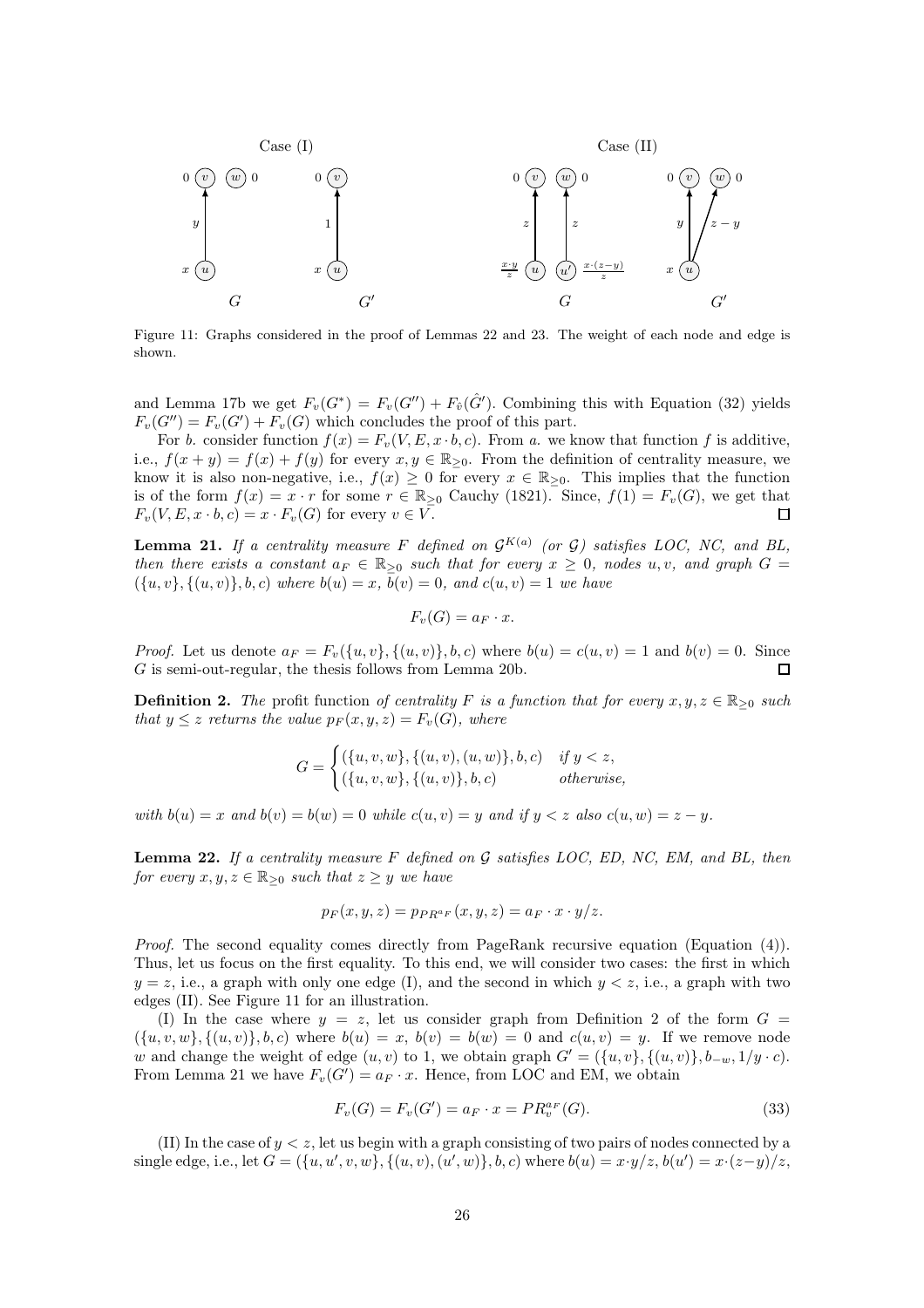and  $b(v) = b(w) = 0$  while  $c(u, v) = c(u', w) = z$ . Observe that from LOC and Equation [\(33\)](#page-25-4) we have that  $F_v(G) = a_F \cdot x \cdot y/z$ .

Now, based on Lemma [18,](#page-24-0) we obtain that  $F_u(G) = x \cdot y/z$  and also that  $F_{u'}(G) = x \cdot (z - y)/z$ . Thus, if we combine node u' into u in G we obtain graph  $G' = (\{u, v, w\}, \{(u, v), (u, w)\}, b', c')$ , where  $b'(u) = x$ ,  $b'(v) = b'(w) = 0$ ,  $c'(u, v) = y$ ,  $c'(u, w) = z - y$ , which is a graph from Definition [2.](#page-25-2) Since G is semi-out-regular, Lemma [17](#page-23-1) yields  $p_F(x,y,z) = F_v(G') = F_v(G)$  $a_F \cdot x \cdot y/z = p_{PR^aF}(x, y, z)$ . This concludes the proof.  $\Box$ 

<span id="page-26-0"></span>**Lemma 23.** If a centrality measure F defined on  $\mathcal{G}^{K(a)}$  satisfies LOC, ED, NC, EC, and BL, then for every  $x, y, z \geq 0$  such that  $z \geq y$  we have

$$
p_F(x, y, z) = p_{K^{a_F}}(x, y, z) = a_F \cdot x \cdot y.
$$

Proof. The proof follows in a similar fashion to the proof of Lemma [22.](#page-25-1) The second equality comes directly from Katz centrality recursive equation (Equation [\(2\)](#page-2-4)). Hence, we focus on proving the first one. To this end, we consider two cases: first in which  $y = z$  (I), and second in which  $y < z$ (II). See Figure [11](#page-25-3) for an illustration.

(I) For  $y = z$ , a graph from Definition [2](#page-25-2) is of the form  $G = (\{u, v, w\}, \{(u, v)\}, b, c)$  where  $b(u) = x, b(v) = b(w) = 0$  and  $c(u, v) = y$ . By removing node w and changing the weight of edge  $(u, v)$  to 1, we obtain graph  $G' = (\{u, v\}, \{(u, v)\}, b_{-w}, 1/y \cdot c)$ . Lemma [21](#page-25-0) yields  $F_v(G') = a_F \cdot x$ . Since  $F$  satisfies LOC and EC, we get

<span id="page-26-2"></span>
$$
F_v(G) = y \cdot F_v(G') = a_F \cdot x \cdot y = K_v^{a_F}(G). \tag{34}
$$

(II) In the case where we have  $y < z$ , take graph  $G = (\{u, u', v, w\}, \{(u, v), (u', w)\}, b, c)$  where  $b(u) = x \cdot y/z, b(u') = x \cdot (z - y)/z$ , and  $b(v) = b(w) = 0$  while  $c(u, v) = c(u', w) = z$ . From Equation [\(34\)](#page-26-2) and LOC we have that  $F_v(G) = a_F \cdot x \cdot y$ .

From Lemma [18,](#page-24-0) we get  $F_u(G) = x \cdot y/z$  and  $F_{u'}(G) = x \cdot (z - y)/z$ . Thus, by combining u' into u we obtain graph  $G' = (\{u, v, w\}, \{(u, v), (u, w)\}, b', c')$ , where  $b'(u) = x, b'(v) = b'(w) = 0$ ,  $c'(u, v) = y, c'(u, w) = z - y$ , which is a graph from Definition [2.](#page-25-2) Since G is semi-out-regular graph, from Lemma [17b](#page-23-1) we obtain that  $p_F(x, y, z) = F_v(G') = F_v(G) = a_F \cdot x \cdot y = p_{K^{a_F}}(x, y, z)$ . П

<span id="page-26-1"></span>**Lemma 24.** If a centrality measure F defined on  $\mathcal{G}^{K(a)}$  (or G) satisfies LOC, ED, NC, BL, and EC (or EM) then for every semi-out-regular graph  $G = (V, E, b, c)$  and node  $v \in V$  such that  $(v, v) \notin E$  and  $G \in \mathcal{G}^{K(a)}$  (or  $G \in \mathcal{G}$ ) we have

$$
F_v(G) = b(v) + \sum_{(u,v)\in E} p_F(F_u(G), c(u,v), \deg_u^+(G)).
$$

*Proof.* We will prove the thesis by the induction on the number of incoming edges of node  $v$ . If node  $v$  does not have any incoming edges, then the thesis follows from Lemma [18.](#page-24-0) Therefore, we will focus on the case in which it has at least one edge from another node.

Let us denote one of the incoming edges of v as  $(u, v)$ , where  $u \neq v$ . In what follows, through the series of graph operation we will show that the centrality of node  $v$  can be split between the centrality of sink in a graph from Definition [2,](#page-25-2) i.e.,  $p_F(F_u(G), c(u, v), deg_u^+(G))$ , and the rest that is known due to inductive assumption.

If  $F_u(G) = 0$ , then both from Lemma [22](#page-25-1) and Lemma [23](#page-26-0) (depending on the satisfied axiom) the profit of node v from edge  $(u, v)$  is equal to zero, i.e.,  $p_F(F_u(G), c(u, v), deg_u^+(G)) = 0$ . Thus, we will show that the centrality of node  $v$  is equal to the sum of its profits from other edges plus its weight. To this end, let us add small two-node graph to graph  $G$ , i.e., consider  $G' =$  $G + (\{u',v'\}, \{(u',v'\}, \mathbf{1}, c')$ , where  $\mathbf{1}(u') = \mathbf{1}(v') = 1$  and  $c'(u',v') = \deg_u^+(G)$ . From LOC we have that  $F_u(G') = F_u(G) = 0$  and from Lemma [18](#page-24-0) we have  $F_{u'}(G') = 1$ . Thus, when we combine node u into  $u'$ , we get that the original outgoing edges of node u, including edge  $(u, v)$ , are removed. Formally, let us denote the obtained graph as  $G'' = C_{u \to u'}^F(G')$ . Then, from Lemma [17b](#page-23-1) and LOC we have

$$
F_w(G'') = F_w(G') = F_w(G) \text{ for every } w \in V \setminus \{u\}.
$$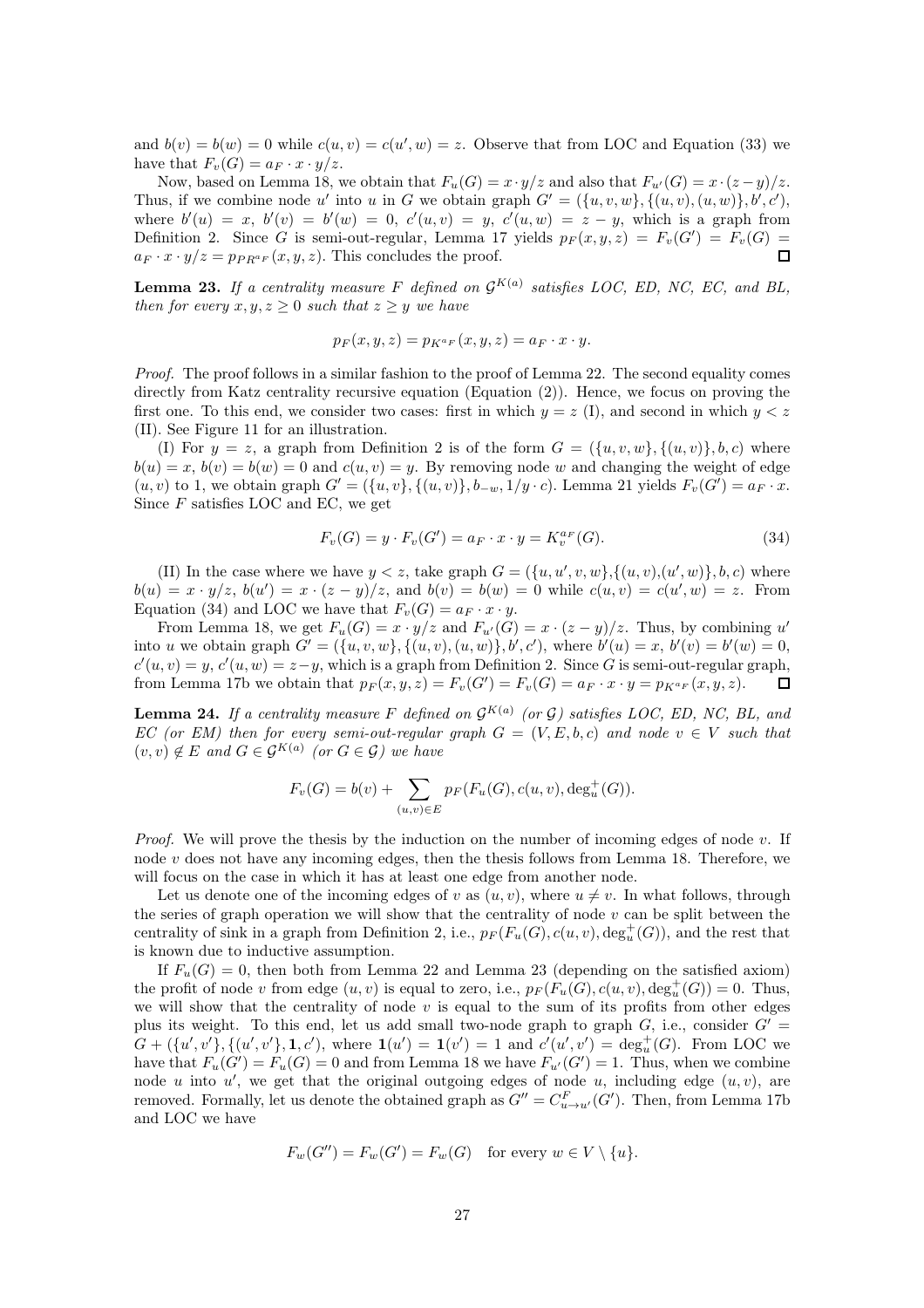<span id="page-27-0"></span>

Figure 12: An illustration to the first part of the proof of Lemma [24](#page-26-1) for an example graph, G. The weights of the outgoing edges of  $u$  and  $u'$  are shown.

Since in graph  $G''$  node v has one incoming edge less, the thesis follows from the inductive assumption.

In the remainder of the proof, let us assume  $F_u(G) > 0$ . Consider graph G' in which we split node  $u$  into two nodes:  $u'$  with all of its original outgoing edges, but no incoming edges, and  $u$ with all of its original incoming edges, but only one new outgoing edge  $(u, v')$  (see Figure [12\)](#page-27-0). Formally, let  $G' = (V', E', b', c')$  be a graph in which  $V' = V \cup \{u', v'\}$ ,  $E' = E \setminus \Gamma_u^+(G) \cup \{(u', w) :$  $(u, w) \in \Gamma_u^+(G) \} \cup \{(u, v')\}, \ b'(v') = 0, \ b'(u') = F_u(G)$ , and  $b_V = b_V$  while  $c'(u, v') = deg_G^+(u)$ ,  $c'(u', w) = c(u, w)$  for every  $(u, w) \in \Gamma_u^+(G)$ , and  $c'(e) = c(e)$  for every  $e \in E \setminus \Gamma_u^+(G)$ .

Now, let us combine node  $u'$  into node  $u$ . The graph that we obtain is not exactly our original graph G. More in detail, it is graph  $G'' = (V \cup \{v'\}, E \cup \{(u, v')\}, b'', c'')$ , where  $b''(v') = 0$ ,  $b''(u) = b(u) + F_u(G)$  and  $b''(w) = b(w)$  for every  $w \in V \setminus \{u\}$  (see Figure [12](#page-27-0) for an illustration). From Lemma [18](#page-24-0) we have that  $F_{u'}(G') = F_u(G)$ , hence we know that also  $c''(u, v') = deg_u^+(G)$ .  $F_u(G')/(F_u(G) + F_u(G'))$ ,  $c''(u, w) = c(u, w) \cdot F_u(G)/(F_u(G) + F_u(G'))$  for every  $(u, w) \in \Gamma_u^+(G)$ and  $c''(e) = c(e)$  for every  $e \in E \setminus \Gamma_u^+(G)$  (if  $F_u(G') = 0$ , the edge  $(u, v')$  that is supposed to have zero weight is removed, but all of the future claims still hold). Next, we will show that graph  $G''$ can be obtained also in another way.

To this end, consider adding to our original graph  $G$  a simple graph consisting of nodes  $u'$  and  $v'$ and edge between them, and then combining node  $u'$  into node  $u$ . Formally, let us denote the graph with nodes added by  $G^* = (V \cup \{u', v'\}, E \cup \{(u', v')\}, b^*, c^*)$ , where  $b_V^* = b_V$ ,  $b^*(u) = F_u(G')$ , and  $b^*(v') = 0$  while  $c_E^* = c_E$  and  $c^*(u, v') = \deg_G^+(u)$ . See Figure [12](#page-27-0) for an illustration. Consequently, let us combine node u' into u in graph  $G^*$  and denote the resulting graph by  $C_{u' \to u}^F(G^*) = G^* =$  $(V \cup \{v'\}, E \cup \{(u, v')\}, b^{\star}, c^{\star})$ . We have that  $b^{\star}(v') = 0$ ,  $b^{\star}(u) = b(u) + F_u(G')$ , and  $b^{\star}(w) = b(w)$ for every  $w \in V \setminus \{u\}$ . As for edge weights, from Lemma [18](#page-24-0) we have that  $F_{u'}(G^*) = F_u(G')$ and from LOC we have  $F_u(G^*) = F_u(G)$ . Thus,  $c^*(u, v') = deg_u^+(G) \cdot F_u(G')/(F_u(G) + F_u(G'))$ ,  $c^*(u, w) = c(u, w) \cdot F_u(G) / (F_u(G) + F_u(G'))$  for every  $(u, w) \in \Gamma_u^+(G)$ , and  $c^*(e) = c(e)$  for every  $e \in E \setminus \Gamma_u^+(G)$  (if  $F_u(G') = 0$ , the edge  $(u, v')$  that is supposed to have zero weight is removed, but all claims still hold).

Therefore, all nodes, edges, node weights and edge weights of graphs  $G^*$  and  $G''$  are identical, except for the weight of node u that in graph  $G^*$  equals  $b^*(u) = b(u) + F_u(G')$  and in graph  $G''$  it is  $b''(u) = b(u) + F_u(G)$ . However, the centrality of node u in both graphs is the same: By Lemma [17b](#page-23-1), from combining u' into u in  $G^*$  we have that  $F_u(G^*) = F_u(G') + F_u(G)$  and from combining u' into u in G' we have that  $F_u(G'') = F_u(G) + F_u(G')$ . Let us prove that this implies that also  $b^*(u) = b''(u)$ . Assume otherwise. Without loss of generality, let us assume that  $b^*(u) > b''(u)$ . Then, consider graph  $G^* - G'' = (V \cup \{v'\}, E \cup \{(u, v')\}, b^* - b'', c^*)$  that is just graph  $G^*$  with node weights  $b^* - b''$  that are the difference between both node weights, i.e.,  $(b^* - b'')(u) = b^*(u) - b''(u) > 0$  and  $(b^* - b'')(w) = 0$  for every  $w \in V \setminus \{u\}$ . From Lemma [19](#page-24-1) we have that  $F_u(G^* - G'') > 0$ . However, from Lemma [20a](#page-24-2), we have that  $F_u(G'') + F_u(G^* - G'') = F_u(G^*)$ . Since  $F_u(G'') = F_u(G^*)$  we arrive at a contradiction. Thus,  $b^*(u) = b''(u)$  which implies that  $G^* = G''$ . Therefore, from Lemma [17b](#page-23-1) we have that

<span id="page-27-1"></span>
$$
F_w(G) = F_w(G^*) = F_w(G'') = F_w(G') \text{ for every } w \in V.
$$
 (35)

Now, let us focus on node v in graph  $G'$ . First, let us remove incoming edge  $(u', v)$  from v and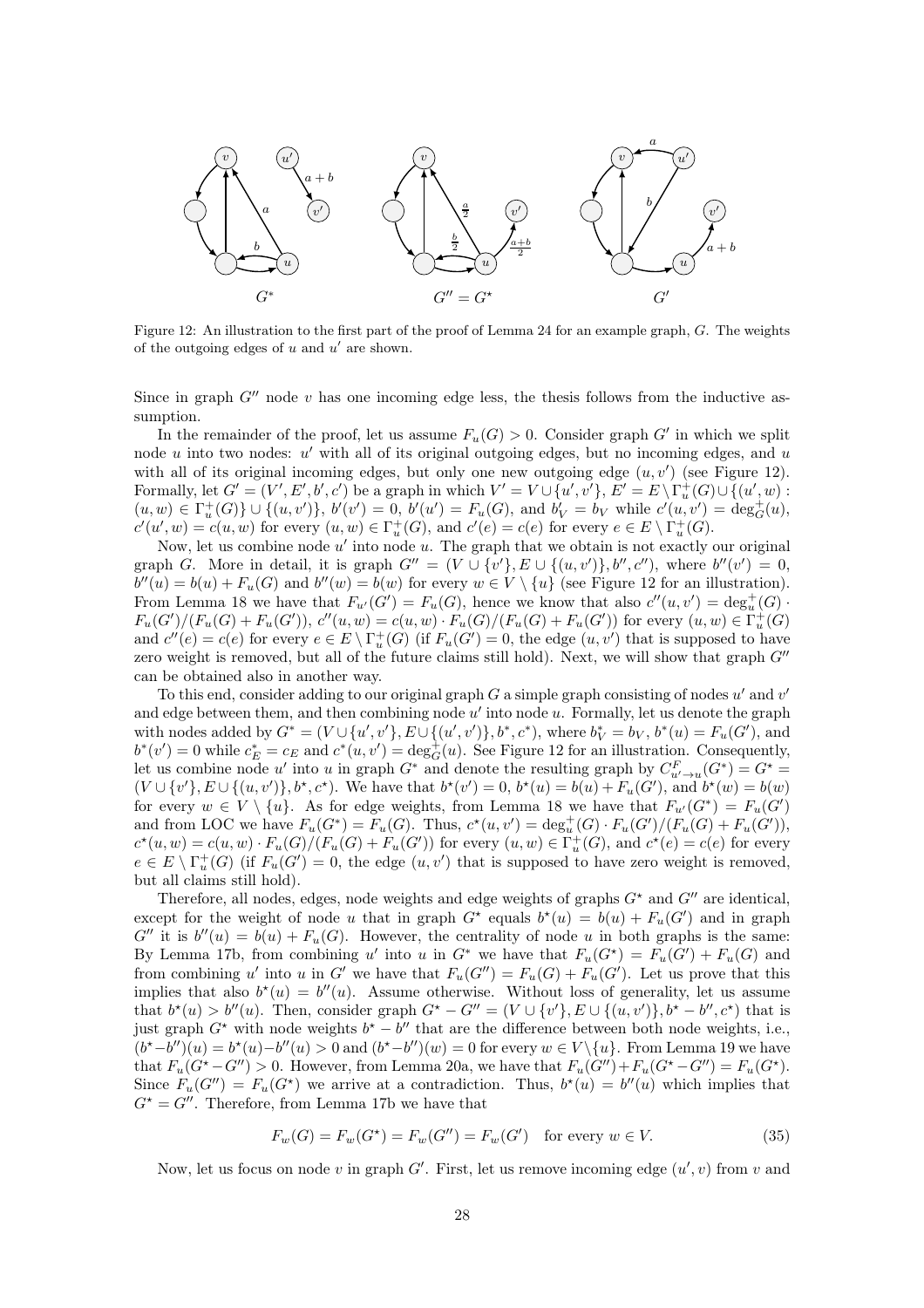<span id="page-28-1"></span>

Figure 13: An illustration to the second part of the proof of Lemma [24](#page-26-1) for graph G from Fig. [12.](#page-27-0)

add it to a new node,  $v^{\dagger}$ , with identical set of outgoing edges (see Figure [13\)](#page-28-1). Formally, let us consider graph  $G^{\dagger} = (V^{\dagger}, E^{\dagger}, b^{\dagger}, c^{\dagger})$ , where  $V^{\dagger} = V' \cup v^{\dagger}$ ,  $E^{\dagger} = E' \setminus \{(u', v)\} \cup \{(u', v^{\dagger})\} \cup \{(v^{\dagger}, w):$  $(v, w) \in \Gamma_v^+(G')\},\$  node weights remain unchanged, i.e,  $b_{V'}^{\dagger} = b_{V'}'$ , and node  $v^{\dagger}$  has node weight  $b^{\dagger}(v^{\dagger}) = 0$ . Edge weights are also unchanged, i.e.,  $c^{\dagger}(u', v^{\dagger}) = c'(u', v)$ ,  $c^{\dagger}(v^{\dagger}, w) = c'(v, w)$  for every  $(v, w) \in \Gamma_v^+(G)$ , and  $c^{\dagger}(e) = c'(e)$  for every  $e \in E' \setminus \{(u', v)\}$ . Clearly, if we combine node  $v^{\dagger}$ into node v in graph  $G^{\dagger}$  we obtain graph  $G'$  (we will prove that  $v^{\dagger}$  has positive centrality in graph  $G^{\dagger}$ ). Thus, from Lemma [17b](#page-23-1) we have  $F_v(G') = F_v(G^{\dagger}) + F_{v^{\dagger}}(G^{\dagger})$ . Node v has less incoming edges in graph  $G^{\dagger}$  than it had in graph G, hence from inductive assumption and Equation [\(35\)](#page-27-1) we have

$$
F_v(G) = F_{v^{\dagger}}(G^{\dagger}) + b^{\dagger}(v) + \sum_{(w,v) \in E:w \neq u} p_F(F_w(G), c^{\dagger}(w, v), \deg_w^+(G^{\dagger})).
$$

Since  $c^{\dagger}(w, v) = c(w, v)$  and  $\deg_w^+(G^{\dagger}) = \deg_w^+(G)$  for every  $(w, v) \in \Gamma_v^-(G)$  such that  $w \neq u$  and  $b^{\dagger}(v) = b(v)$ , it remains to prove  $F_{v^{\dagger}}(G^{\dagger}) = p_F(F_u(G), c(u, v), \deg_u^+(G)).$ 

To this end, observe that the only predecessor of node  $v^{\dagger}$  in graph  $G^{\dagger}$  is node u'. Let us denote set of edges  $E^{\ddagger} = \Gamma_{u'}^+(G^{\dagger})$ , i.e., the outgoing edges of u' in  $G^{\dagger}$  and graph  $G^{\ddagger} = (V^{\dagger}, E^{\ddagger}, b^{\dagger}, c^{\dagger}_{E^{\ddagger}})$ , which is graph  $G^{\dagger}$  with all edges removed except for the outgoing edges of u'. From ED, the centrality of node  $v^{\dagger}$  is unchanged, i.e.,  $F_{v^{\dagger}}(G^{\dagger}) = F_{v^{\dagger}}(G^{\ddagger})$ .

If u' has one outgoing edge, i.e., only edge  $(u', v^{\dagger})$ , then by LOC and Definition [2](#page-25-2) we get that  $F_{v^{\dagger}}(G^{\dagger}) = p_F(F_u(G), c(u, v), deg_u^+(G))$  and the thesis follows from induction. Hence, let us assume otherwise. Then, observe that in graph  $G^{\ddagger}$  every node except for u' does not have outgoing edges, i.e.,  $\deg_s^+(G^{\ddagger}) = 0$  for every  $s \in V^{\dagger} \setminus \{u'\}$ . Therefore, let us add new isolated node to the graph, i.e.,  $w \notin V$  of weight 1, and sequentially combine all nodes in  $V^{\dagger} \setminus \{u', v^{\dagger}\}\$  into w. Formally, denote the resulting graph by  $G' = (\{u', v^{\dagger}, w\}, \{(u', v^{\dagger}), (u', w)\}, b', c')$  where  $b'(u') = F_u(G), b'(v^{\dagger}) = 0$  and  $b'(w) = 1 + \sum_{w' \in V^{\dagger}} b^{\dagger}(w')$  while  $c'(u', v^{\dagger}) = c(u, v)$  and  $c'(u', w) = \deg_u^+(G) - c(u, v)$ . Lemma [17b](#page-23-1) yields  $F_{v^{\dagger}}(G^{\ddagger}) = F_{v^{\dagger}}(G')$ .

Finally, the only difference between graph  $G'$  and a graph from Definition [2](#page-25-2) is the weight of node w. Thus, let us split it into two nodes: w and w' such that w has incoming edge  $(u', w)$ and zero weight, whereas  $w'$  has the weight of original node  $w$ , but no incoming edges. Formally, let  $G'' = (\{u', v^{\dagger}, w, w'\}, \{(u', v^{\dagger}), (u', w)\}, b'', c')$ , where  $b''(u') = F_u(G), b''(v^{\dagger}) = b''(w) = 0$  and  $b''(w') = b'(w)$ . Clearly, if we combine w' into w in this graph, then we obtain graph G'. Hence, from Lemma [17b](#page-23-1) we have  $F_{v^{\dagger}}(G') = F_{v^{\dagger}}(G'')$ . On the other hand, graph  $G''$  is the type of graph described in Definition [2,](#page-25-2) thus  $F_{v^{\dagger}}(G'') = p_F(F_u(G), c(u, v), \deg_u^+(G))$ . This concludes the proof.  $\Box$ 

<span id="page-28-0"></span>**Lemma 25.** If a centrality measure F defined on  $\mathcal{G}^{K(a)}$  (or G) satisfies LOC, ED, NC, BL, and EC (or EM), then for every semi-out-regular graph  $G = (V, E, b, c)$  and node  $v \in V$  such that  $G \in \mathcal{G}^{K(a)}$  (or  $G \in \mathcal{G}$ ) we have

$$
F_v(G) = b(v) + p_F(F_v(G), c(v, v), deg_v^+(G)).
$$

Proof. First, we focus on a graph with only two nodes and two edges: one connecting the nodes and a loop around the start (see Figure [14\)](#page-29-0). Formally, let  $G = (\{v, w\}, \{(v, v), (v, w)\}, b, c)$  in which  $b(w) = 0$ . If  $b(v) = 0$  as well, then  $F_v(G) = 0$  from Lemma [20b](#page-24-2). Observe that both Katz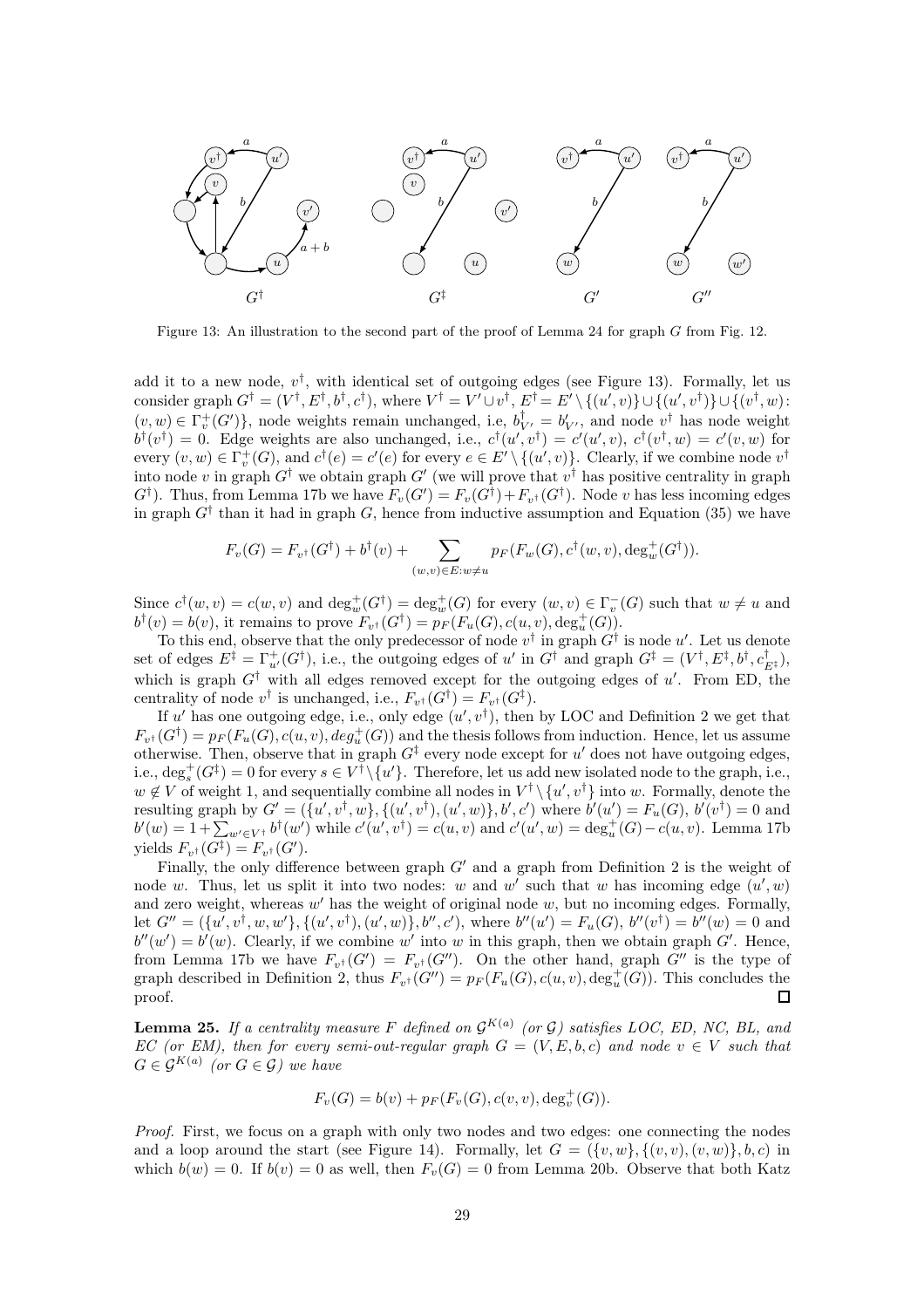<span id="page-29-0"></span>

Figure 14: Graphs considered in the first part of the proof of Lemma [25.](#page-28-0) The weight of each node and edge is shown.

centrality and PageRank profit function for  $x = 0$  is equal to 0, hence the thesis follows from Lemma [22](#page-25-1) or [23](#page-26-0) (depending on the satisfied axiom). Thus, assume  $b(v) > 0$  which by Lemma [19](#page-24-1) means that also  $F_v(G) > 0$ . Let us denote the weight of edge  $(v, v)$  by y and the total out-degree of v by z, i.e.,  $c(v, v) = y$  and  $c(v, w) = z - y$ .

Next, for an arbitrary  $x \in \mathbb{R}_{\geq 0}$  let us consider graph  $G^x = (\{v', u, w'\}, \{(v', u), (v', w)\}, b^x, c^x)$ , where  $b^x(v') = x \cdot F_v(G)$ ,  $b^x(u) = b^x(w') = 0$  while  $c^x(v', u) = y$  and  $c^x(v', w') = z - y$ . See Figure [14](#page-29-0) for an illustration. Let us add both graphs together to obtain  $G + G'$ . From Lemma [18](#page-24-0) we have  $F_{v'}(G+G')=x\cdot F_v(G)$  and from LOC  $F_v(G+G')=F_v(G)$ . Thus, when we combine  $v'$ into v and then w' into w we obtain graph  $G^{x'} = (\{v, u, w\}, \{(v, v), (v, u), (v, w)\}, b^{x*}, c^{x'})$  in which  $b^{x*}(v) = b(v) + x \cdot F_v(G)$  and  $b^{x*}(u) = b^{x*}(w) = 0$  while  $c^{x'}(v, v) = y/(1+x)$ ,  $c^{x'}(v, u) = y \cdot x/(1+x)$ , and  $c^{x'}(v, w) = z - y$ . Moreover, graph  $G + G^x$  is semi-out-regular, thus from Lemma [17b](#page-23-1)

<span id="page-29-1"></span>
$$
F_v(G^{x}) = F_v(G^x) + F_v(G) = (1+x) \cdot F_v(G). \tag{36}
$$

Now, we will show that graph  $G^{x'}$  for specific x can be obtained also in another way.

To this end, consider graph  $G' = (\{v, v', u, w\}, \{(v, v'), (v, w)(v', u), (v', w)\}, b', c')$  in which  $b'(v) = F_v(G)$ ,  $b'(v') = b'(w) = b'(u) = 0$ ,  $c'(v, v') = c'(v', u) = y$ , and  $c'(v, w) = c'(v', w) = z - y$ (see Figure [14\)](#page-29-0). Now, observe that  $v'$  is not a successor of itself in  $G'$ . Hence, if we remove node u and edges  $(v', u), (v', w)$  from graph G', then by ED and LOC the centrality of v' does not change. What remains is a graph from Definition [2,](#page-25-2) thus  $F_{v'}(G') = p_F(F_v(G), y, z)$ . To get a particular value, let us consider two cases depending on an axiom that centrality  $F$  satisfies: EM (I) or EC (II).

(I) If centrality F satisfies EM, then from Lemma [22](#page-25-1) we obtain that  $F_{v'}(G') = a_F \cdot y/z \cdot F_v(G)$ . Let us denote the constant  $a_F \cdot y/z$  as  $\bar{x}$  (then simply  $F_{v'}(G') = \bar{x} \cdot F_v(G)$ ). From Lemma [18](#page-24-0) we have that  $F_v(G') = F_v(G)$ . Thus, when in G' we combine node v' into v we obtain graph  $G'' = (\{v, u, w\}, \{(v, v), (v, u), (v, w)\}, b'', c'')$  in which  $b''(v) = F_v(G), b''(u) = b''(w) = 0$  while  $c''(v,v) = y/(1+\bar{x}), c''(v,u) = y \cdot \bar{x}/(1+\bar{x}), \text{ and } c''(v,w) = z - y.$  Moreover, from Lemma [17b](#page-23-1) we get that

$$
F_v(G'') = F_v(G') + F_w(G') = (1 + \bar{x})F_v(G).
$$

Thus, from [\(36\)](#page-29-1) if we take  $x = \bar{x}$ , we get  $F_v(G'') = F_v(G^{\bar{x}'})$ . Observe that also the edge weights in both  $G''$  and  $G^{\bar{x}'}$  are the same. Hence, we have two graphs with the same nodes, edges and edge weights in which  $v$  has the same centrality. Moreover, in both graphs only node  $v$  has a positive node weight. Thus, from Lemma [20b](#page-24-2) this means that  $G'' = G^{\bar{x}'}$ . Comparing the weight of node  $v$  in both graphs we get that

$$
F_v(G) = b''(v) = b^{\bar{x}'}(v) = b(v) + a_F \cdot F_v(G) \cdot y/z.
$$

Which from Lemma [22](#page-25-1) concludes this part of the proof. Observe that we also obtain that the centrality of v is a linear function of its weight, i.e.,  $F_v(G) = \frac{b(v)}{(1 - a_F \cdot y/z)}$ .

(II) If F satisfies EC instead of EM, then Lemma [23](#page-26-0) yields  $F_{v'}(G') = a_F \cdot y \cdot F_v(G)$ . Furthermore, if instead of  $\bar{x} = a_F \cdot y/z$  we take  $\bar{x} = a_F \cdot y$ , then the proof follows analogously. Furthermore, as before we obtain that the centrality of node  $v$  can be seen as a linear function of its weight, i.e.,  $F_v(G) = b(v)/(1 - a_F \cdot y).$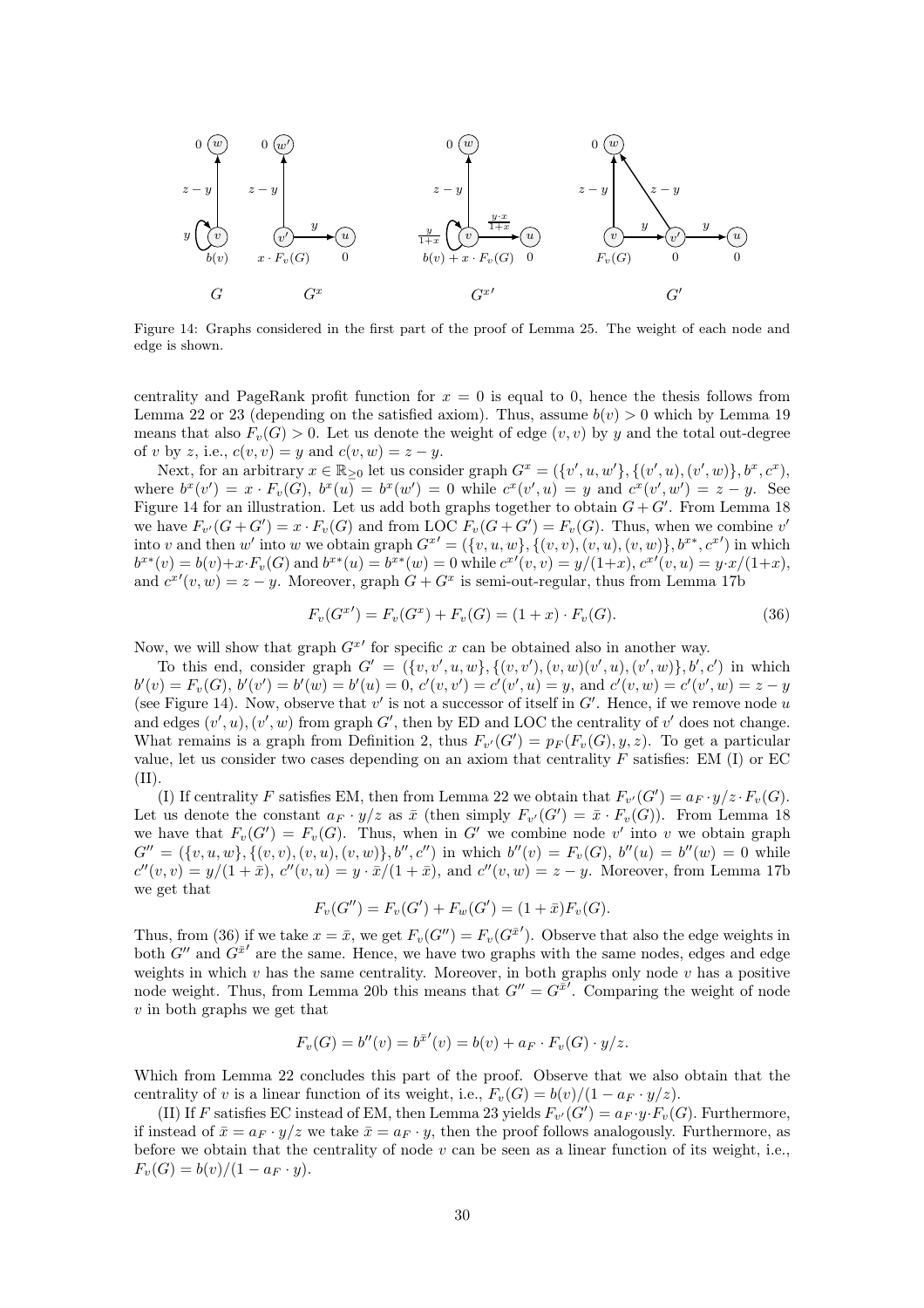<span id="page-30-1"></span>

Figure 15: An illustration to the second part of the proof of Lemma [25](#page-28-0) for an example graph, G. The weights of outgoing edges of nodes  $v$  and  $v'$  are shown.

As a result, based on both cases, (I) and (II), we can now conclude that for every graph  $G = (\{v, w\}, \{(v, v), (v, w)\}, b, c)$  such that  $b(w) = 0$ ,  $c(v, v) = y$ , and  $c(v, w) = z - y$  there exists a constant  $r_{F,y,z}$  such that

<span id="page-30-0"></span>
$$
F_v(G) = b(v) \cdot r_{F,y,z}.\tag{37}
$$

Observe, that if instead of a graph with two nodes that we have just considered, i.e.,  $G =$  $({v, w}, {v, v}, (v, w), b, c)$ , we consider graph without edge  $(v, w)$ , i.e.,  $G = ({v, w}, {v, v}, (v, v), b, c)$ then, the proof is analogous, hence Equation [\(37\)](#page-30-0) holds even if  $y = z$ .

In the remainder of the proof, let us consider arbitrary semi-out-regular graph  $G = (V, E, b, c)$ and its arbitrary node  $v \in V$ . If v does not have a loop, then the thesis follows from Lemma [24.](#page-26-1) Hence, let assume otherwise, i.e.,  $(v, v) \in E$ . Let us denote  $y = c(v, v)$  and  $z = deg_v^+(G)$ . Now, let us consider graph  $\hat{G} = (\hat{V}, \hat{E}, \hat{b}, \hat{c})$  that is modification of G in which: node v does not have a loop, but it has a new outgoing edge to a new node,  $w \notin V$ , and the weight of node v is increased by  $p_F(F_v(G), y, z)$ . See Figure [15](#page-30-1) for an illustration. Formally,  $\hat{V} = V \cup \{w\}$ ,  $\hat{E} = E \setminus \{(v, v)\} \cup \{v, w\}, \hat{b}_{-v} = b_{-v}, \hat{b}(v) = b(v) + p_F(F_v(G), y, z), \text{ and } \hat{b}(w) = 0, \text{ while } \hat{c}_{-(v, w)} = 0$  $c_{-(v,v)}$  and  $\hat{c}(v,w) = c(v,v)$ . In this way,  $\deg_v^+(\hat{G}) = \deg_v^+(G)$  and  $\hat{G}$  is still semi-out-regular. Observe that from Lemma [24](#page-26-1) we get  $F_v(\hat{G}) = \hat{b}(v) + \sum_{u \in P_v^1(G) \setminus \{v\}} p_F(F_u(\hat{G}), \hat{c}(u, v), \deg_u^+(\hat{G})).$ Observe that  $\hat{c}(u, v) = c(u, v)$  and  $\deg_u^+(\hat{G}) = \deg_u^+(G)$  for every  $u \in P_v^1(G) \setminus \{v\}$ . Also,  $\hat{b}(v) = c(u, v)$  $b(v) + p_F(F_v(G), y, z)$ . Hence, we get that

<span id="page-30-3"></span>
$$
F_v(\hat{G}) = b(v) + p_F(F_v(G), y, z) + \sum_{u \in P_v^1(G) \setminus \{v\}} p_F(F_u(\hat{G}), c(u, v), \deg_u^+(G)).
$$
 (38)

In the remainder of the proof, through a series of graph operations, we will show that  $F_u(G)$  $F_u(\hat{G})$  for every  $u \in V$ . Combined with the above equation, this will yield the thesis.

To this end, we parametrize both graphs G and  $\hat{G}$  by adding arbitrary weights  $r, s \in \mathbb{R}_{\geq 0}$ to node v in both of them respectively. Formally, let us denote  $G^r = (V, E, b^r, c)$  and  $\hat{G}^s =$  $(\hat{V}, \hat{E}, \hat{b}^s, \hat{c})$ , where  $b_{-v}^r = b_{-v}$ ,  $b^r(v) = b(v) + r$ ,  $\hat{b}_{-v}^s = \hat{b}_{-v}$ , and  $\hat{b}^s(v) = \hat{b}(v) + s$ . To both of them we will add a small two-node graph with which we will proportionally combine their nodes in order to obtain the same graph  $G$  in both cases.

We start with  $G_r$ . Take  $v' \notin \hat{V}$  and consider graph  $G^{\uparrow r} = (\{v', w\}, \{(v', w)\}, b^{\uparrow r}, c^{\uparrow r})$  where  $b^{\uparrow r}(v') = F_v(G^r), b^{\uparrow r}(w) = 0$ , and  $c^{\uparrow r}(v', w) = z$ . In the sum,  $G^r + G^{\uparrow r}$ , let us proportionally combine node v' into v, i.e., let  $\tilde{G}^r = C_{v' \to v}^F (G^r + G^{\uparrow r})$ . Let us denote  $\tilde{G}^r = (\tilde{V}, \tilde{E}, \tilde{b}^r, \tilde{c}^r)$ . Observe that from Locality we obtain  $F_v(G^r + G^{\uparrow r}) = F_v(G^r)$  and from Lemma [18](#page-24-0) we have that also  $F_{v'}(G^r + G^{\uparrow r}) = F_v(G^r)$ . This has two implications: First, since  $G^r + G^{\uparrow r}$  is semi-out-regular, from Lemma [17b](#page-23-1) we get that

<span id="page-30-2"></span>
$$
F_u(\tilde{G}^r) = \begin{cases} 2 \cdot F_v(G^r) & \text{if } u = v, \\ F_u(G^r) & \text{if } u \in V \setminus \{v\}. \end{cases}
$$
 (39)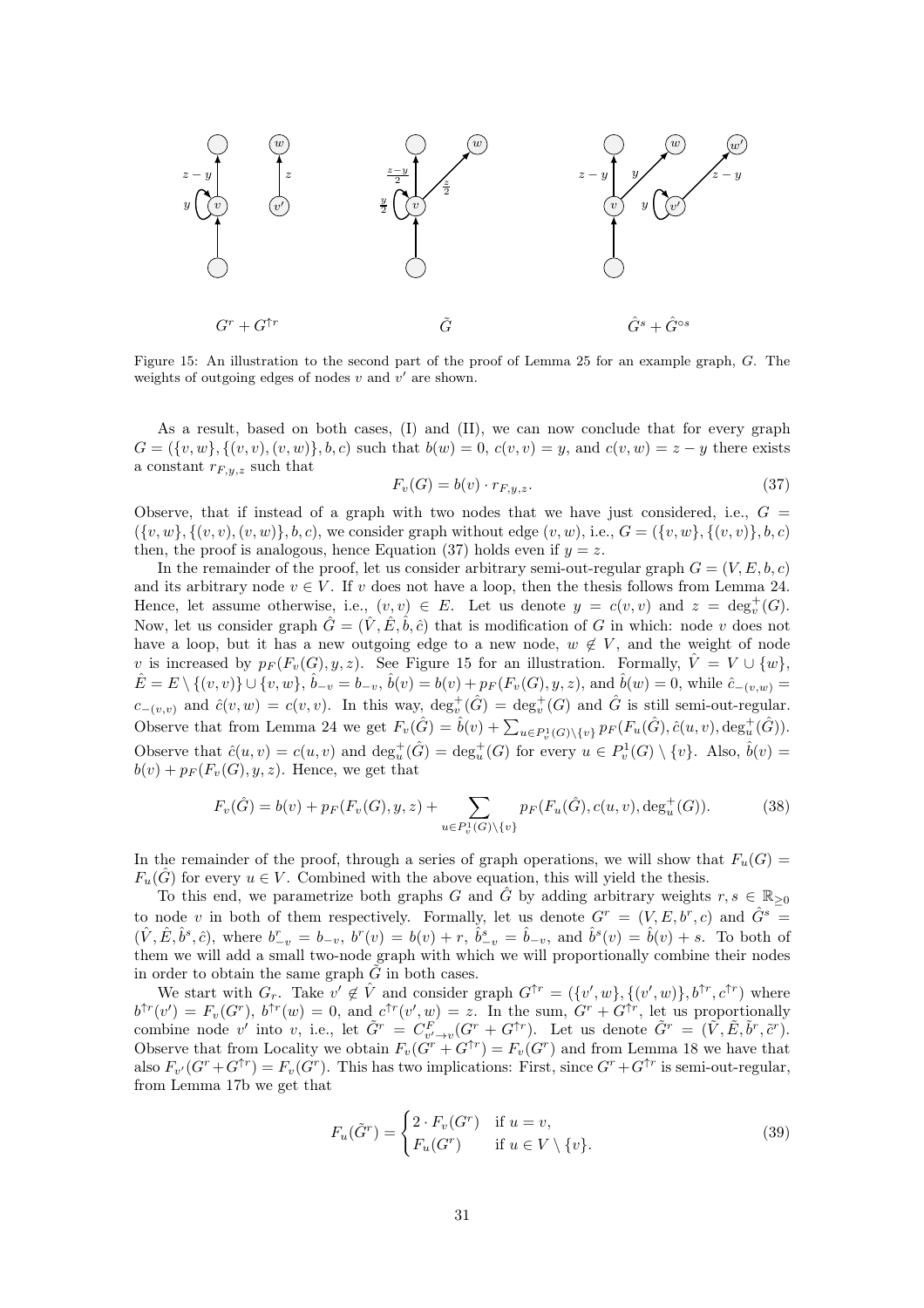Second, this means that the weights of outgoing edges of  $v$  and  $v'$  are divided by two in graph  $\tilde{G}^r$ , i.e,  $\tilde{c}^r_{\scriptscriptstyle \rm T}$  $T^+_{\Gamma^+_v(G)} = c_{\Gamma^+_v(G)}/2$  and  $\tilde{c}^r(v, w) = z/2$ , and the weights of other edges are unchanged  $\tilde{c}^r \rightleftharpoons C_{\Gamma_v^+}(G)$ <br> $\tilde{c}^r \rightleftharpoons C_{\Gamma_v^+}(G)$  $_{-\Gamma_v^+(G)}^r = c_{-\Gamma_v^+(G)}$ . See Fig. [15](#page-30-1) for an illustration.

Now, let us move to graph  $\hat{G}^s$ . Here, take node  $w' \notin V' \cup \{v'\}$  and consider adding graph  $\hat{G}^{\circ s} = (\{v', w'\}, \{(v', v'), (v', w')\}, b^{\circ s}, c^{\circ}),$  where  $b^{\circ s}(v') = F_v(\hat{G}^s)/c_{F,y,z}, b^{\circ s}(w') = 0, c^{\circ}(v', v') = 0$ y, and  $c^{\circ}(v', w') = z - y$ . Observe that from Equation [\(37\)](#page-30-0) this gives us that

<span id="page-31-0"></span>
$$
F_{v'}(\hat{G}^{\circ s}) = F_v(\hat{G}^s).
$$
\n(40)

In the sum of both graphs let us combine  $w'$  into  $w$  and also  $v'$  into  $v$ . In result, we obtain graph in which nodes and edges are the same as in  $\tilde{G}$ . Thus, let us denote  $\tilde{G}^{*s} = (\tilde{V}, \tilde{E}, \tilde{b}^{*s}, \tilde{c}^{*s})$  $C_{v'\to v}^F(C_{w'\to w}^F(\hat{G}^s + \hat{G}^{\circ s}))$ . From Locality, we have that  $F_v(\hat{G}^s + \hat{G}^{\circ s}) = F_v(\hat{G}^s)$  and from Locality and Equation [\(40\)](#page-31-0) we get that also  $F_{v'}(\hat{G}^s + \hat{G}^{\circ s}) = F_v(\hat{G}^s)$ . Again, this has two implications: First, from Lemma [17b](#page-23-1) we get that

<span id="page-31-1"></span>
$$
F_u(\tilde{G}^{*s}) = \begin{cases} 2 \cdot F_v(\hat{G}^s) & \text{if } u = v, \\ F_u(\hat{G}^s) & \text{if } u \in V \setminus \{v\}. \end{cases}
$$
(41)

Second, as before, the weights of outgoing edges of v and v' are divided by two in graph  $\tilde{G}^{*s}$ , i.e,  $\tilde{c}_{\Gamma}^{*s}$  $\Gamma_v^*(G) = c_{\Gamma_v^+(G)}/2$  and  $\tilde{c}^{*s}(v, w) = z/2$ , and the weights of other edges are unchanged  $\tilde{c}_{-1}^{*s}$  $\frac{e^{*s}}{-\Gamma^+_v(G)}=$  $c_{-\Gamma_v^+(G)}$ . Hence,  $\tilde{c}^{*s} = \tilde{c}^r$  for every  $r, s \in \mathbb{R}_{\geq 0}$ .

Therefore, the only possible difference between graphs  $\tilde{G}^r$  and  $\tilde{G}^{*s}$  for any  $r, s \in \mathbb{R}_{\geq 0}$  may lay in node weights. However, observe that for every  $r, s \in \mathbb{R}_{\geq 0}$  we have  $\tilde{b}^r(u) = b(u) = \tilde{b}^{*s}(u)$  for every  $u \in V \setminus \{v\}$  and also  $\tilde{b}^r(w) = 0 = \tilde{b}^{*s}(w)$ . Thus, the only difference can lay in the weight of node v. In what follows, we will show that in fact, for  $s = 0$  and  $r = 0$  it holds that  $\tilde{b}^r(v) = \tilde{b}^{*s}(v)$ . To this end, let us assume otherwise, i.e., that either  $\tilde{b}^0(v) > \tilde{b}^{*0}(v)$  (I), or  $\tilde{b}^0(v) < \tilde{b}^{*0}(v)$  (II).

(I) Assume that  $\tilde{b}^0(v) > \tilde{b}^{*0}(v)$ . The weight  $\tilde{b}^{*s}(v)$  is the sum of weights of v in  $\hat{G}^s$  and v' in  $\hat{G}^{\circ s}$ , thus we get  $\tilde{b}^{*s}(v) = \hat{b}(v) + s + b^{\circ s}(v') = \hat{b}(v) + s + F_v(\hat{G}^s)/c_{F,y,z}$ . Also, from Lemma [20](#page-24-2) (a and b) we know that  $F_v(\hat{G}^s) = F_v(\hat{G}) + s \cdot F_v(\hat{G}_1)$ , where  $\hat{G}_1$  is graph  $\hat{G}$  with changed node weights so that v has weight 1 and all other nodes weight 0, i.e.,  $\hat{G}_1 = (\hat{V}, \hat{E}, \mathbb{1}_v, \hat{c})$ , where  $\mathbb{1}_v(v) = 1$  and  $\mathbb{1}_v(u) = 0$  for every  $u \in \hat{V} \setminus \{v\}$ . Both facts imply that  $\tilde{b}^{*s}(v)$  is a linear function of s. Hence, there exists  $s > 0$  such that  $\tilde{b}^{*s}(v) = \tilde{b}^{0}(v)$ . Thus, for such s it holds that  $\tilde{G}^{0} = \tilde{G}^{*s}$ . This implies that  $F_v(\tilde{G}^0) = F_v(\tilde{G}^{*s})$  and by Equation [\(39\)](#page-30-2) and Equation [\(41\)](#page-31-1) also  $F_v(G) = F_v(\tilde{G}^s)$ . Thus, looking again at node weights, we get that

<span id="page-31-2"></span>
$$
b(v) + F_v(G) = \tilde{b}^0(v) = \tilde{b}^{*s}(v) = s + b(v) + p_F(F_v(G), y, z) + b^{os}(v').
$$
\n(42)

From the first part of the proof, we know that  $F_{v'}(\hat{G}^{\circ s}) = p_F(F_{v'}(G^{\circ s}), y, z) + b^{\circ s}(v')$ . From Equa-tion [\(40\)](#page-31-0) we have that  $F_{v'}(\hat{G}^{\circ s}) = F_v(\hat{G}^s) = F_v(G)$ . Therefore, we obtain  $F_v(G) = p_F(F_v(G), y, z) + p_F(F_v(G), y, z)$  $b^{\circ s}(v')$ . Subtracting this from Equation [\(42\)](#page-31-2) yields  $b(v) = b(v) + s$ , which means that  $s = 0$  and this contradicts the assumption of this case.

(II) Now, assume that  $\tilde{b}^0(v) < \tilde{b}^{*0}(v)$ . Observe that  $\tilde{b}^r(v) = b(v) + r + F_v(G^r)$ . Also, from Lemma [20](#page-24-2) (a and b), we get that  $F_v(G^r) = F_v(G) + r \cdot F_v(G_1)$ . where  $G_1$  is graph G with changed node weights so that v has weight 1 and all other nodes weight 0, i.e.,  $G_1 = (V, E, 1_v, c)$ , where  $\mathbb{1}_v(v) = \tilde{1}$  a  $\mathbb{1}_v(u) = 0$  for every  $u \in V \setminus \{v\}$ . Combining both facts, we get that  $\tilde{b}^r(v)$  is a linear function of r. Hence, there exists  $r > 0$  such that  $\tilde{b}^{*0} = b^{r*}(v)$ . Thus, for such r it holds that  $\tilde{G}^r = \tilde{G}^{*0}$ . This implies that  $F_v(\tilde{G}^r) = F_v(\tilde{G}^{*0})$  and by Equation [\(39\)](#page-30-2) and Equation [\(41\)](#page-31-1) also that  $F_v(G^r) = F_v(\hat{G}^0)$ . Thus, looking again at node weights, we get

$$
b(v) + r + F_v(G^r) = b^{r*}(v) = \tilde{b}^{*0}(v) = b(v) + p_F(F_v(G), y, z) + b^{00}(v').
$$
\n(43)

From the first part of the proof, we know that  $F_{v'}(G^{\circ 0}) = p_F(F_{v'}(G^{\circ 0}), y, z) + b^{\circ 0}(v')$ . From Equation [\(40\)](#page-31-0) we have that  $F_{v'}(G^{\circ 0}), y, z) = F_v(\hat{G}^0) = F_v(G^r)$ . Therefore, we obtain  $F_v(G^r) =$  $p_F(F_v(G^r), y, z) + b^{\circ 0}(v')$ . Subtracting this from Equation [\(43\)](#page-31-3) yields

<span id="page-31-4"></span><span id="page-31-3"></span>
$$
r = p_F(F_v(G), y, z) - p_F(F_v(G^r), y, z). \tag{44}
$$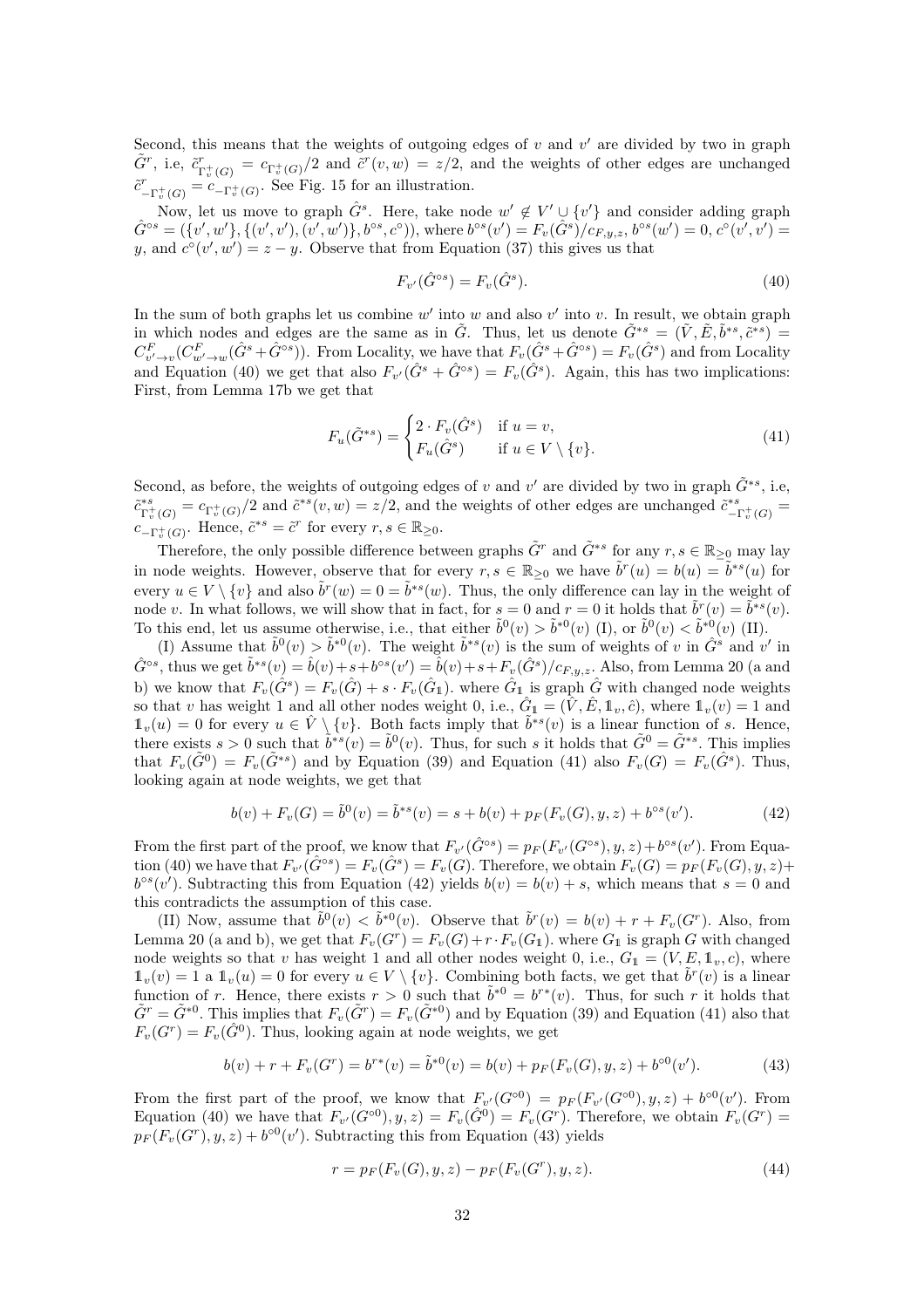Recall that from Lemma [20](#page-24-2) (a and b) we have  $F_v(G^r) = F_v(G) + r \cdot F_v(G_1)$ . Since  $r > 0$ , from Lemma [19](#page-24-1) this means that  $F_v(G^r) > F_v(G)$ . Hence, also  $p_F(F_v(G^r), y, z) > p_F(F_v(G), y, z)$  from Lemma [22](#page-25-1) or Lemma [23](#page-26-0) (depending on satisfying axiom). Thus,  $p_F(F_v(G), y, z) - p_F(F_v(G^r), y, z)$ 0, which contradicts Equation [\(44\)](#page-31-4)

Therefore, it indeed holds that  $\tilde{b}^0(v) = \tilde{b}^{*0}(v)$ . As a result, it also holds that  $\tilde{G}^0 = \tilde{G}^{*0}$ . This implies that  $F_u(\tilde{G}^0) = F_u(\tilde{G}^{*0})$  for every  $u \in V$ . Thus, by Equation [\(39\)](#page-30-2) and Equation [\(41\)](#page-31-1) we obtain that  $F_u(G) = F_u(\hat{G})$  for every  $u \in V$ , which yields the thesis by Equation [\(38\)](#page-30-3)  $\Box$ 

<span id="page-32-0"></span>**Lemma 26.** If a centrality measure F defined on  $G$  satisfies LOC, ED, NC, EM, and BL then for every semi-out-regular graph  $G = (V, E, b, c)$  we have

$$
F_v(G) = PR_v^{a_F}(G) \quad \text{for every } v \in V.
$$

*Proof.* From Lemmas [22](#page-25-1) and [24](#page-26-1) we get that for every semi-out-regular graph  $G = (V, E, b, c) \in \mathcal{G}$ and node  $v \in V$  we have

$$
F_v(G) = b(v) + \sum_{(u,v) \in E} a_F \cdot \frac{c(u,v)}{\deg_u^+(G)} \cdot F_u(G).
$$

Hence, centrality F satisfies PageRank recursive equation (Equation [\(4\)](#page-2-2)) with decay parameter  $a_F$ . The system of PageRank recursive equations has a unique solution, therefore  $F_v(G) = PR_v^{a_F}(G)$ for every semi-out-regular graph G and node  $v \in V$ .  $\Box$ 

<span id="page-32-1"></span>**Lemma 27.** If a centrality measure F defined on  $\mathcal G$  satisfies LOC, ED, NC, EM, and BL then for every graph  $G = (V, E, b, c)$  we have

$$
F_v(G) = PR_v^{a_F}(G) \quad \text{for every } v \in V.
$$

*Proof.* Take arbitrary  $G = (V, E, b, c)$  and divide the weight of each edge by the out-degree of its start, i.e., let  $G' = (V, E, b, c')$ , where  $c'(u, v) = c(u, v) / \deg_u^+(G)$  for every  $(u, v) \in E$ . From EM we have that  $F_v(G') = F_v(G)$  for every  $v \in V$ . Observe that G' is semi-out-regular, thus from Lemma [26](#page-32-0) we know that  $F_v(G') = PR_v^{a_F}(G')$  for every  $v \in V$ . Since PageRank also satisfies EM (Lemma [15\)](#page-21-0) we get that  $F_v(G) = PR_v^{a_F}(G)$ . П

<span id="page-32-2"></span>**Lemma 28.** If a centrality measure F defined on  $\mathcal{G}^{K(a)}$  satisfies LOC, ED, NC, EC, and BL then for every semi-out-regular graph  $G = (V, E, b, c) \in \mathcal{G}^{K(a)}$  we have

$$
F_v(G) = K_v^{a_F}(G) \quad \text{for every } v \in V.
$$

*Proof.* From Lemma [23](#page-26-0) and Lemma [24](#page-26-1) we obtain that for every semi-out-regular graph  $G =$  $(V, E, b, c) \in \mathcal{G}^{K(a)}$  and every  $v \in V$  we have

$$
F_v(G) = b(v) + \sum_{(u,v)\in E} a_F \cdot c(u,v) \cdot F_u(G).
$$

This means that centrality  $F$  satisfies Katz recursive equation (Equation [\(2\)](#page-2-4)) with decay parameter  $a_F$ . Since the system of Katz recursive equations has a unique solution, we obtain that  $F_v(G)$  =  $K_v^{a_F}(G)$  for every semi-out-regular graph G and node  $v \in V$ .  $\Box$ 

<span id="page-32-3"></span>**Lemma 29.** If a centrality measure F defined on  $\mathcal{G}^{K(a)}$  satisfies LOC, ED, NC, EC, and BL then for every graph  $G = (V, E, b, c) \in \mathcal{G}^{K(a)}$  we have

$$
F_v(G)=K_v^{a_F}(G) \quad \textit{for every } v \in V.
$$

*Proof.* We will say that node  $v \in V$  is a *leaf*, if it does not have any outgoing edges and exactly one incoming edge. Let  $V^L = \{v \in V : \Gamma_v^+(G) = \emptyset \wedge |\Gamma_v^-(G)| = 1\}$  be the set of all leafs in a graph. The parent of leaf v is a node,  $p(v)$ , that has an outgoing edge to v, i.e.,  $(p(v), v) \in E$ . We will denote the set of all parents of leafs by  $V^P = \{p(v) : v \in V^L\}$ . Intuitively, the out-degree of nodes that are parents of leafs can be arbitrarily increased by multiplying the weight of incoming edge of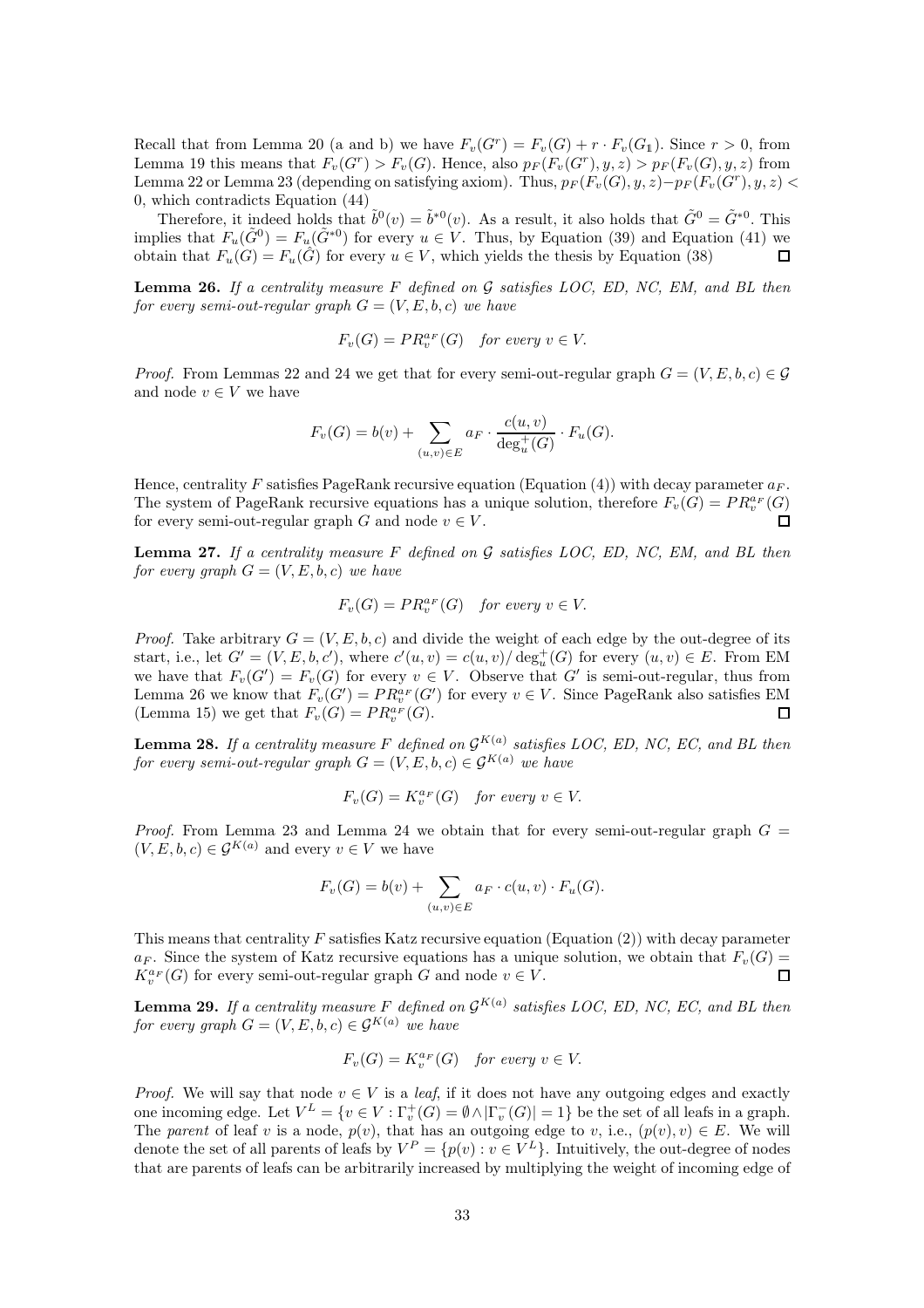<span id="page-33-0"></span>

Figure 16: An illustration to the basis of the induction in the proof of Lemma [29.](#page-32-3) The weights of edges that do not have weight equal to 1 are shown. In an example graph, G, all nodes are either leafs, like  $u', v'$ , and w', or parents of leafs, like  $u, v$ , and w. Multiplying the weights of edges between leafs and their parents we can obtain a semi-out-regular graph,  $G'$ .

the leaf. Thus, based on EC we can level the out-degree of all parents of leafs. Hence, if all nodes were either leaf or parents of leafs, we would be able to transform the graph into semi-out-regular one. Therefore, the main obstacle are nodes that are neither leaf nor a parent of a leaf. We will call such nodes *ordinary* and denote the set of all ordinary nodes by  $V^O = V \setminus (V^L \cup V^P)$ . We will prove the thesis by the induction on their number, i.e.,  $|V^O|$ .

If  $|V^O|=0$ , then each node is either a leaf or a parent of one, i.e.,  $V^L\cup V^P=V$ . Let us denote the maximal out-degree of all nodes by  $x = \max_{v \in V} \deg_v^+(G)$ . In order to transform graph G into semi-out-regular graph, we will scale the weights of edges from parents to leafs in such a way, that all parents have out-degree x. More in detail, for every  $v \in V^P$  such that  $\deg_v^+(G) < x$ let us consider its leaf,  $u$ , and multiply the weights of  $u$  and edge  $(v, u)$  by a constant such that the new weight of  $(u, v)$  is equal to  $x - (\deg_v^+(G) - c(v, u))$ . In this way, in the new graph, G', node v will have out-degree equal to x (see Figure [16\)](#page-33-0). Formally, let  $G' = (V, E, b', c')$  where  $b'(v) = b(v) \cdot (x - (\deg_{p(v)}^+(G) - c(p(v), v))) / c(p(v), v)$  for every  $v \in V^L$  and  $b'(v) = b(v)$  for every  $v \in V^P$  while  $c'(u, v) = x - (\deg_u^+(G) - c(u, v))$  if  $v \in V^L$  and  $c'(u, v) = c(u, v)$  otherwise. From EC we know that

<span id="page-33-1"></span>
$$
F_v(G') = \begin{cases} F_v(G) \cdot \left(1 + \frac{x - \deg_{p(v)}^+(G)}{c(p(v), v)}\right) & \text{if } v \in V^L, \\ F_v(G) & \text{otherwise.} \end{cases}
$$
(45)

Observe that in graph  $G'$  every node is either a leaf, thus does not have any outgoing edges, or its out-degree is equal to  $x$ . Thus, graph  $G'$  is semi-out-regular. Hence, from Lemma [28](#page-32-2) we know that  $F_v(G') = K_v^{a_F}(G')$ . Since Katz centrality satisfies EC (Lemma [16\)](#page-23-0), we get the thesis from Equation [\(45\)](#page-33-1).

Let us move to the case in which  $|V^O| > 0$ . Then, let us take node  $v \in V^O$  such that the number of its successors that are ordinary and are not v, i.e.,  $|S(v) \cap V^O \setminus \{v\}|$ , is minimal. Observe that for every  $u \in S(v)$  we have that  $S(u) \subseteq S(v)$ . Hence, if u is ordinary, then  $S(u) = S(v)$ . Otherwise, it would mean that  $|S(u) \cap V^O \setminus \{u\}| < |S(v) \cap V^O \setminus \{v\}|$  since on the right hand side we count each node that we count on the left hand side and also node u. In result, we obtain two cases: first, if  $v \notin S(v)$ , then there are no ordinary successors of v, i.e.,  $S(v) \cap V^O = \emptyset$  (I); and second, if  $v \in S(v)$ , then all ordinary successors of v belong to the same strongly connected component as v, i.e., for every  $u, w \in S(v) \cap V^O$  we have  $u \in S(w) \cap P(w)$  (II).

(I) Let us begin with the case in which  $v \notin S(v)$  and all successors of v are either leaf or parents of some leafs, i.e.,  $S(v) \subseteq V^P \cup V^L$ . Then, let us denote the maximal out-degree of successor of v by  $x = \max_{u \in S(v)} \deg_v^+(G)$ . In the same way as in case of  $k_G = 0$ , we increase the weight of each edge from a parent to a leaf in  $S(v)$  so that all successors of v have out-degree x. Formally, let  $G' = (V, E, b', c')$  where  $b'(u) = b(u) \cdot (1 + ((x - \deg_{p(u)}^+(G))/c(p(u), u))$  if  $v \in V^L \cap S(v)$  and  $b'(u) = b(u)$  otherwise, while  $c'(u, w) = x - \deg_u^+(G) + c(u, w)$  if  $w \in V^L \cap S(v)$  and  $c'(u, v) = c(u, v)$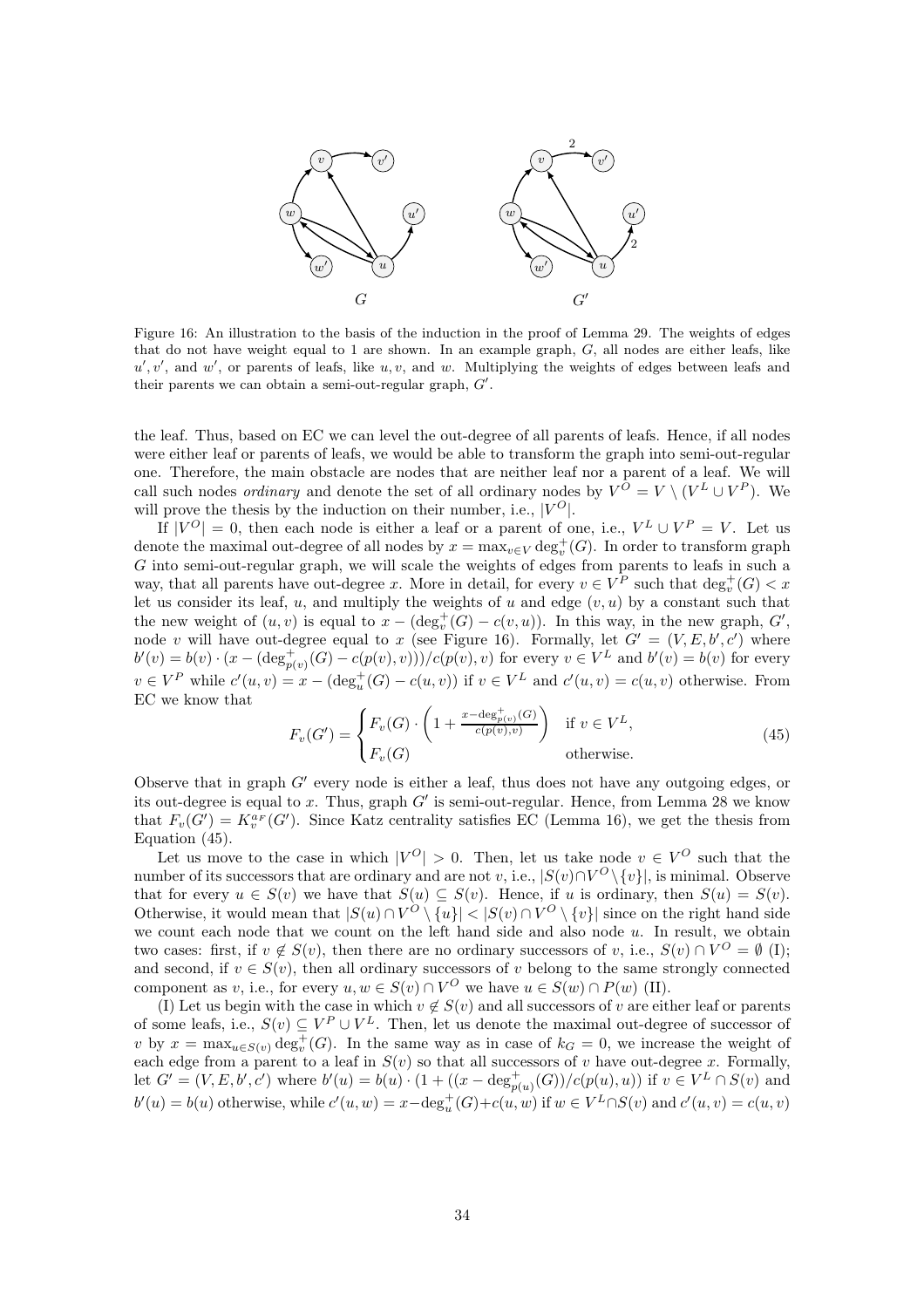<span id="page-34-0"></span>

Figure 17: An illustration to the case (I) in the proof of Lemma [29.](#page-32-3) The weights of edges that do not have weight equal to 1 are shown. In an example graph,  $G$ , all of the successors of node  $v$  are either leafs or parents of leafs. Graph  $G''$  is obtained from G by multiplying the weights of edges from parents to leafs in such a way that out-degree of each parent is equal to  $x = 3$ . Also, the weights of the incoming and outgoing edges of  $v$  are scaled. In graph  $G^*$  a leaf is added to node  $v$ .

otherwise. From EC we know that

<span id="page-34-1"></span>
$$
F_u(G') = \begin{cases} F_u(G) \cdot \left(1 + \frac{x - \deg_{p(u)}^+(G)}{c(p(u), u)}\right) & \text{if } u \in V^L \cap S(v), \\ F_u(G) & \text{otherwise.} \end{cases}
$$
(46)

Next, let us multiply the weight of the outgoing edges of v by  $x/\deg_v^+(G)$  and divide its weight and weight of its incoming edges by  $x/\deg_v^+(G)$ . Formally, let  $G'' = (V, E, b'', c'')$  where  $b''(v) =$ and weight of its incoming edges by  $x/\deg_v(G)$ . Formally, let  $G = (v, E, \delta, \epsilon)$  where  $\delta'(v) = b'(v) \cdot \deg_v^+(G)/x$  and  $b''(u) = b'(u)$  for every  $u \in V \setminus \{v\}$  while  $c''(e) = c'(e) \cdot \deg_v^+(G)/x$  if  $e \in \Gamma_v^-(G)$ ,  $c''(e) = c'(e) \cdot x/\deg_v^+(G)$  if  $e \in \Gamma_v^+(G)$ , and  $c''(e) = c'(e)$  otherwise. See Figure [17](#page-34-0) for an illustration. Again from EC we get that

$$
F_u(G'') = \begin{cases} F_v(G') \cdot \frac{\deg_v^+(G)}{x} & \text{if } u = v, \\ F_u(G') & \text{otherwise.} \end{cases}
$$
(47)

Observe that incoming edges of v does not come from successors of v, because  $v \notin S(v)$ . Thus, the successors of v have the same out-degree in  $G''$  as in  $G'$ , i.e.,  $\deg_u^+(G'') = x$  for every  $u \in S(v) \cap V^P$ . Moreover,  $\deg_v^+(G'') = x$  as well. We will use this fact to add a leaf to node v using Lemma [17a](#page-23-1).

To this end, let us consider nodes  $u', v' \notin V$  and add to  $G''$  a simple graph that consists of nodes u' and v' connected by an edge (see Figure [17\)](#page-34-0). Formally, let  $G^{\dagger} = G'' + (\{v', u'\}, \{(v', u')\}, \mathbf{1}, c^{\dagger}),$ where  $\mathbf{1}(u') = \mathbf{1}(v') = 1$  and  $c^{\dagger}(u', v') = x$ . Now, let us combine node v' into v in graph  $G^{\dagger}$ , i.e., let  $G^{\ddagger} = C_{\nu' \to \nu}^F(G^{\dagger})$ . From Lemma [18](#page-24-0) we get that  $F_{\nu'}(G^{\dagger}) = 1$ . Moreover, we have that  $\deg_v^+(G^{\dagger}) = \deg_{v'}^+(G^{\dagger}) = \deg_s^+(G^{\dagger}) = x$  for any  $s \in S(v) \setminus V^L$ . Thus, from Lemma [17a](#page-23-1) and LOC we get that

$$
F_u(G^{\ddagger}) = \begin{cases} F_v(G'') + 1 & \text{if } u = v, \\ F_u(G'') & \text{otherwise.} \end{cases}
$$
\n(48)

<span id="page-34-2"></span>On the other hand, in graph  $G^{\dagger}$  node v is not ordinary anymore and no ordinary node was added. Thus, from inductive assumption we have that  $F_u(G^{\dagger}) = K_u^{a}F(G^{\dagger})$  for every  $u \in V$ . Since Katz centrality satisfies our axioms (Lemma [16\)](#page-23-0), from Equations [\(46\)](#page-34-1)-[\(48\)](#page-34-2) we obtain that  $F_u(G) = K_u^{a_F}(G)$  for every  $u \in V$ .

(II) Now, let us move to the case in which  $v \in S(v)$  and all ordinary successors of v belong to the same strongly connected component, i.e., for every  $u, w \in S(v) \cap V^O$  we have  $u \in S(w) \cap P(w)$ . Let us denote all nodes in this strongly connected components as  $U = S(v) \cap P(v)$ . Also, let us denote their outgoing edges as  $E^U = \{(u, w) \in E : u \in U\}$  and the nodes that they go to and that are not in U, i.e., let  $U^+ = \{w : (u, w) \in E^U\} \setminus U$ . Let us first assume that  $U^+ \neq \emptyset$  and relax this assumption at the end of the proof. Finally, as before, let us denote the maximal out-degree of a successor of v by  $x = \max_{u \in S(v)} \deg_u^+(G)$ .

Now, consider an auxiliary graph in which all nodes except for U and  $U^+$  are removed. Formally, let  $G^{\dagger} = (U \cup U^+, E^U, b_{U \cup U^+}, c_{E^U})$ . Observe that since all outgoing edges of U remains, nodes U in graph  $G^{\dagger}$  still constitute a strongly connected component. In order to make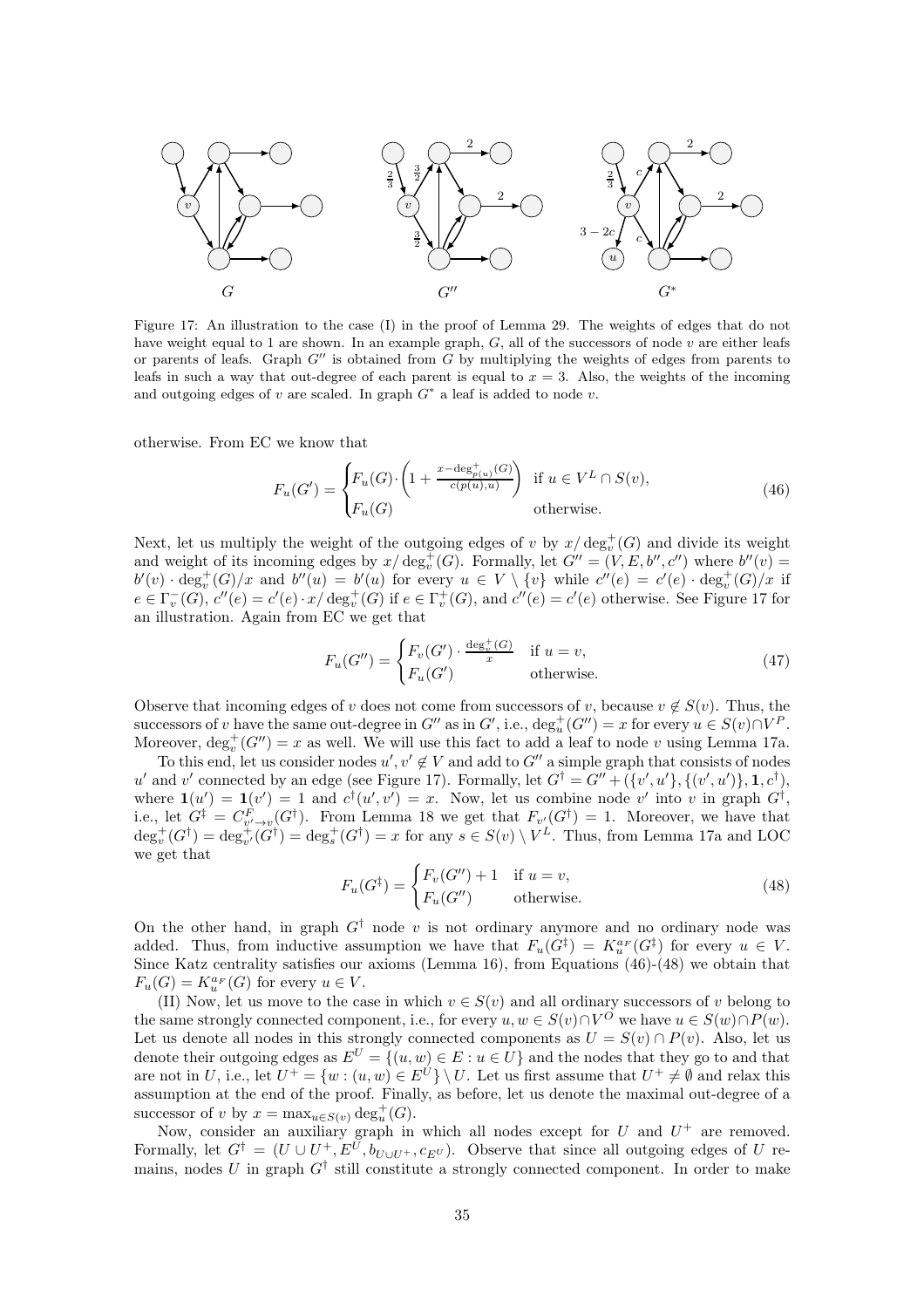<span id="page-35-0"></span>

Figure 18: An illustration to the first part of the case (II) in the proof of Lemma [29.](#page-32-3) All edges have weights equal to 1. In an example graph,  $G$ , nodes  $v$ ,  $u$  and  $w$  constitute a strongly connected component, U. Nodes  $l, p, s$  are the successors of v that do not belong to this component and all of them are either leafs or parents of leafs. Graph  $G^{\circ}$  is a strongly connected graph constructed from the nodes in U and their direct successors. Maximal out-degree of a successor of v that is not in U, i.e., x, is equal to 1, thus loops around nodes p and s have weight 1. Graph  $\bar{G}$  is an opposite graph to  $G^{\circ}$ . Eigenvector centrality of every node in this graph is shown. Note that  $\lambda = 2$ .

whole graph strongly connected let us add outgoing edges of nodes  $U^+$ . More in detail, for each  $u \in U^+$  let us add edge  $(u, u)$  with weight x and edge  $(u, v)$  with weight 1. Formally, let  $E^+ = \{(u, u), (u, v) : u \in U^+\}$  and let  $G^{\circ} = (V^{\circ}, E^{\circ}, b^{\circ}, c^{\circ})$ , where  $V^{\circ} = U \cup U^+, E^{\circ} = E^U \cup E^+,$  $b^{\circ} = b_{U \cup U^{+}}$ ,  $c^{\circ}(u, u) = x$  and  $c^{\circ}(u, v) = 1$  for every  $u \in U^{+}$ , and  $c_{E^{U}}^{\circ} = c_{E^{U}}$  (see Figure [18\)](#page-35-0). Observe that  $G^{\circ}$  is indeed strongly connected.

Since  $G^{\circ}$  is strongly connected, we can make it out-regular using the same method that we used in Lemma [14.](#page-20-1) Formally, let us consider the opposite graph to  $G^{\circ}$ , i.e., graph  $\bar{G} = (V^{\circ}, \bar{E}, b^{\circ}, \bar{c})$  such that  $\overline{E} = \{(u, w) : (w, u) \in E^{\circ}\}\$ and  $\overline{c}(u, w) = c(w, u)$  for every  $(w, u) \in E^{\circ}$ . Now, in graph  $\overline{G}$  let us multiply the weight of outgoing edges of node  $u \in V^{\circ}$  by  $EV_u(\bar{G})$  and divide the weights of its incoming edges as well as its own weight by  $EV_u(\bar{G})$ . Because Eigenvector centrality satisfy EC we know that in this way Eigenvector centrality of other nodes in  $V^{\circ}$  does not change and Eigenvector centrality of u becomes 1. If we proceed with this operation for all nodes in  $V^{\circ}$  we obtain graph  $\bar{G}'$  in which all nodes have Eigenvector centrality equal to 1. Formally, let  $\bar{G}' = (V^{\circ}, \bar{E}, b', \bar{c}')$ where  $b'(u) = b^{\circ}(u) / EV_u(\bar{G})$  for every  $u \in V^{\circ}$  and  $\bar{c}'(u, w) = \bar{c}(u, w) \cdot EV_u(\bar{G}) / EV_w(\bar{G})$ . Observe that if all nodes in a graph  $\bar{G}'$  have equal Eigenvector centrality, then from Eigenvector centrality recursive equation (Equation [\(1\)](#page-2-1)) we get that in-degree of each node is equal, i.e., there exist  $\lambda$ such that  $\deg_u^-(\bar{G}') = \lambda$  for every  $u \in V$ . Moreover, observe that for any  $u \in U^+$  we have that  $\overline{c}'(u, u) = \overline{c}(u, u) \cdot \overline{E}V_u(\overline{G}) / \overline{E}V_u(\overline{G}) = c^{\circ}(u, u) = x.$  Thus,  $\lambda > x.$ 

Now, let us copy this operation on the original graph  $G$  to obtain equal out-degrees of nodes in U. At the same time, we want to make sure that we will not increase out-degree of nodes in  $U^+$  too much (as we cannot decrease their out-degree using leafs, only increase). To this end, let us take an arbitrary constant  $y \in \mathbb{R}_{>0}$  by which we will multiply the incoming edges and divide outgoing edges of all nodes in  $V^{\circ}$ . Formally, let us define graph  $G' = (C, E, b', c')$  in which  $b'(u) = b(u) \cdot EV_u(\overline{G}) \cdot y$  for every  $u \in V^{\circ}$  and  $b'(u) = b(u)$  for every  $V \setminus V^{\circ}$  and

$$
c'(u,w)=\begin{cases} c(u,w)\frac{EV_w(\bar{G})}{EV_u(\bar{G})}&\text{if }u,w\in V^\circ,\\ c(u,w)/EV_u(\bar{G})/y&\text{if }u\in V^\circ,w\not\in V^\circ,\\ c(u,w)\cdot EV_w(\bar{G})\cdot y&\text{if }u\not\in V^\circ,w\in V^\circ,\\ c(u,w)&\text{if }u,w\not\in V^\circ.\end{cases}
$$

See Figure [19](#page-36-0) for an illustration. Observe that for every  $(u, w) \in E^U$  we have  $c'(u, w) = \overline{c}'(w, u)$ , thus indeed  $\deg_u^+(G') = \deg_u^-(\bar{G}') = \lambda > x$  for every  $u \in U$ . Furthermore, from EC we have that

<span id="page-35-1"></span>
$$
F_u(G') = \begin{cases} F_u(G) \cdot EV_u(\bar{G}) \cdot y & \text{if } u \in V^\circ, \\ F_u(G) & \text{otherwise.} \end{cases}
$$
(49)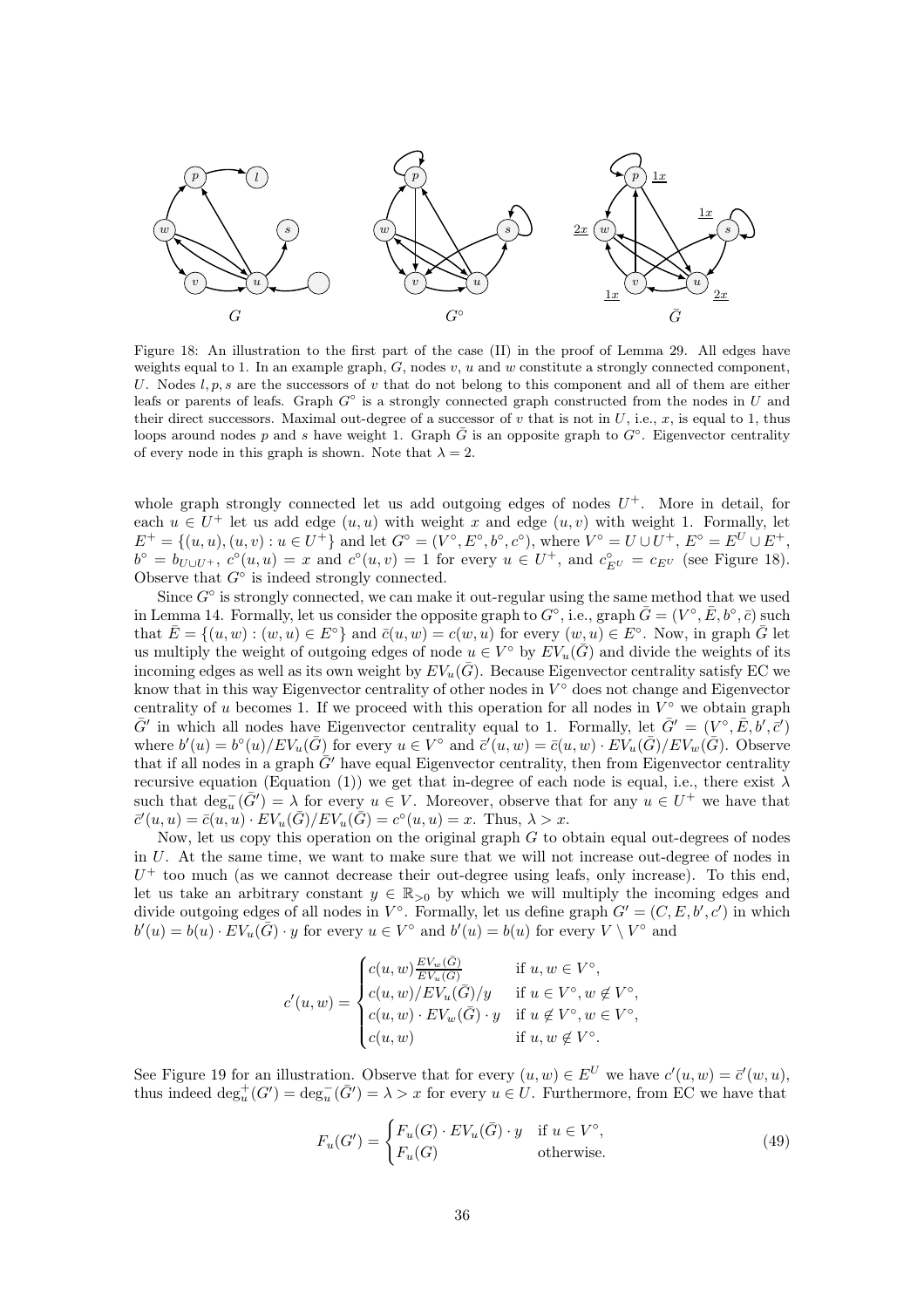<span id="page-36-0"></span>

Figure 19: An illustration to the second part of the case (II) in the proof of Lemma [29.](#page-32-3) The weight of each edge is shown. Graph  $G'$  is obtained from graph  $G$  from Fig. [18](#page-35-0) by taking eigenvector centrality of each node in graph  $\bar{G}$  and dividing by it the weight of its outgoing edges and multiplying by it its weight and the weights of its incoming edges. Graph  $G''$  is obtained from  $G'$  by multiplying the weights of edges from parents to leafs so that the out-degree of a parent is equal to 2 In graph  $G^*$  a leaf is added to node  $\upsilon$ .

Observe that since for every node  $u \in U^+$  outgoing edges of u go to nodes outside of  $V^{\circ}$ , we have that  $\deg_u^+(G') = \deg_u^+(G)/EV_u(\bar{G})/y$ . Thus, let us take such y that the maximal out-degree of node in  $U^+$  is equal to x, i.e.,  $y = x \cdot \max_{u \in U^+} (\deg_u^+(G)/EV_u(\bar{G}))$ . Then, all successors of v in graph  $G'$  have out-degrees equal at most x. Moreover, those that are in a strongly connected component, i.e., nodes in U, has out-degree equal to  $\lambda > x$ , and those that are not, i.e., nodes in  $S(v) \setminus U$ , are either leafs or parents of leafs and have out-degrees at most x. Thus, let us increase the out-degree of parents of leafs in  $S(v) \setminus U$  to  $\lambda$  by changing the weight of their edge to a leaf. Formally, let  $G'' = (V, E, b'', c'')$  where  $b''(u) = b'(u) \cdot (1 + ((\lambda - \deg_{p(u)}^+(G'))/c'(p(u), u))$  if we have  $v \in V^L \cap S(v)$  and  $b''(u) = b'(u)$  otherwise, while  $c''(u, w) = \lambda - \deg_u^+(G') + c'(u, w)$  if  $w \in V^L \cap S(v)$  and  $c''(u, v) = c'(u, v)$  otherwise. From EC we know that

$$
F_u(G'') = \begin{cases} F_u(G') \cdot \left(1 + \frac{\lambda - \deg_{p(u)}^+(G')}{c'(p(u), u)}\right) & \text{if } u \in V^L \cap S(v), \\ F_u(G') & \text{otherwise.} \end{cases}
$$
(50)

Observe that in G'' all successors of v are either leafs or have out-degree λ. Hence, we will use Lemma [17a](#page-23-1) to add a leaf to  $v$  in a similar way we did it in case (I). Let us consider nodes  $u', v' \notin V$  and add simple graph of u' and v' connected by an edge to graph  $G''$ , i.e., let  $G^{\dagger}$  =  $G'' + (\{v',u'\}, \{(v',u')\}, \mathbf{1}, c^{\dagger}), \text{ where } \mathbf{1}(u') = \mathbf{1}(v') = 1 \text{ and } c^{\dagger}(u',v') = \lambda.$  Now, let us combine node v' into v in graph  $G^{\dagger}$ , i.e., let  $G^{\ddagger} = C_{v' \to v}^F(G^{\dagger})$ . From Lemma [18](#page-24-0) we get that  $F_{v'}(G^{\dagger}) = 1$ . Moreover, we have that  $\deg_v^+(G^{\dagger}) = \deg_{v'}^+(G^{\dagger}) = \deg_s^+(G^{\dagger}) = \lambda$  for any  $s \in S(v) \setminus V^L$ . Thus, from Lemma [17a](#page-23-1) and LOC we get that

<span id="page-36-1"></span>
$$
F_u(G^{\ddagger}) = \begin{cases} F_v(G'') + 1 & \text{if } u = v, \\ F_u(G'') & \text{otherwise.} \end{cases}
$$
\n(51)

On the other hand, in graph  $G^{\dagger}$  node v is not ordinary anymore and no ordinary node was added. Thus, from inductive assumption we have that  $F_u(G^{\dagger}) = K_u^{a_F}(G^{\dagger})$  for every  $u \in V$ . Since Katz centrality satisfies our axioms (Lemma [16\)](#page-23-0), from Equations [\(49\)](#page-35-1)-[\(51\)](#page-36-1) we get that  $F_u(G) = K_u^{a_F}(G)$ for every  $u \in V$ .

It remains to consider the case in which  $U^+ = \emptyset$ , i.e., there are no successors of v that are not predecessors of v as well, i.e.,  $S(v) \subseteq P(v)$ . In such a case the situation is simpler. We do not need to make sure that  $\lambda$  of graph  $\overline{G}$  is greater then x, and we do not need to change the out-degrees of successors of v that are not its predecessors (the change from graph  $G'$  into  $G''$ ) since there are none. Apart from that the proof is analogous.  $\Box$